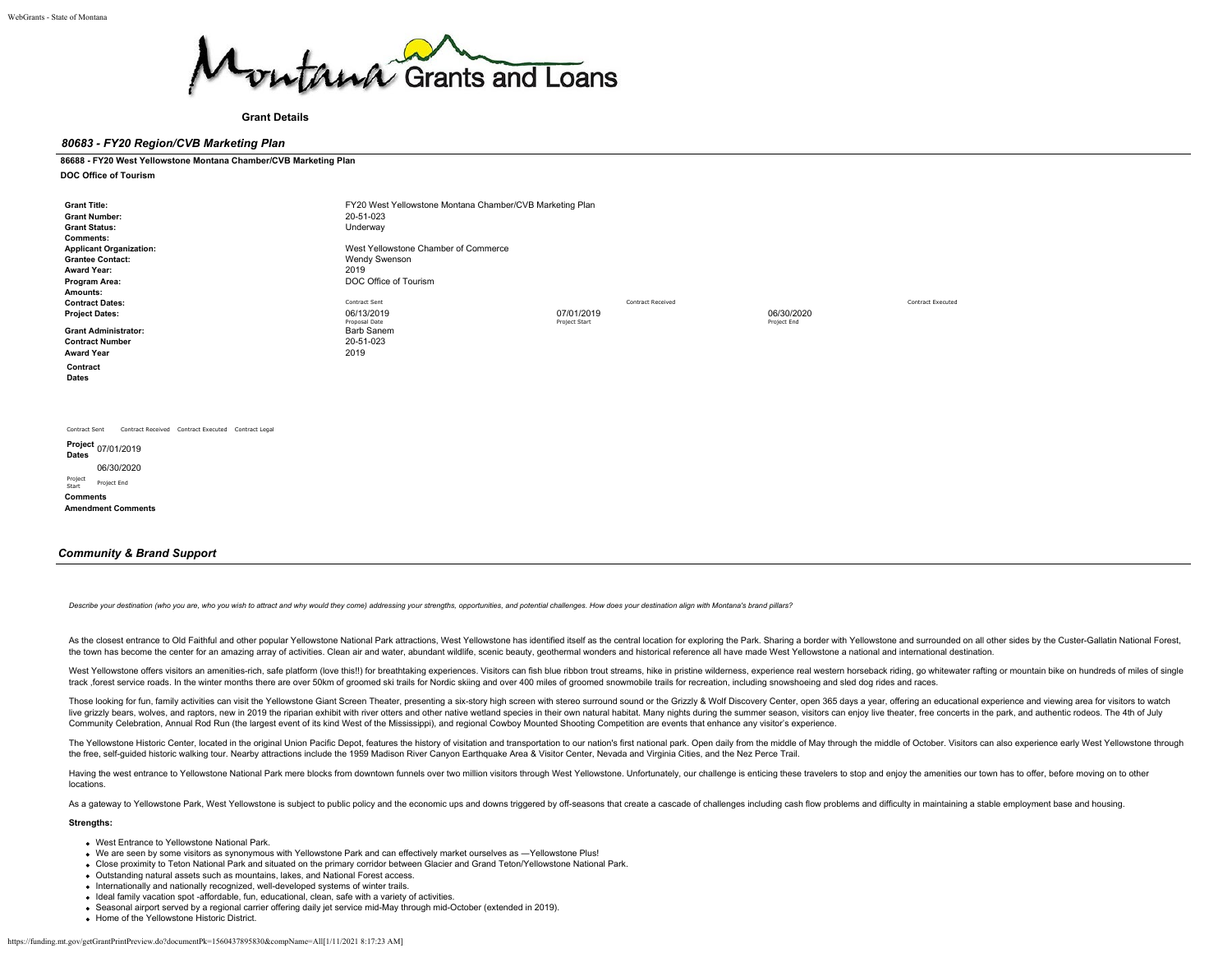- A host of year-round events.
- Central location to area downhill ski resorts.
- . Additional community marketing resources. Town of West Yellowstone Marketing & Promotions grant fund, West Yellowstone Tourism Business Improvement District, West Yellowstone Economic Development Council, West Yellowston – Gallatin County, chambers, regions, Yellowstone Teton Territory (ID), and Visit Utah.

#### **Challenges:**

- The perception that West Yellowstone is only a gateway into the Park and not a destination.
- The considerable distance and lack of easy access from major population centers.
- National and world events including terrorism, infectious diseases, and natural disasters that impact tourism.
- Negative press generated on issues such as the wildlife, climate, natural events and Park access.
- Perception of lack of restaurants, nightly entertainment & family friendly activities/events.
- Managing the increasing number of visitors and traffic flow.
- Access to campgrounds, trails, and public lands in the national forests.
- Public policy decisions (budget cuts, work visas) demand immediate response and resources but ultimately we may not be able to affect them.
- Effective means of communicating with visitors passing through.
- Increased price in lodging Fewer RV space and services
- Non-resident ownership and partnership that limits community involvement.
- Lack of public transportation regionally and through the Park
- Limited food options and availability (fast food and convenience)
- Developing competitors in neighboring communities like Island Park

#### *Competitor Analysis*

The attached chart outlines both direct competitors and an emerging area of competition: routes that either totally by-pass the west entrance/West Yellowstone or routes that move one or more nights that would have been spe

### *Integration with Montana's Brand Platform*

#### *You could say that West Yellowstone IS the brand pillars:*

With Yellowstone Park in our "backyard" and our "front yard" composed of three national forests, we can offer more spectacular unspoiled nature than anywhere else in the lower 48. As the west entrance to Yellowstone Nation Forests, just two miles from Wyoming and 12 miles from Idaho, we are uniquely positioned to be a vibrant and charming small town that serves as a gateways to natural wonders.

Our messaging is similar to the guidelines laid out by Destination Analysts: honest and genuine, focusing on adventure and activity-based niches, unique experiences and access to unspoiled nature with modern comforts.

We differentiate our value proposition by featuring direct access to the First National Park and a wide range of activities in every season to offer breathtaking experiences by day, relaxing hospitality at night.

#### **Describe your destination.**

While all phases of the decision making process are key for West Yellowstone, we incorporate imaging of Yellowstone National Park and unique activities, both warm and winter seasons, during the Inspiration Phase. We often sights and sounds of Yellowstone are easily recognized by potential visitors to our area.

During the Orientation Phase we try to incorporate a destination message to distinguish West Yellowstone as a location outside of Yellowstone Park, yet an important gateway, with unique amenities and experiences of its own transportation hubs and distance from major landmarks to accomplish this.

Our Visitor Information Center and Website are our greatest tools for Facilitation. They allow potential and in market visitors to plan routes, lodging and activities, either online or with one-on-one assistance.

**Optional: Include attachments here** [FY20\\_Competitor Chart.pdf](https://funding.mt.gov/fileDownload.jsp?filename=1554924092147_FY20_Competitor+Chart.pdf)

*a. Define your target markets (demographic, geopgraphic and psychographic).*

In West Yellowstone, we strive to target the best markets that will drive sufficient volume year-round to fill over 2,300 hotel and motel rooms, cabins, condos, and vacation rentals.

As a result of the Destination Analysts Study, and others we have recently received specific to West Yellowstone, we learned that the Geo-Traveler spans multiple generations and characteristics, and has now morphed into a niches.

Further research has shown us that our demographics are relatively split between male and female, skewing slightly depending on the season, average ages of 35-64. While our overarching group descriptors are Family Traveler these down even further to Bucket Listers, Experience Seekers, Dream Trippers, Adventure Seekers and Go For It Families (source: NSight)

We use our marketing funds to focus mainly on the family travelers and winter enthusiasts, incorporating niche messaging into our shoulder season campaigns. With our public/private partnerships, we are also able to penetra Europe and India.

### **ADVENTURE SEEKER**

- 25-35 years old
- Moving up in their career
- No family or very young family
- HHI @ 100K+
- 6+ trips per year, 2-3 trips around authentic experiences
- Frequently travels with other individual travelers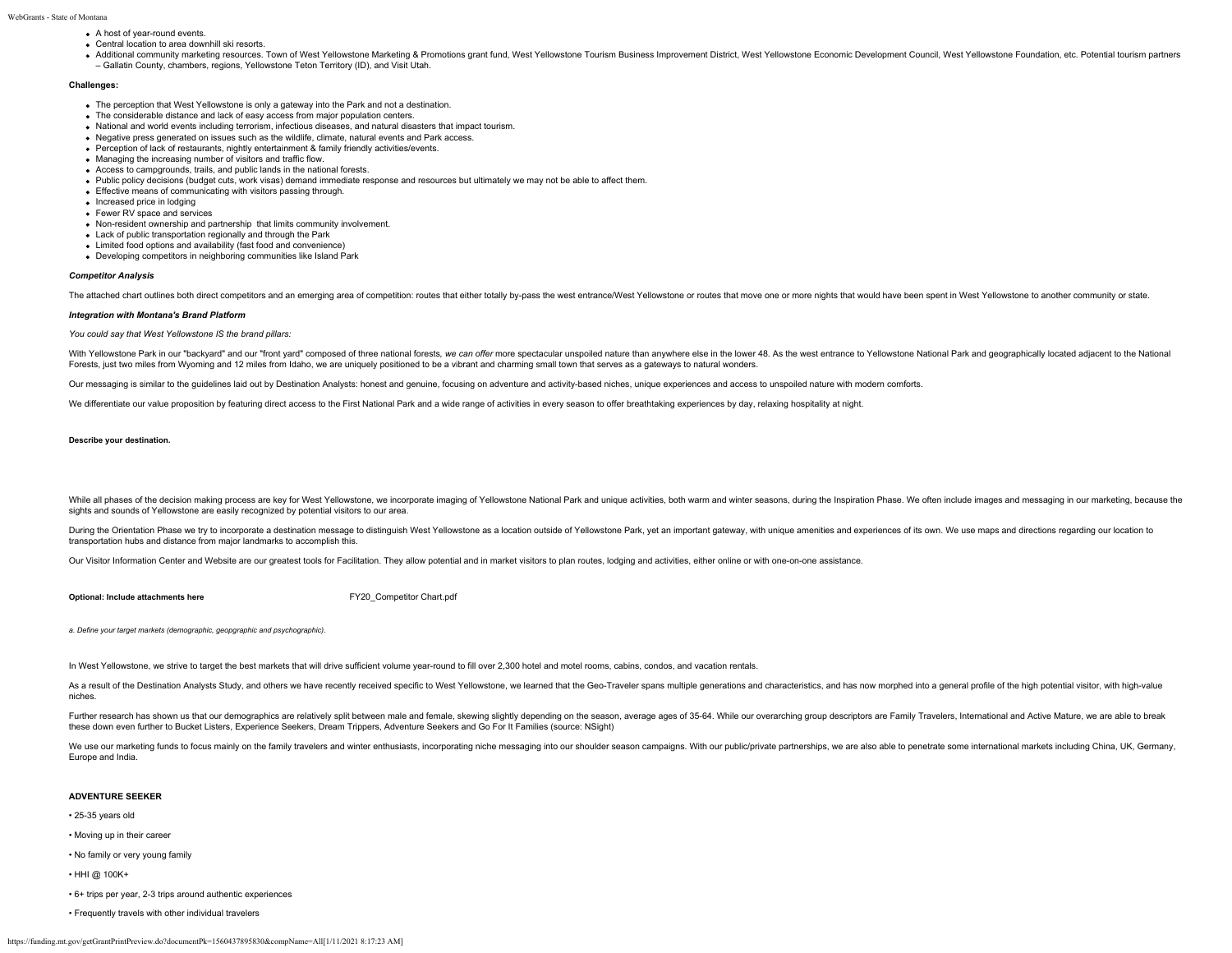- Active on social media, spends time and money on interests
- Desired experience: Culture and adventure; Motivation

### **EXPERIENCE SEEKER**

- 36-50 years old
- Professionals, established in career
- Double income, no kids
- HHI \$200K+, high disposable income
- 6+ trips per year
- Immersive travel experiences
- Looks at reviews, recommendations from experts and friends
- Desired experience: Leisure and culture; MeTime

### **DREAM TRIPPER**

- 51-65 years old
- HHI @ \$150K+
- Couples traveling together; sometimes with friends
- Lots of planning, includes tours and package options
- 8+ trips per year, 2 big vacations and 6 getaways including visiting family
- Not highly engaged in social media, loyal to associations
- Desired Experience: Leisure and culture; story telling

### **BUCKET LISTER**

- 66+ years old
- HHI @ \$100K+
- High percentage of income is fixed, tied to investments
- 5+ trips per year with longer stay periods
- Longer lead times, lots of research
- 2+ trips per year tied to visiting family
- Engaged in hobbies and interests
- Desired Experience: Culture; breath-taking

### **GO FOR IT FAMILY**

- 36-50 years old
- HHI @ \$200K+
- Kids are older and can engage at the parents' level
- Mom makes decisions
- 7+ trips per year, 2 big vacations and 5 getaways
- Lots of travel centered on activities
- Unique experiences, higher end activities, creating memories matters most
- Desired experience: Leisure, culture, and adventure; excitement

### **Target Geographic Markets**

West Yellowstone's primary geographic target markets have historically included:

- *summer* visitors who come from Idaho, Utah, Colorado, Washington, California, and Oregon
- *winter* visitors who come primarily from Pennsylvania, Montana, Minnesota, Michigan, Wisconsin, Illinois, Utah, Idaho, Washington, Georgia, and Florida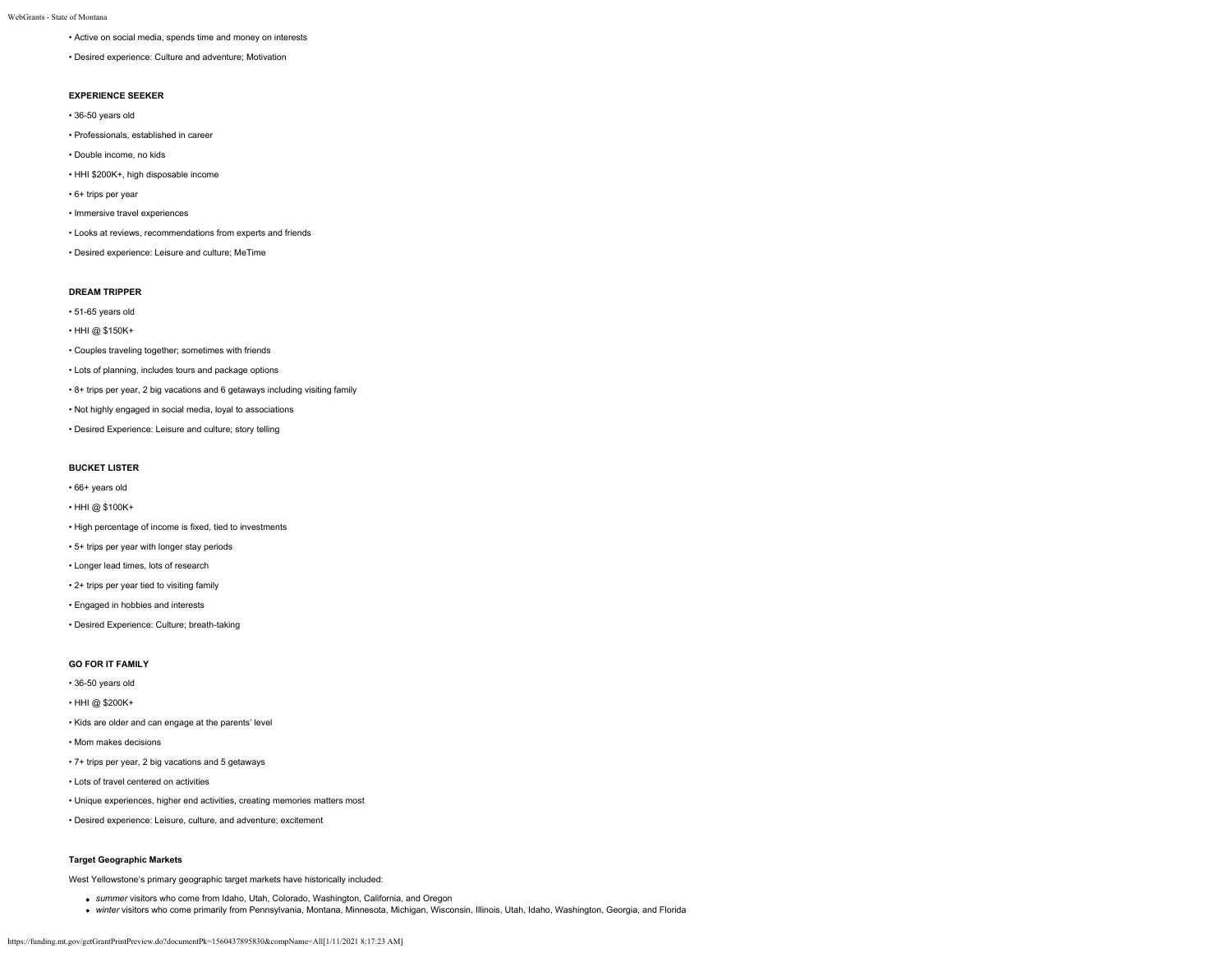*top countries:* Canada, UK, France, Germany, Australia, India, Netherlands, China and Italy

#### *b. What are your emerging markets?*

West Yellowstone's emerging geographic target markets include:

- . Feeder markets to our local airports: Regional iet service with direct flights from Salt Lake City. UT to West Yellowstone May-June, and new direct flights into Yellowstone Bozeman International Airport, make for easier and the East Coast.
- . Domestically, we are seeing more East Coast markets climbing in our website traffic and visitation including Pennsylvania. Boston and New York. These tend to be repeat, niche markets for snowmobiling. Nordic ski and fly increasing online traffic and visitation.
- Regional drive markets including ID, UT, WA, OR, CA, and WY for destination events.
- . Through public relation efforts, internet presence, and regional partnerships we also want to continue to reach more domestic and international markets including Germany, Canada, India and China. (These campaigns tend to

#### **Optional: Include attachments here.**

*c. What research supports your target marketing?*

We have increased our research and reporting to verify our markets. These include Visa Vue, NSight, Destination Think Sentiment Report, ITRR and reports in conjunction with MOTBD including Destination Analysts and Arrivali through our area, and also see how much they are spending and what they are spending it on. We were excited to see that the findings by Destination Analysts, NSight and Destination Think reinforced our niche markets and ac positive. We also fully recognize the importance of the high potential visitor. We see a higher volume of international and retirees than other areas of Montana, so we also try to take those markets into consideration when

ITRR statistics provide us this info regarding visitors who stayed at least 1 night in West Yellowstone:

- Top 5 Attractions: Yellowstone/Glacier National Park, Mountains/Forests, Snowmobile, Fishing
- Top Niche Activities: Snowmobiling, Fishing, Wildlife Watching, History & Culture
- The majority entered MT through West Yellowstone by motor vehicle.
- WY Visitor Center welcomed over ? guests in 2018 (?% increase over 2017).
- VIC = 61% use internet for trip planning, 28% recommendations from previous visitors, 16% mobile apps, and once here 32% used Visitor Information Center staff
- Visitor Breakout = 60% are repeat visitors, 25% first-time, 15% mixed; and 70% plan to return within 2 years
- Average age is 57. Average household income \$75,000-\$100,000.
- Average group size was 2.66 (couples and families).
- Top five activities include scenic drives, wildlife, photography, day hiking, RV/camping
- Average night stay 5.95 nights in MT (spent at least one night in W. Yell).
- Top 5 States: CA, WA, UT, TX, ID
- Top 5 Countries: Germany, Great Britain, Canada, Australia, Spain

Google Analytics from destinationyellowstone.com show us interesting statistics for our website traffic:

- 51% of our online visitors are male.
- Primary age group 55-64, with 35-44 just behind.
- Interests include: Travel, Outdoor Enthusiasts, News/Weather, Food & Dining, Real Estate, Home & Garden

### 1. *Attract visitors by communicating an image consistent with our long-term vision as a vacation destination and one that places high value on existing assets, amenities and natural resources of the region.*

- . Focus on the fact that we are THE closest gateway to Old Faithful, the most convenient for experiencing Yellowstone, especially targeting drive market population centers in a 5-10 hour radius (Utah, Idaho, Wyoming, Washi southern Canada) and for some limited and targeted campaigns, Montana.
- . Focus on our traditional niche activities especially in winter and shoulder seasons. Increase focus on activities that match events such as biking (Old Faithful Cycle Tour), cross country skiing (Yellowstone Ski Festival Circuit), and snowmobiling (media Snow Shoot and Annual Snowmobile EXPO, Power Sports & Races).
- . Retain our traditional markets while focusing on expanding markets that apply to us including those identified through research. Offer destination events such as Kids'N'Snow that appeal to these markets.
- . Increase our image as having historic and cultural sites by promoting the 1959 Madison Canyon Earthquake informational drive and site, the Nez Perce and Bannock trails; as well as honoring our historic past with support Historic Walking Tour and partnering with the Hebgen Lake District of the USFS to promote these sites.
- Increase visitation in shoulder and winter seasons.
- Brand ourselves as a year-round destination, emphasizing our numerous outdoor adventure niches, and central location to Park and area attractions.
- Foster a positive picture of our community, in touch with environmental concerns.

#### 2. *Continue to expand our marketing effectiveness by joining our efforts with those of marketing partners. Incorporate the Montana brand pillars and initiatives whenever possible.*

As much as our defined budget allows we will continue to partner with MOTBD, Yellowstone Country, and other entities as we carry on toward fulfilling the goals of the MOTBD strategic plans. We will also draw upon our priva participating in joint ventures that help stretch marketing dollars in new ways and reduce duplication where possible.

### 3. *Continue to target our market as accurately as possible, to assure funding is used to reach an audience that asks for information, travels to West Yellowstone, and spends significant dollars.*

We will use a variety of proven marketing efforts and track those efforts, while integrating new progressive marketing techniques. Across every season we will appeal to our identified audiences and markets.

This plan supports Montana's Tourism and Recreation Strategic Plan.

*Measurable Objectives are attached.*

*a. In what types of co-ops with MTOT would you like to participate?*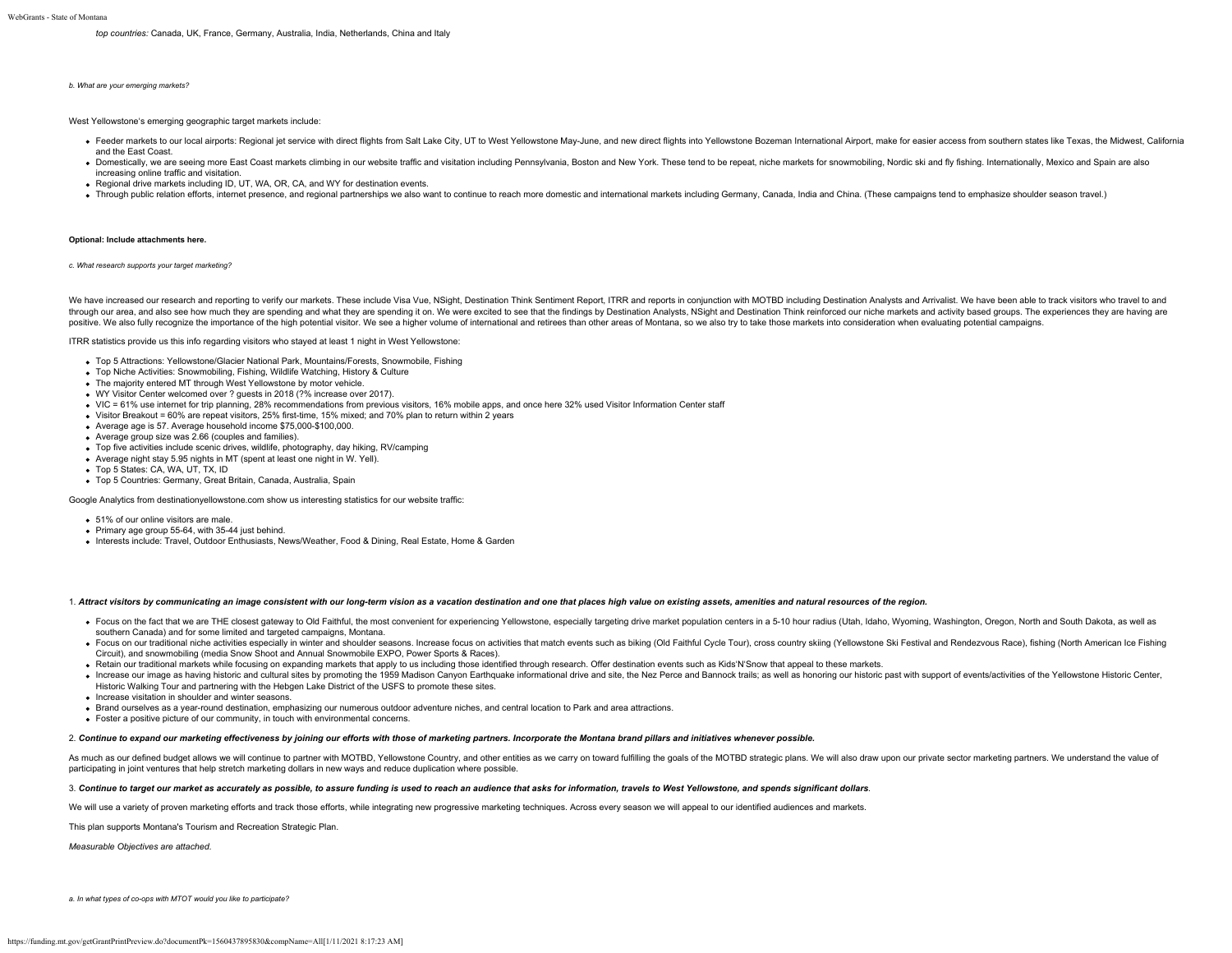WebGrants - State of Montana

We would like to continue participating in Joint Ventures with MOTBD as our budget allows, and explore any other opportunities that pertain to our activities and amenities.

We find online to be more advantageous for West Yellowstone, because it can hit a much larger, yet targeted audience, and provides clear ROI tracking.

We do not have the budget to participate in large print campaigns with the repetition needed to be successful, but if package promotions including print, digital, social, etc were presented, we would be interested.

We are always open to new joint venture opportunities, incorporating public/private partnerships with MOTBD, our tourism regions and other state organizations with like-minded goals.

### **Optional: Include attachment here.**

*b. In what other types of co-ops would you like to participate? (Regions/CVBs, etc.)*

We would love to participate in more Joint Ventures including Region/CVB, as budgets allow.

Some Joint Ventures programs do not include activities and amenities that West Yellowstone offers. Because our region is so diverse, many joint venture opportunities focus on specific markets that do not match our niche ac

*c. What types of co-ops have you done in the past? Were they successful - why or why not?*

In the recent past we have taken advantage of Joint Venture marketing programs MOTBD including Visa Vue and Livelntent. We felt these were both beneficial for us. Research and online targeted campaigns were very beneficial the Montana Brand to drive potential visitors to our specific area.

We also participated in Joint Ventures programs with Yellowstone Country including TripAdvisor Pages, combined winter print co-op, and spring programmatic digital campaign. These have all done well, and are over-performing

The other Joint Venture program of which we are pleased to be a partner in, has been the Yellowstone Loop Partnership with Visit Utah promoting a route from Salt Lake through Grand Teton and Yellowstone Parks highlighting Through this partnership, we were asked to host one of the 50 International Journalists in 50 US locations through Brand USA, and were the only Montana location included in the program.

We consider these Joint Ventures to be successful avenues of marketing and will continue to participate as our budget allows.

**Optional: Include attachments here.** The state of the state of FY20 Measurable ObjectivesFinal.pdf

**Optional: Include attachments here.**

**Optional: Include attachment here:**

### *Marketing Segment, Method & Budget*

| Marketing<br>Segment | <b>Marketing</b><br>Method | Describe your method.                     | <b>Provide supporting</b><br>research/statistics. | How do you plan to<br>measure success?                                                                                                      | Provide a brief rationale<br>for this method.                      | Estimated<br>budget for<br>method. | <b>Marketing Method Evaluation</b>                                                                                                                                                                                                                                                                                                                                                                                                                                                                                                                                                                                                                                                                                                                                                                        | <b>Add'l Attchmnt</b> |
|----------------------|----------------------------|-------------------------------------------|---------------------------------------------------|---------------------------------------------------------------------------------------------------------------------------------------------|--------------------------------------------------------------------|------------------------------------|-----------------------------------------------------------------------------------------------------------------------------------------------------------------------------------------------------------------------------------------------------------------------------------------------------------------------------------------------------------------------------------------------------------------------------------------------------------------------------------------------------------------------------------------------------------------------------------------------------------------------------------------------------------------------------------------------------------------------------------------------------------------------------------------------------------|-----------------------|
|                      |                            |                                           |                                                   |                                                                                                                                             |                                                                    |                                    | Yes, we met our objectives for this method, and will continue to attend shows<br>that have the potential for above average potential for return.                                                                                                                                                                                                                                                                                                                                                                                                                                                                                                                                                                                                                                                          |                       |
|                      |                            |                                           |                                                   |                                                                                                                                             |                                                                    |                                    | We met or exceeded all of our overall goals for FY20, with the exception of the<br>our lodging collections which were on track to exceed goals until the shutdown<br>due to covid-19 in the spring.                                                                                                                                                                                                                                                                                                                                                                                                                                                                                                                                                                                                       |                       |
|                      |                            |                                           |                                                   |                                                                                                                                             |                                                                    |                                    | <b>FY20 Measurable objectives:</b><br>• 3% increase in West Yellowstone Resort Tax Collections over the<br>previous fiscal year.<br>. Final collections were down 8.41% from FY19<br>o 1% increase in occupied room nights over the previous fiscal<br>year, as reported by West Yellowstone TBID collections.<br>Final collections were down 7.42% from FY19<br>■ 2% increase in airline arrivals to the West Yellowstone<br>Airport from May 25-Sept. 30. Create baseline for<br>extended timeframe.<br>3.67% Increase in Arrivals<br><b>14.6% Increase in Outgoing Travelers</b><br>8% increase over the previous fiscal year for<br>online campaign landing page as entry point.<br>5.72% increase in Landing Page entry<br>points<br>• 10% increase in mobile traffic over the previous fiscal year. |                       |
|                      |                            | In the past, the West Yellowstone Chamber |                                                   | Measurable objectives:<br>• 3% increase in West<br><b>Yellowstone Resort</b><br><b>Tax Collections over</b><br>the previous fiscal<br>year. | West Yellowstone has recognized<br>that our biggest area of growth |                                    | • 16% increase in Mobile Traffic<br>• 8% increase in social media followers over the previous fiscal year.<br>o 15% Increase in Followers<br>• 2% increase in social engagements over the previous fiscal year.<br>o 61% Increase in Engagements<br>o Increase subscribers by 10%.<br>36% Increase in subscribers (42,316 Subscribers)                                                                                                                                                                                                                                                                                                                                                                                                                                                                    |                       |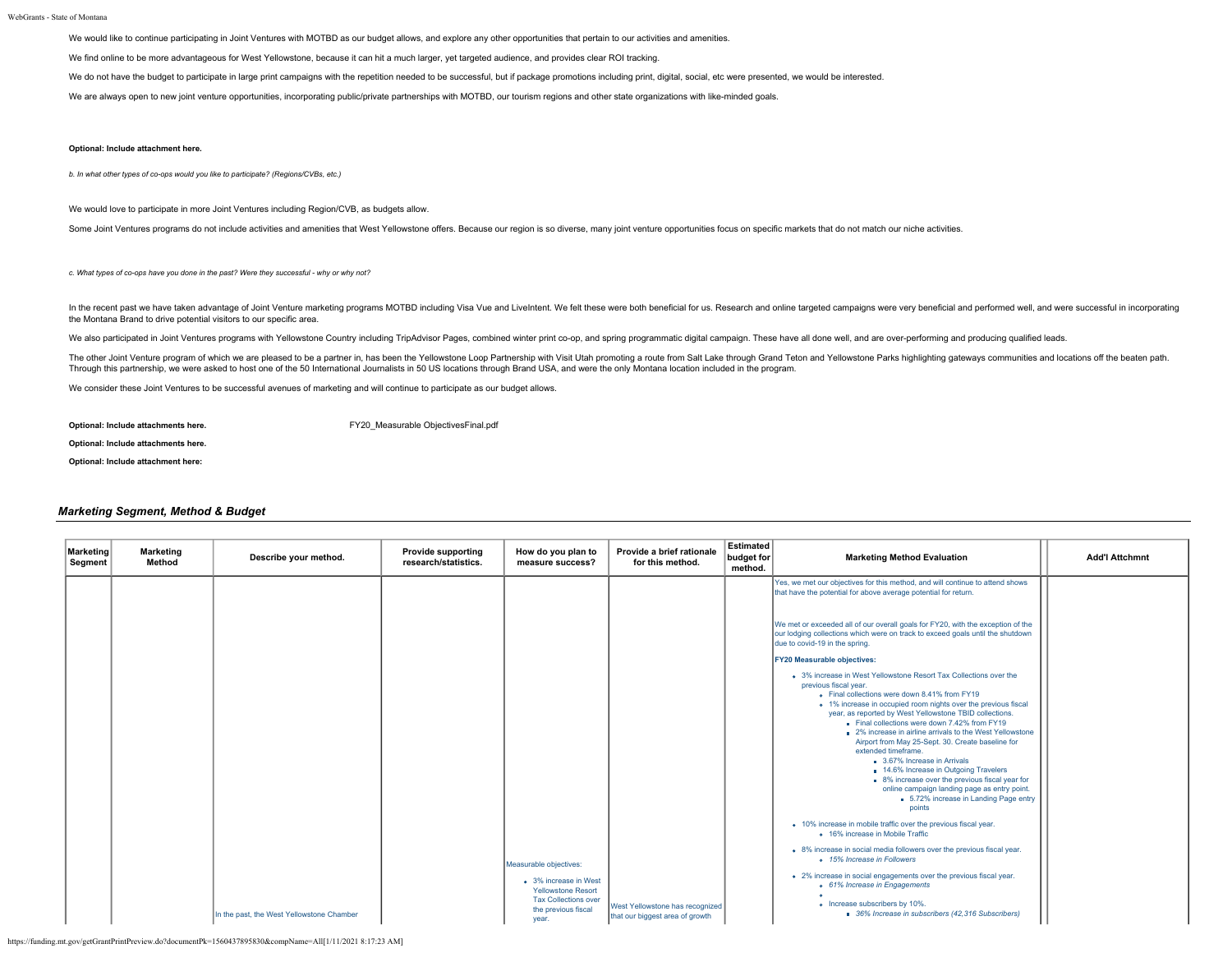| s - State of Montan |                           |                                                                                                                                                                                                                                                                                                                                                                                                                                                                                                                                                                                                                                                                                                                                                                                                                                                                                                                                                                                                                                                                                                                                                                                                                                                                                      |                                                                                                                                                                                                                                                                                                                                                                                                                                                                                                                                                                                                                                                                                                                                                                                                                              |                                                                                                                                                                                                                                                                                                                                                                                                                                                                                                                                                                                                                                                                                                                                                                                                                                                             |                                                                                                                                                                                                                                                                                                                                                                                                                                                                                                                                                                                                                                                                                                                                                                                                                                                                                                                                                                               |                                                                                                                                                                                                                                                                                                                                                                                                                                                                                                                                                                                                                                                                                                                                                                                                                                                                                                                                                                                                                                                                                                                                                                                                                                                                                                                                                                                                                                                                                                                                                                                                                                                                                                                                                                                                                                                                                                                                                                                                                                                                                                                                                                                                                                                                                                                                                                                                                                                                                                                                                                                                                                                                                                                                                                                                                                                                                                                                                                                                                                                                                                                                  |                      |
|---------------------|---------------------------|--------------------------------------------------------------------------------------------------------------------------------------------------------------------------------------------------------------------------------------------------------------------------------------------------------------------------------------------------------------------------------------------------------------------------------------------------------------------------------------------------------------------------------------------------------------------------------------------------------------------------------------------------------------------------------------------------------------------------------------------------------------------------------------------------------------------------------------------------------------------------------------------------------------------------------------------------------------------------------------------------------------------------------------------------------------------------------------------------------------------------------------------------------------------------------------------------------------------------------------------------------------------------------------|------------------------------------------------------------------------------------------------------------------------------------------------------------------------------------------------------------------------------------------------------------------------------------------------------------------------------------------------------------------------------------------------------------------------------------------------------------------------------------------------------------------------------------------------------------------------------------------------------------------------------------------------------------------------------------------------------------------------------------------------------------------------------------------------------------------------------|-------------------------------------------------------------------------------------------------------------------------------------------------------------------------------------------------------------------------------------------------------------------------------------------------------------------------------------------------------------------------------------------------------------------------------------------------------------------------------------------------------------------------------------------------------------------------------------------------------------------------------------------------------------------------------------------------------------------------------------------------------------------------------------------------------------------------------------------------------------|-------------------------------------------------------------------------------------------------------------------------------------------------------------------------------------------------------------------------------------------------------------------------------------------------------------------------------------------------------------------------------------------------------------------------------------------------------------------------------------------------------------------------------------------------------------------------------------------------------------------------------------------------------------------------------------------------------------------------------------------------------------------------------------------------------------------------------------------------------------------------------------------------------------------------------------------------------------------------------|----------------------------------------------------------------------------------------------------------------------------------------------------------------------------------------------------------------------------------------------------------------------------------------------------------------------------------------------------------------------------------------------------------------------------------------------------------------------------------------------------------------------------------------------------------------------------------------------------------------------------------------------------------------------------------------------------------------------------------------------------------------------------------------------------------------------------------------------------------------------------------------------------------------------------------------------------------------------------------------------------------------------------------------------------------------------------------------------------------------------------------------------------------------------------------------------------------------------------------------------------------------------------------------------------------------------------------------------------------------------------------------------------------------------------------------------------------------------------------------------------------------------------------------------------------------------------------------------------------------------------------------------------------------------------------------------------------------------------------------------------------------------------------------------------------------------------------------------------------------------------------------------------------------------------------------------------------------------------------------------------------------------------------------------------------------------------------------------------------------------------------------------------------------------------------------------------------------------------------------------------------------------------------------------------------------------------------------------------------------------------------------------------------------------------------------------------------------------------------------------------------------------------------------------------------------------------------------------------------------------------------------------------------------------------------------------------------------------------------------------------------------------------------------------------------------------------------------------------------------------------------------------------------------------------------------------------------------------------------------------------------------------------------------------------------------------------------------------------------------------------------|----------------------|
| Consumer            | <b>Travel/Trade Shows</b> | worked with WY TBID, members, Yellowstone<br>National Park, USFS, and West Yellowstone<br>organizations to most effectively promote our<br>community and area assets and unique<br>destination qualities at Travel and Niche shows<br>like the Duluth MN Ice Fishing & Winter<br>Recreation Show, Morris Murdock Travel Show in<br>UT, recreation, snowmobile and ski shows.<br>Partners:<br>• Distributed literature for lodging<br>properties<br>• Distributed the West Yellowstone<br>Guidebook<br>• Distributed information provided by<br>Yellowstone National Park and the<br>Gallatin National Forest emphasizing the<br>wide array of activities available to<br>destination travelers based in West<br>Yellowstone<br>• Distributed the "Comeback to West<br>Yellowstone " calendar print piece with<br>winter activities and events<br>• Played existing video's profiling West<br>Yellowstone as a family friendly, soft<br>adventure destination in all seasons.<br>If the opportunity presents itself again and if<br>funding allows, we would again like to attend<br>shows in FY20<br>Costs included in attending consumer/trade<br>shows can include, but is not limited to: printed<br>materials, banners, supplies, travel, booth rental.<br>and shipping/postage. | Feedback from marketing partners<br>and committees who attended<br>shows in 2018 was that they saw<br>consistent attendance. We have<br>also learned of some new<br>recreation and travel shows that<br>partners have attended that we feel<br>may be a good fit for West<br>Yellowstone, including Denver and<br>Portland. Utah remains a great<br>market for us with high ROI, but we<br>are also considering a larger<br>demographic in our growing<br>markets like San Diego or<br>Philadelphia.<br>Shows also give us an opportunity<br>to gather qualified leads for our<br>email communications. From recent<br>shows we have garnered over 2000<br>new leads. Through materials<br>handed out including specials with<br>codes specific to the shows, we are<br>also able to track the spikes in<br>website traffic. | • 1% increase in<br>occupied room nights<br>over the previous<br>fiscal year, as<br>reported by West<br>Yellowstone TBID<br>collections.<br>• 2% increase in airline<br>arrivals to the West<br><b>Yellowstone Airport</b><br>from May 25-Sept. 30.<br>Create baseline for<br>extended timeframe.<br>• 8% increase over the<br>previous fiscal year<br>for online campaign<br>landing page as entry<br>point.<br>• 10% increase in<br>mobile traffic over the<br>previous fiscal year.<br>• 8% increase in social<br>media followers over<br>the previous fiscal<br>vear.<br>• 2% increase in social<br>engagements over<br>the previous fiscal<br>year.<br>• Increase subscribers<br>by 10%.<br>• Local emails (B2B):<br>Increasing open rates<br>to 35%, CTR to 20%.<br>• General/niche emails<br>(B2C): Increasing<br>open rates to 20%,<br>CTR to 7.5%. | are the winter and shoulder<br>seasons (Spring/Fall), therefore<br>we are committed to enhancing<br>and expanding the marketing of<br>these seasons, while also adding<br>to and enhancing our existing<br>marketing campaigns.<br>A presence at consumer travel<br>shows allows us exclusive access<br>to potential markets and one-on-<br>one interaction, increasing their<br>ikeliness to travel to our area.<br>The exposure that we gain by<br>attending regional and national<br>shows and advanced direct<br>marketing is invaluable. One we<br>could not afford with our limited<br>budget.<br>Attending the show aligns with<br>our goals of:<br>• Attracting visitors to West<br>Yellowstone by<br>communicating an image<br>that is consistent with our<br>long-term vision of West<br>Yellowstone as a<br>vacation destination.<br>• Continuing to expand our<br>marketing potential by<br>participating in<br>partnerships with other<br>tourism organizations. | • Local emails (B2B): Increasing open rates to 35%, CTR to 20%<br>o 32% Open Rate - 13% Click Thru Rate<br>• General/niche emails (B2C): Increasing open rates to 20%, CTR to<br>7.5%<br>o 16% Open Rate - 5% Click Thru Rate<br>Industry Avg. 16.62% Open Rate and 2.14% CTR)<br>We attended TBEX in Billings, MT in September of 2019 and the LA Travel &<br>Adventure Show in February 2020. Both of these shows with in conjunction with<br>our local TBID partner.<br><b>TBEX</b><br>Approx. 600 attendees<br>We held more than 20 one-on-one sessions with writers - we exchanged<br>\$10,000.00 information packets and have their contact info and bios on file.<br>Our information packet included our vacation planner, seasonal flyers with<br>activities and events, our business cards and USB drives with suggested press<br>topics for future reference. We handed out approx. 50 of these packets to our<br>scheduled appointments, walk-ups and those that requested it between<br>sessions.<br>We hosted 4 Post Fam attendees (details under FAM report)<br>For more details on attendees, sponsors and media promotions:<br>https://tbexcon.com/2019-north-america/about-tbex-north-america-2019/#past<br>Our strategy was to gain direct access to vetted influencers in the travel industry<br>and put our destination top of mind. We feel that attending this show met those<br>objectives and added to our over-arching goals set forth in our marketing plan.<br>While we might not attend this specific show because it was an opportunity<br>close to home, we will continue to use this marketing method.<br><b>LA Travel &amp; Adventure Show:</b><br>Attendees: over 30,000 (see prospectus attached for breakdown)<br>We had an entry for a winter vacation package that garnered 341 entries.<br>We handed out over 500 information packets that included:<br>• Vacation Planner<br>• Postcard<br>• Lodging Specials Flyer<br>• Lodging List<br>• Restaurant List<br>• Activities List<br>Staff was impressed with the level of interest. We interacted with not only<br>consumers planning trips (many changing plans due to the international travel<br>restrictions starting due to covid-19), but also with travel agents looking for new<br>inventory, media and influencers.<br>The main thing we learned is that California is not only a fly market, but also a<br>drive market. Many travelers planned to make a road trip out of a vacation to our<br>area and stop at several Parks along their route.<br>Our strategy was to tap a market with new direct flights, and maintain top of<br>mind awareness for our destination. We feel that attending this show met those<br>objectives and added to our over-arching goals set forth in our marketing plan.<br>West Yellowstone TBID produced materials for all show booths, in addition to<br>covering half of the booth cost and providing staff for the Utah event.<br>When the time is right and funding is available, we would attend this show or<br>another in this series, so we will continue to use this marketing method. | Photo and Report.pdf |
|                     |                           | We plan to use traditional advertising media in<br>combination with digital and mobile options to<br>gain the best ROI for our efforts. Additionally,<br>many print publications are also available online,                                                                                                                                                                                                                                                                                                                                                                                                                                                                                                                                                                                                                                                                                                                                                                                                                                                                                                                                                                                                                                                                          |                                                                                                                                                                                                                                                                                                                                                                                                                                                                                                                                                                                                                                                                                                                                                                                                                              | Measurable objectives:<br>• 3% increase in West<br><b>Yellowstone Resort</b>                                                                                                                                                                                                                                                                                                                                                                                                                                                                                                                                                                                                                                                                                                                                                                                | One of our primary marketing<br>strategies is to promote West<br>Yellowstone as a family-friendly<br>destination, in every season, to<br>both traditional families and an<br>ever increasing                                                                                                                                                                                                                                                                                                                                                                                                                                                                                                                                                                                                                                                                                                                                                                                  | We met or exceeded all of our overall goals for FY20, with the exception of<br>odging collections which were on track to exceed goals until the shutdown due<br>to covid-19 in the spring.<br><b>FY20 Measurable objectives:</b><br>• 3% increase in West Yellowstone Resort Tax Collections over the<br>previous fiscal year.<br>• Final collections were down 8.41% from FY19<br>• 1% increase in occupied room nights over the previous fiscal<br>year, as reported by West Yellowstone TBID collections.<br>Final collections were down 7.42% from FY19<br>■ 2% increase in airline arrivals to the West Yellowstone<br>Airport from May 25-Sept. 30. Create baseline for<br>extended timeframe.<br>3.67% Increase in Arrivals<br>14.6% Increase in Outgoing Travelers<br>■ 8% increase over the previous fiscal year for<br>online campaign landing page as entry point.<br>5.72% increase in Landing Page entry<br>points<br>• 10% increase in mobile traffic over the previous fiscal year.<br>o 16% increase in Mobile Traffic                                                                                                                                                                                                                                                                                                                                                                                                                                                                                                                                                                                                                                                                                                                                                                                                                                                                                                                                                                                                                                                                                                                                                                                                                                                                                                                                                                                                                                                                                                                                                                                                                                                                                                                                                                                                                                                                                                                                                                                                                                                                                           |                      |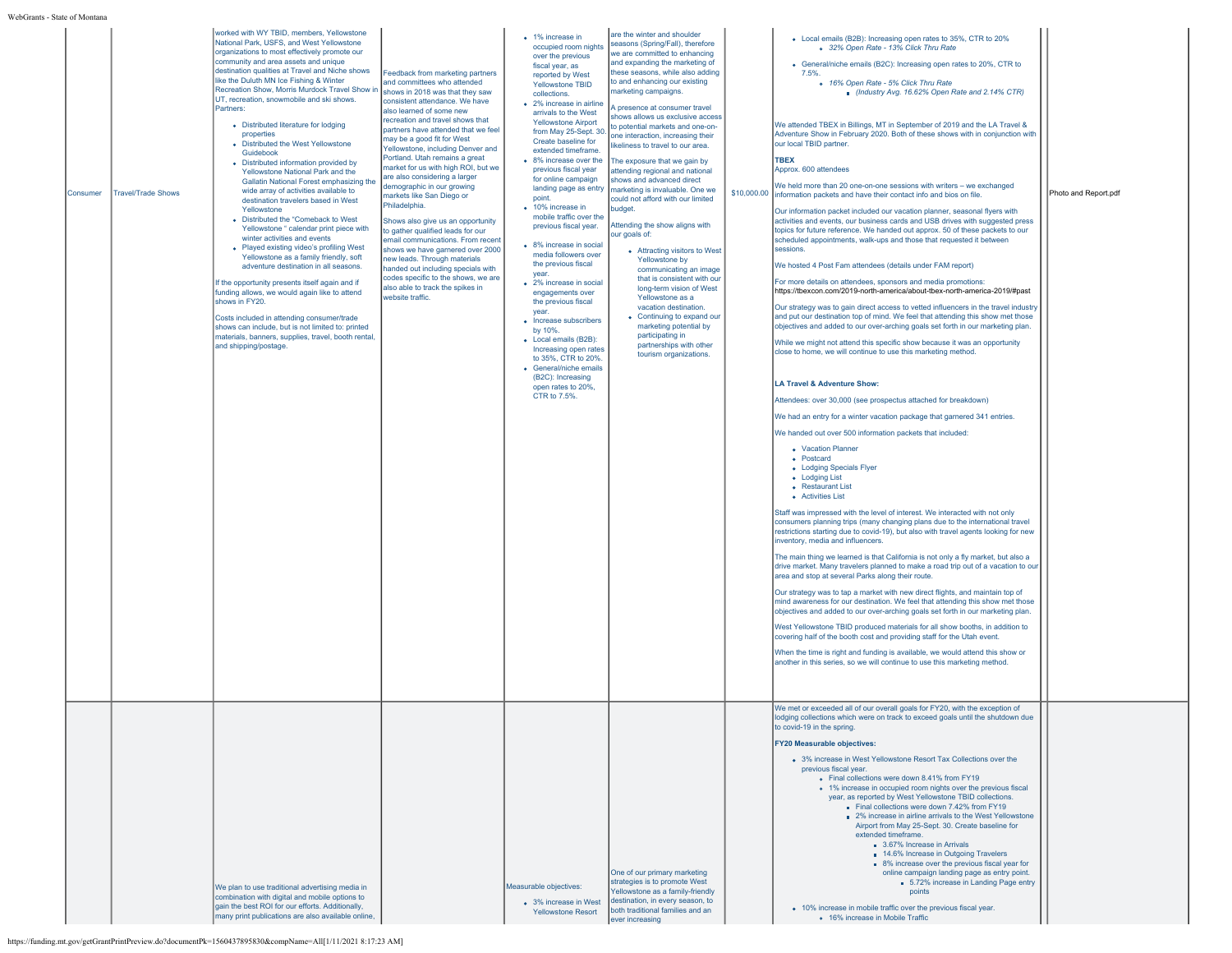| Consumer | <b>Print Advertising</b>          | so it is becoming more of a two-for-one buy. We<br>seek togain editorial content as part of our buys,<br>making them even more valuable. We will<br>continue to use print to reinforce top of mind<br>awareness, but include an accompanying web<br>component whenever possible.<br>Print advertising components could include, but<br>are not limited to:<br>• Newsprint and magazine ads are<br>utilized in conjunction with online<br>advertising editorial to promote West<br>Yellowstone as a year-round, family-<br>friendly destination while emphasizing<br>our winter and shoulder season events<br>including the Rendezvous Ski Race,<br>Yellowstone Ski Festival, Annual<br>Snowmobile EXPO, Kids'N'Snow, Spam<br>Cup races, Old Faithful Cycle Tour,<br>NAIFC Ice Fishing Tournament, Music in<br>the Park, etc. Print advertising in our<br>regional drive area includes ID, MT, ND,<br>SD, and UT, but we increase our target<br>markets for our shoulder season<br>campaigns, utilizing opportunities in<br>publications including National Parks<br>Traveler, NW Travel & Leisure and<br>Outdoors NW. Many times, we do joint<br>buys with our local TBID or Yellowstone<br>Country region for larger or extended<br>national ad buys including Better Homes<br>& Gardens, Midwest Living, Texas<br>Monthly and niche publications.<br>• Out-of-home window or airport<br>display. This could include continuation<br>of our Window Wrap Program cross-<br>promoting seasons and activities; joint<br>ventures with our entities for airport or<br>national displays. | While ROI from print advertising is<br>hard to track, we feel that print<br>remains an integral component of a<br>strong multi-media campaign. For<br>shoulder seasons, we use<br>Yellowstone as a base, but<br>emphasize the opportunities West<br>of the Park as well. For our winter<br>campaigns, we changed the format<br>from event driven advertising to<br>include a destination message. This<br>element also allowed us to cross-<br>promote with other winter activities<br>adding to our destination theme.<br>During several events including<br>Nordic Ski Races, Annual<br>Snowmobile Expo and<br>Kids'N'Snow, we had participants<br>and/or spectators tell us that they<br>saw our ad in newspapers, etc. We<br>ran one ad in January 2019 as a<br>wrap on a UT newspaper featuring<br>all of our winter events, and the<br>morning it ran, a father called to<br>inquire about our Kids'N'Snow<br>events. | the previous fiscal<br>year.<br>• 1% increase in<br>occupied room nights<br>over the previous<br>fiscal year, as<br>reported by West<br>Yellowstone TBID<br>collections.<br>• 2% increase in airline<br>arrivals to the West<br><b>Yellowstone Airport</b><br>from May 25-Sept. 30<br>Create baseline for<br>extended timeframe.<br>• 8% increase over the<br>previous fiscal year<br>for online campaign<br>landing page as entry<br>point.<br>• 10% increase in<br>mobile traffic over the<br>previous fiscal year.<br>• 8% increase in social<br>media followers over<br>the previous fiscal<br>vear.<br>• 2% increase in social<br>engagements over<br>the previous fiscal<br>vear<br>• Increase email<br>subscribers by 10%.<br>• General/niche emails<br>(B2C): Increasing<br>open rates to 20%,<br>CTR to 7.5%. | ntergenerational niche. And,<br>while it is critical to market to our<br>historical niche markets, it is just<br>as important to develop new<br>products that appeal to different<br>market segments or enhance<br>existing ones. West Yellowstone<br>has recognized that our biggest<br>area of growth are the shoulder<br>seasons (Spring/Fall), therefore<br>we are committed to expanding<br>the marketing of these seasons,<br>while also adding to and<br>enhancing our existing winter<br>marketing campaigns.<br>Aligns with our goals of:<br>• Attracting visitors to West<br>Yellowstone by<br>communicating an image<br>that is consistent with our<br>long-term vision of West<br>Yellowstone as a<br>vacation destination.<br>• Continuing to target our<br>market as precisely as<br>possible, assuring that<br>our limited funding is<br>spent to reach an<br>audience that not only<br>requests travel<br>information, but also<br>arrives in West<br>Yellowstone and spends<br>significant dollars during<br>the visit.<br>• Continuing to expand our<br>marketing potential by<br>participating in<br>partnerships with other<br>tourism partners. | \$48,000.00 | • 8% increase in social media followers over the previous fiscal year.<br>o 15% Increase in Followers<br>• 2% increase in social engagements over the previous fiscal year.<br>o 61% Increase in Engagements<br>• Increase subscribers by 10%<br>36% Increase in subscribers (42,316 Subscribers)<br>• Local emails (B2B): Increasing open rates to 35%, CTR to 20%<br>o 32% Open Rate - 13% Click Thru Rate<br>• General/niche emails (B2C): Increasing open rates to 20%, CTR to<br>7.5%<br>o 16% Open Rate - 5% Click Thru Rate<br>Industry Avg. 16.62% Open Rate and 2.14% CTR)<br>The print campaigns that were run in the spring and fall were targeted to get<br>potential visitors to think about coming in shoulder seasons. Our goal was to<br>continue to grow shoulder season visitation.<br>Our resort tax collections showed an increase during the fall of 2019, but not in<br>the spring of 2020 due to the covid-19 shutdown.<br>We did several national print buys in conjunction with the West Yellowstone<br>TBID, and joint ventures with Yellowstone Country, which increased our email<br>leads by more than 12,000. Sharing costs allows us to take advantage of<br>opportunities that we would not be able to do individually. Many of these buys<br>also included online and editorial components for added value.<br>The majority of our print campaigns are for specific winter niches. Early winter<br>ads were placed in regional publications that included images of winter activities<br>and events, along with our winter event calendar. Throughout the season, ads<br>are placed in niche and regional publications to support destination events and<br>activities including Nordic ski, ice fishing, and the Kids'N'Snow series.<br>We have had great success by cross-promoting seasons and activities in our<br>Drint ads. We often incorporate a calendar of events in the larger ads. We have<br>found that this increases people's interest and allows for great visual creative<br>combinations.<br>While tracking print is always difficult, we do see results with event participants<br>from our target markets. We were also proud of fact that we are able maintain<br>participation and even see growth in some segments during slower seasons or<br>times when Mother Nature throws us a curveball.<br>All paid campaigns that were not already in progress were put on hold in the<br>spring of 2020. These were to be used when the time was appropriate later in<br>the year.<br>This is a successful method, and we will continue to incorporate print advertising<br>for our niche segments and as part of our overall multi-media marketing<br>campaigns.<br>Print Advertisement samples are attached for the Department for<br>permanent filing and review by the public (Ads created for each campaign<br>were used in multiple media outlets):<br>Some of the niche events were awarded grant funding and used some of their<br>own funds to enhance and add to our campaigns. These funds were often used<br>to cover creative costs, while Lodging Tax funds were used for placements.<br>Their additional funding was not administered by the Chamber/CVB. | Print Ad Samples.pdf           |
|----------|-----------------------------------|---------------------------------------------------------------------------------------------------------------------------------------------------------------------------------------------------------------------------------------------------------------------------------------------------------------------------------------------------------------------------------------------------------------------------------------------------------------------------------------------------------------------------------------------------------------------------------------------------------------------------------------------------------------------------------------------------------------------------------------------------------------------------------------------------------------------------------------------------------------------------------------------------------------------------------------------------------------------------------------------------------------------------------------------------------------------------------------------------------------------------------------------------------------------------------------------------------------------------------------------------------------------------------------------------------------------------------------------------------------------------------------------------------------------------------------------------------------------------------------------------------------------------------------------------------------------------------------|-----------------------------------------------------------------------------------------------------------------------------------------------------------------------------------------------------------------------------------------------------------------------------------------------------------------------------------------------------------------------------------------------------------------------------------------------------------------------------------------------------------------------------------------------------------------------------------------------------------------------------------------------------------------------------------------------------------------------------------------------------------------------------------------------------------------------------------------------------------------------------------------------------------------------------|------------------------------------------------------------------------------------------------------------------------------------------------------------------------------------------------------------------------------------------------------------------------------------------------------------------------------------------------------------------------------------------------------------------------------------------------------------------------------------------------------------------------------------------------------------------------------------------------------------------------------------------------------------------------------------------------------------------------------------------------------------------------------------------------------------------------|----------------------------------------------------------------------------------------------------------------------------------------------------------------------------------------------------------------------------------------------------------------------------------------------------------------------------------------------------------------------------------------------------------------------------------------------------------------------------------------------------------------------------------------------------------------------------------------------------------------------------------------------------------------------------------------------------------------------------------------------------------------------------------------------------------------------------------------------------------------------------------------------------------------------------------------------------------------------------------------------------------------------------------------------------------------------------------------------------------------------------------------------------------------------|-------------|---------------------------------------------------------------------------------------------------------------------------------------------------------------------------------------------------------------------------------------------------------------------------------------------------------------------------------------------------------------------------------------------------------------------------------------------------------------------------------------------------------------------------------------------------------------------------------------------------------------------------------------------------------------------------------------------------------------------------------------------------------------------------------------------------------------------------------------------------------------------------------------------------------------------------------------------------------------------------------------------------------------------------------------------------------------------------------------------------------------------------------------------------------------------------------------------------------------------------------------------------------------------------------------------------------------------------------------------------------------------------------------------------------------------------------------------------------------------------------------------------------------------------------------------------------------------------------------------------------------------------------------------------------------------------------------------------------------------------------------------------------------------------------------------------------------------------------------------------------------------------------------------------------------------------------------------------------------------------------------------------------------------------------------------------------------------------------------------------------------------------------------------------------------------------------------------------------------------------------------------------------------------------------------------------------------------------------------------------------------------------------------------------------------------------------------------------------------------------------------------------------------------------------------------------------------------------------------------------------------------------------------------------------------------------------------------------------------------------------------------------------------------------------------------------------------------------------------------------------------------------------------------------------------------------------------------------------------------------------------------------------------------------------------------------------------------------------------------------------------------------------------------------------------------------------------------------------------------------|--------------------------------|
| Consumer | <b>Online/Digital Advertising</b> | All of our marketing campaigns are multi-media<br>and include some online/digital component. Some<br>campaigns rely more heavily on digital assets and<br>advertising, due to the fact that their fans are<br>more active online (as in the case of snowmobile<br>and ice fishing).<br>Online/digital advertising is especially effective in<br>the shoulder seasons, when our campaigns can<br>be weather dependent and need to be changed<br>mid-campaign. Mobile campaigns are becoming<br>increasingly important as 70% of visitors are<br>utilizing their smartphones and devices.<br>All of our printed maps, calendars and vacation<br>planners are provided in pdf format for potential<br>visitors to download/print from<br>DestinationYellowstone.com. Our snowmobile,<br>OHV and ski maps are available on mobile apps<br>that can be used offline as well.<br>Potential Online Marketing includes, but is not   increased traffic during campaigns<br>limited to:<br>• Pay per click, SEM & SEO campaigns on weeks before the actual event<br>Google, Yahoo, Bing, etc<br>• National and Regional publication<br>websites in conjunction with print                                                                                                                                                                                                                                                                                                                                                                                                                      | The last several years we have<br>increased the amount of online<br>advertising we incorporate into our<br>overall advertising campaigns,<br>including MOTBD and Yellowstone<br>Country joint venture programs.<br>with above average ROI. Our digital<br>campaigns that ran throughout<br>FY19 returned above industry<br>average results. Mobile and online<br>banners saw CTR up to 4.8%. Our<br>independent event websites,<br>including SkiRunBikeMT.com,<br>Snowmobile Expo, and West<br>Yellowstone Ice Fishing, recorded<br>as well. Registrations through the<br>KidsNSnow.org website were full<br>weekend, sometimes within 24<br>hours of registration opening.<br>Advantages of using digital                                                                                                                                                                                                                  | Measurable objectives:<br>• 3% increase in West<br><b>Yellowstone Resort</b><br><b>Tax Collections over</b><br>the previous fiscal<br>vear.<br>• 1% increase in<br>occupied room nights<br>over the previous<br>fiscal year, as<br>reported by West<br><b>Yellowstone TBID</b><br>collections.<br>• 2% increase in airline<br>arrivals to the West<br><b>Yellowstone Airport</b><br>from May 25-Sept. 30<br>Create baseline for<br>extended timeframe.<br>• 8% increase over the<br>previous fiscal year<br>for online campaign<br>landing page as entry<br>point.<br>• 10% increase in                                                                                                                                                                                                                                | One of our primary marketing<br>strategies is to promote West<br>Yellowstone as a family-friendly<br>destination, in every season, to<br>both traditional families and an<br>ever increasing<br>intergenerational niche. And,<br>while it is critical to market to our<br>historical niche markets, it is just<br>as important to develop new<br>products that appeal to different<br>market segments or enhance<br>existing ones. We plan to<br>continue to expand our shoulder<br>season marketing campaigns,<br>while also trying new avenues to<br>enhance our existing winter<br>marketing campaigns.<br>Online/Digital advertising is a cost<br>effective way to reach out to new<br>narkets and reach those potential<br>visitors quicker. We can monitor<br>response to messages and<br>images and change them<br>accordingly during the<br>campaigns.<br>Aligns with our goals of:                                                                                                                                                                                                                                                                          |             | We met or exceeded our overall goals for FY20, with the exception of the<br>lodging collections which were on track to exceed goals until the shutdown due<br>to covid-19 in the spring.<br><b>FY20 Measurable objectives:</b><br>• 3% increase in West Yellowstone Resort Tax Collections over the<br>previous fiscal year.<br>. Final collections were down 8.41% from FY19<br>• 1% increase in occupied room nights over the previous fiscal<br>year, as reported by West Yellowstone TBID collections.<br>Final collections were down 7.42% from FY19<br>2% increase in airline arrivals to the West Yellowstone<br>Airport from May 25-Sept. 30. Create baseline for<br>extended timeframe.<br>3.67% Increase in Arrivals<br>14.6% Increase in Outgoing Travelers<br>8% increase over the previous fiscal year for<br>online campaign landing page as entry point.<br>5.72% increase in Landing Page entry<br>points<br>• 10% increase in mobile traffic over the previous fiscal year.<br>o 16% increase in Mobile Traffic<br>. 8% increase in social media followers over the previous fiscal year.<br>o 15% Increase in Followers<br>• 2% increase in social engagements over the previous fiscal year.<br>o 61% Increase in Engagement<br>Online/Digital advertising has become the biggest segment of our marketing<br>\$58,000.00 budget. We always try to incorporate a digital component with all of our<br>campaigns to produce highly effective, cohesive multi-media campaigns across                                                                                                                                                                                                                                                                                                                                                                                                                                                                                                                                                                                                                                                                                                                                                                                                                                                                                                                                                                                                                                                                                                                                                                                                                                                                                                                                                                                                                                                                                                                                                                                                                                                                                                                     | Online Tracker and Samples.pdf |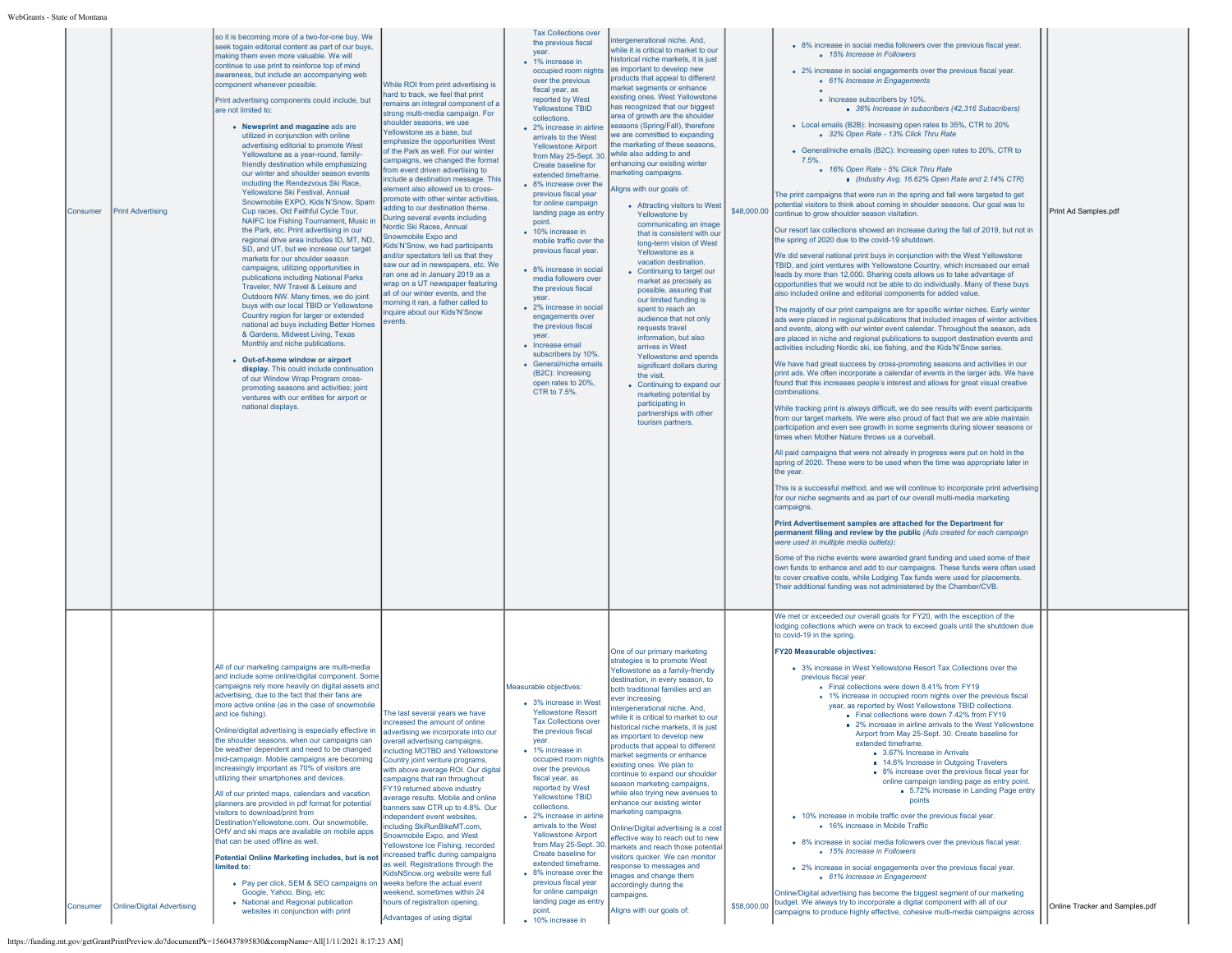|                          | campaigns<br>marketing<br>• Banner and mobile ads in conjunction<br>with other methods on sites like<br>• With the use of<br>KSL.com, Salt Lake, Seattletimes.com,<br>programmatic digital<br>NW Travel & Leisure, NW Outdoors<br>campaigns we have been<br>network. TripAdvisor. Out there Colorado.<br>able to target our<br>visitusaparks.com, Rec in Utah, and<br>geographic and<br>retargeting campaigns<br>demographic markets,<br>· Nordic Ski: skinnyski.com,<br>reaching those potential<br>fasterskier.com, nordicskiracer.com,<br>visitors who are most likely<br>skitrax.com, skipost.com,<br>to convert.<br>crosscountryskiassociationofamerica.com<br>• We can repurpose digital<br>• NAIFC Ice Fishing Tournament: banner<br>content across multiple<br>ads and links on specific ice<br>platforms<br>fishing/winter fishing informational<br>websites, ice fishing equipment sponsors, Digital marketing can have greater<br>ice fishing/winter fishing forums/blogs,<br>reach, higher engagement and<br>iceshanty.com, ice-fishing-central.com,<br>lower cost per impression.<br>www.bigfishtackle.com,<br>icefishing247.com,icefishingchat.com<br>· Snowmobile: SnoWest.com, SnowGoer,<br>American Snowmobiler and regional<br>association websites                                                                                                                                                                                                                                                                                                                                                                                                                                                                                                                                                                                                                                                                                                                                                                                                                                                                                                                                                                                                                                                                                                                                                                                                                                                                                                                                                                                                                                                                                                                                                                                                                                                                                                                                                                                                                                                                           | mobile traffic over the<br>previous fiscal year.<br>• 8% increase in social<br>media followers over<br>the previous fiscal<br>vear.<br>• 2% increase in social<br>engagements over<br>the previous fiscal<br>vear.<br>• Increase email<br>subscribers by 10%<br>• Local emails (B2B):<br>Increasing open rates<br>to 35%, CTR to 20%.<br>• General/niche emails<br>(B2C): Increasing<br>open rates to 20%,<br>CTR to 7.5%.                                                                                                                                                                                                                      | • Attracting visitors to West<br>Yellowstone by<br>communicating an image<br>that is consistent with our<br>long-term vision of West<br>Yellowstone as a<br>vacation destination.<br>• Continuing to target our<br>market as precisely as<br>possible, assuring that<br>our limited funding is<br>spent to reach an<br>audience that not only<br>requests travel<br>information, but also<br>arrives in West<br>Yellowstone and spends<br>significant dollars during<br>the visit.<br>• Continuing to expand our<br>marketing potential by<br>participating in<br>partnerships with other<br>tourism partners.<br>West Yellowstone has realized<br>that the power of social media is                                                                                                                                                                                                                                                                                                                                                                                                                                                                                                                                                                                                                                                                                                                                                                                                                                                                                                                                                                                                                                                                                                                                                                                                                                                                                                                                                                                                                                            |             | multiple platforms. We are seeing a high return from our digital campaigns and<br>will continue to utilize this method, increasing our budget in the coming fiscal<br>vears.<br>With the advancement of geo-targeting and remarketing, digital advertising is<br>allowing us to focus on our key markets and those we know produce favorable<br>results, as well as giving us the opportunity to A/B test in new and potential<br>markets. It also allows us to test messaging and images to find out gets the<br>highest engagements.<br>All online ads drive back to specific landing pages on our website<br>Destination Yellowstone.com so we are able to measure traffic.<br>Some our campaigns are digital only and those media are able to make results<br>readily available, but some of the more traditional media outlets like newspapers<br>that incorporate digital with print campaigns are still lagging behind in reporting<br>measures. Other niches who are predominately the main sources for those<br>enthusiasts, are not always tech savvy, and therefore cannot always provide<br>reliable tracking of online banners, so we can only go by what traffic we see to<br>our website. Referral traffic to the website, does show that when our digital<br>campaigns are running, the traffic from those sites rank in our top ten to the<br>corresponding landing pages.<br>All of the reported digital campaign results can be found in the digital tracker<br>attachment<br>Those campaigns that had low, to no reports will be weeded out in future<br>marketing campaigns for more proven media.<br><b>See Attachment Advertising Samples</b>              |                                |
|--------------------------|-------------------------------------------------------------------------------------------------------------------------------------------------------------------------------------------------------------------------------------------------------------------------------------------------------------------------------------------------------------------------------------------------------------------------------------------------------------------------------------------------------------------------------------------------------------------------------------------------------------------------------------------------------------------------------------------------------------------------------------------------------------------------------------------------------------------------------------------------------------------------------------------------------------------------------------------------------------------------------------------------------------------------------------------------------------------------------------------------------------------------------------------------------------------------------------------------------------------------------------------------------------------------------------------------------------------------------------------------------------------------------------------------------------------------------------------------------------------------------------------------------------------------------------------------------------------------------------------------------------------------------------------------------------------------------------------------------------------------------------------------------------------------------------------------------------------------------------------------------------------------------------------------------------------------------------------------------------------------------------------------------------------------------------------------------------------------------------------------------------------------------------------------------------------------------------------------------------------------------------------------------------------------------------------------------------------------------------------------------------------------------------------------------------------------------------------------------------------------------------------------------------------------------------------------------------------------------------------------------------------------------------------------------------------------------------------------------------------------------------------------------------------------------------------------------------------------------------------------------------------------------------------------------------------------------------------------------------------------------------------------------------------------------------------------------------------------------------------------------------------------------------------------|-------------------------------------------------------------------------------------------------------------------------------------------------------------------------------------------------------------------------------------------------------------------------------------------------------------------------------------------------------------------------------------------------------------------------------------------------------------------------------------------------------------------------------------------------------------------------------------------------------------------------------------------------|---------------------------------------------------------------------------------------------------------------------------------------------------------------------------------------------------------------------------------------------------------------------------------------------------------------------------------------------------------------------------------------------------------------------------------------------------------------------------------------------------------------------------------------------------------------------------------------------------------------------------------------------------------------------------------------------------------------------------------------------------------------------------------------------------------------------------------------------------------------------------------------------------------------------------------------------------------------------------------------------------------------------------------------------------------------------------------------------------------------------------------------------------------------------------------------------------------------------------------------------------------------------------------------------------------------------------------------------------------------------------------------------------------------------------------------------------------------------------------------------------------------------------------------------------------------------------------------------------------------------------------------------------------------------------------------------------------------------------------------------------------------------------------------------------------------------------------------------------------------------------------------------------------------------------------------------------------------------------------------------------------------------------------------------------------------------------------------------------------------------------------|-------------|-----------------------------------------------------------------------------------------------------------------------------------------------------------------------------------------------------------------------------------------------------------------------------------------------------------------------------------------------------------------------------------------------------------------------------------------------------------------------------------------------------------------------------------------------------------------------------------------------------------------------------------------------------------------------------------------------------------------------------------------------------------------------------------------------------------------------------------------------------------------------------------------------------------------------------------------------------------------------------------------------------------------------------------------------------------------------------------------------------------------------------------------------------------------------------------------------------------------------------------------------------------------------------------------------------------------------------------------------------------------------------------------------------------------------------------------------------------------------------------------------------------------------------------------------------------------------------------------------------------------------------------------------------------------------------------|--------------------------------|
| Social Media<br>Consumer | We utilize Social Media marketing to expand our<br>virtual community of West Yellowstone<br>The FY19 objective was a 8%<br>participants and businesses using a variety of<br>increase in social media followers<br>social networking sites and linkages. We plan to<br>over the previous year including<br>continue to further develop the West Yellowstone<br>Facebook and Twitter pages. Our<br>Chamber Facebook, Twitter, Pinterest and<br>records indicate that we will meet<br>Instagram accounts to distribute information and<br>publicize events. We constantly work to enhance   and exceed that objective, as well<br>as demonstrate a consistent, year-<br>content, photo, and video on social media and<br>other travel-related sites such as Trip Advisor and over-year growth in our social<br>media influence. By cross<br>Google, as well as web-based event calendars<br>promoting on our multiple channels<br>and publications. Working as a community, we<br>can dramatically raise the visibility and content of  we have a combined following on<br>Facebook of over 90,000, with an<br>West Yellowstone on the internet.<br>extremely large reach and nearly<br>The past three years we have held photo<br>50% engagement on many posts.<br>contests for visitors to enter to win swag so we<br>While organic reach on some<br>could accumulate user generated content. We<br>platforms has decreased, ours<br>are continuing to work on a strategy to create<br>remains high, confirming that we<br>selfie stations so that visitors can take advantage are posting relevant contentthat our<br>of our activities and scenery to create their own<br>followers wanted to receive and<br>memories, while also promoting West<br>with which they interacted. It also<br>Yellowstone through photos and video.<br>continues to remain one of the top<br>referral sources for our website.<br>We also offer to train our members through<br>workshops to better understand and utilize their<br>Our overall increase for social<br>social platforms, and encourage them to follow<br>media followers is currently at<br>and share our content.<br>12.5%. Breaking down as:<br>As content creation, distribution and management<br>• Twitter = $0\%$ increase<br>has become more time consuming, we have<br>(platform did a sweep of<br>recognized the need to add personnel to assist<br>bots - beneficial)<br>with website, social media and e-news content<br>$\bullet$ Facebook = 9% increase<br>management. We have added a part-time staffer<br>$\bullet$ Instagram = 37%<br>to assist in these components, giving our<br>increase<br>Marketing Director the necessary time to focus on<br>• Pinterest $-4%$ increase<br>placements and new media that will serve our<br>needs in the best possible way. This position may Below are our current social media<br>also be funded from administration, social media statistics:<br>and website line items as it will incorporate all<br>• "West Yellowstone<br>https://funding.mt.gov/getGrantPrintPreview.do?documentPk=1560437895830&compName=All[1/11/2021 8:17:23 AM] | Measurable objectives:<br>• 3% increase in West<br><b>Yellowstone Resort</b><br><b>Tax Collections over</b><br>the previous fiscal<br>year.<br>• 1% increase in<br>over the previous<br>fiscal year, as<br>reported by West<br><b>Yellowstone TBID</b><br>collections.<br>• 2% increase in airline<br>arrivals to the West<br><b>Yellowstone Airport</b><br>from May 25-Sept. 30.<br>Create baseline for<br>extended timeframe.<br>• 8% increase over the<br>previous fiscal year<br>for online campaign<br>landing page as entry<br>point.<br>• 10% increase in<br>mobile traffic over the<br>previous fiscal year.<br>• 8% increase in social | so much more than traffic to our<br>website. It is brand awareness.<br>an information source during<br>crisis management and builds<br>economic vitality. It plays a huge<br>factor in marketing our destination<br>events, and in addition to our<br>general followers, it is also a way<br>to target specific niches with pay<br>per click advertising. West<br>Yellowstone will continue to<br>enhance our content for our<br>social media channels, utilizing a<br>content calendar focusing on<br>important dates like the opening<br>and closing dates of Yellowstone<br>Park, and promoting our<br>destination events and<br>information related to these<br>events. Whenever possible, we<br>include links back to<br>Destination Yellowstone.com or<br>event websites, which increases<br>our ability to track our ROI.<br>Facebook, Twitter and Pinterest<br>accounts are already created and<br>maintained for the WY Chamber<br>Kids'N'Snow, Snowmobile Events<br>and Ice Fishing. Rendezvous Ski<br>Trails and events have created<br>their own social media channels<br>and we regularly share content<br>from these sources.<br>We have been researching and<br>working with community partners<br>to develop a WeChat strategy<br>and presence for our Pacific Rim<br>and eventually other countries<br>like India, Europe and Africa who<br>occupied room nights utilize this platform as their main<br><b>Iform of online communications</b><br>and information service. We will<br>continue to pursue this option in<br>FY20.<br>In 2017 our board of directors<br>ecognized a need to<br>communicate more effectively<br>with our community and our on-<br>site visitors. It became one of our<br>goals to create an electronic text<br>push service and we have been<br>diligent in pursuing this concept.<br>This service works off of an opt-in<br>subscriber base much like emails<br>and utilizes an established cloud<br>software subscription that allows<br>us to set up predefined numbers<br>and keywords whereby visitors<br>and incoming travelers may text a<br>request for information. Those | \$10,000.00 | We met or exceeded our overall goals for FY20, with the exception of the<br>lodging collections which were on track to exceed goals until the shutdown due<br>to covid-19 in the spring.<br><b>FY20 Measurable objectives:</b><br>• 3% increase in West Yellowstone Resort Tax Collections over the<br>previous fiscal year.<br>. Final collections were down 8.41% from FY19<br>o 1% increase in occupied room nights over the previous fiscal<br>year, as reported by West Yellowstone TBID collections.<br>Final collections were down 7.42% from FY19<br>■ 2% increase in airline arrivals to the West Yellowstone<br>Airport from May 25-Sept. 30. Create baseline for<br>3.67% Increase in Arrivals<br><b>14.6% Increase in Outgoing Travelers</b><br>• 8% increase over the previous fiscal year for<br>online campaign landing page as entry point.<br>5.72% increase in Landing Page entry<br>points<br>• 10% increase in mobile traffic over the previous fiscal year.<br>o 16% increase in Mobile Traffic<br>. 8% increase in social media followers over the previous fiscal year.<br>o 15% Increase in Followers<br>• 2% increase in social engagements over the previous fiscal year.<br>o 61% Increase in Engagements<br>Social media, both organic and paid, enhances and extend the reach of our<br>multi-media campaigns. It allows us to target specific segments and online<br>users with certain interests, assuring us that our content is served to people<br>more likely to engage and potentially visit. Social is still a relatively inexpensive<br>marketing component and can be changed quickly to adjust messaging and<br>reach the right audience. | Social Tracker and Samples.pdf |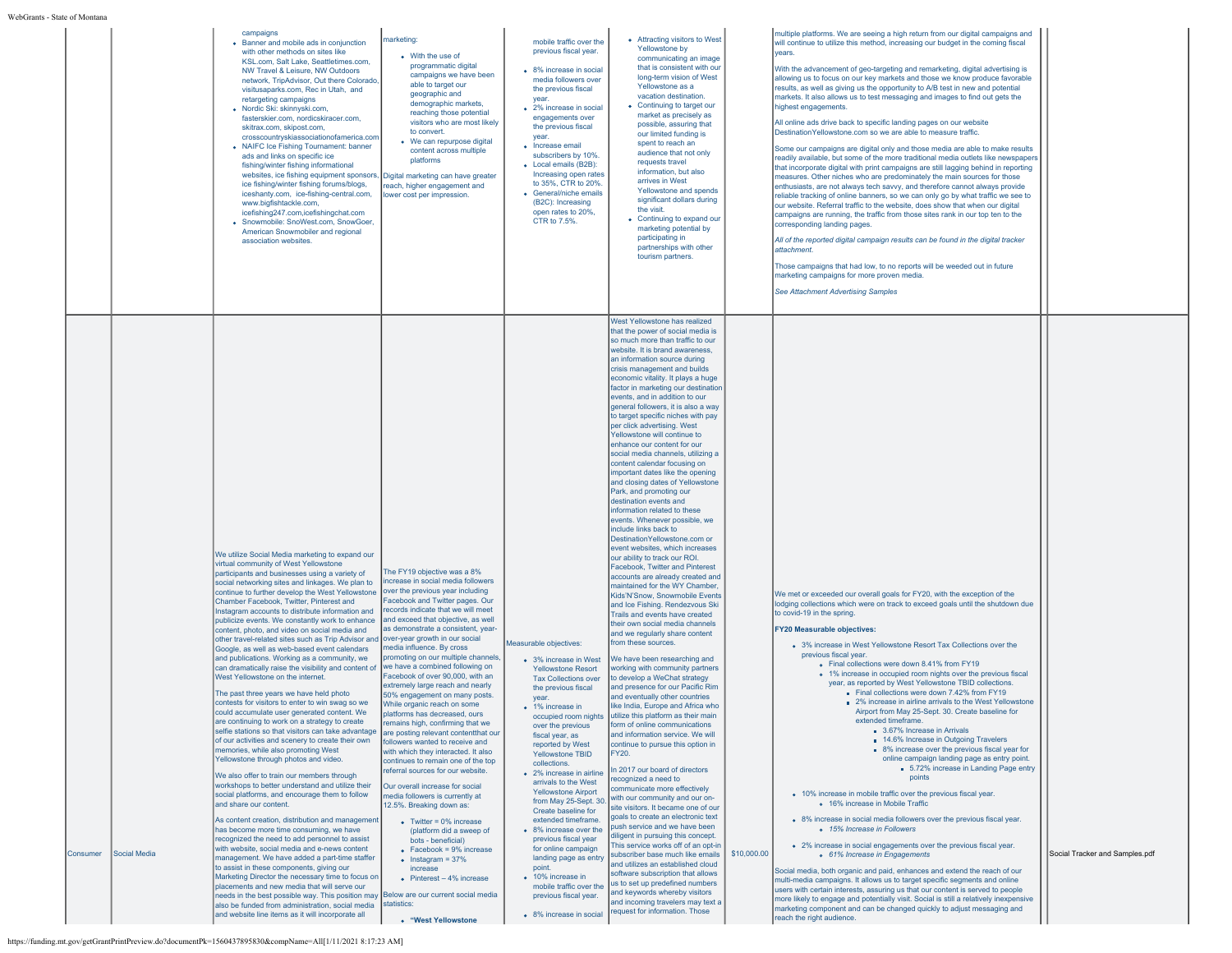| ате от імощан |                                         |                                                                                                                                                                                                                                                                                                                                                                                                                                                                                                                                                                                                                                                                                                                                                                                                                                                                                                                                                                                                                                                                                                                                                                                                                                                                                                                                                                                                                                                                                                                                                                                                                                                                                                                                                                                                                                                                                                                                                                                                                                                                                                                                              |                                                                                                                                                                                                                                                                                                                                                                                                                                                                                                                                                                                                                                                                                                                                                                                                                                                                                                                                                                                                     |                                                                                                                                                                                                                                                                                                                                                                                                                                                                                                                                                                                                                                                                         |                                                                                                                                                                                                                                                                                                                                                                                                                                                                                                                                                                                                                                                                                                                                                                                                                                                                                                                                                                                                                                                                                                                                                                                                                                                                                                                                                                                               |             |                                                                                                                                                                                                                                                                                                                                                                                                                                                                                                                                                                                                                                                                                                                                                                                                                                                                                                                                                                                                                                                                                                                                                                                                                                                                                                                                                                                                                                                                                                                                                                 |                              |
|---------------|-----------------------------------------|----------------------------------------------------------------------------------------------------------------------------------------------------------------------------------------------------------------------------------------------------------------------------------------------------------------------------------------------------------------------------------------------------------------------------------------------------------------------------------------------------------------------------------------------------------------------------------------------------------------------------------------------------------------------------------------------------------------------------------------------------------------------------------------------------------------------------------------------------------------------------------------------------------------------------------------------------------------------------------------------------------------------------------------------------------------------------------------------------------------------------------------------------------------------------------------------------------------------------------------------------------------------------------------------------------------------------------------------------------------------------------------------------------------------------------------------------------------------------------------------------------------------------------------------------------------------------------------------------------------------------------------------------------------------------------------------------------------------------------------------------------------------------------------------------------------------------------------------------------------------------------------------------------------------------------------------------------------------------------------------------------------------------------------------------------------------------------------------------------------------------------------------|-----------------------------------------------------------------------------------------------------------------------------------------------------------------------------------------------------------------------------------------------------------------------------------------------------------------------------------------------------------------------------------------------------------------------------------------------------------------------------------------------------------------------------------------------------------------------------------------------------------------------------------------------------------------------------------------------------------------------------------------------------------------------------------------------------------------------------------------------------------------------------------------------------------------------------------------------------------------------------------------------------|-------------------------------------------------------------------------------------------------------------------------------------------------------------------------------------------------------------------------------------------------------------------------------------------------------------------------------------------------------------------------------------------------------------------------------------------------------------------------------------------------------------------------------------------------------------------------------------------------------------------------------------------------------------------------|-----------------------------------------------------------------------------------------------------------------------------------------------------------------------------------------------------------------------------------------------------------------------------------------------------------------------------------------------------------------------------------------------------------------------------------------------------------------------------------------------------------------------------------------------------------------------------------------------------------------------------------------------------------------------------------------------------------------------------------------------------------------------------------------------------------------------------------------------------------------------------------------------------------------------------------------------------------------------------------------------------------------------------------------------------------------------------------------------------------------------------------------------------------------------------------------------------------------------------------------------------------------------------------------------------------------------------------------------------------------------------------------------|-------------|-----------------------------------------------------------------------------------------------------------------------------------------------------------------------------------------------------------------------------------------------------------------------------------------------------------------------------------------------------------------------------------------------------------------------------------------------------------------------------------------------------------------------------------------------------------------------------------------------------------------------------------------------------------------------------------------------------------------------------------------------------------------------------------------------------------------------------------------------------------------------------------------------------------------------------------------------------------------------------------------------------------------------------------------------------------------------------------------------------------------------------------------------------------------------------------------------------------------------------------------------------------------------------------------------------------------------------------------------------------------------------------------------------------------------------------------------------------------------------------------------------------------------------------------------------------------|------------------------------|
|               |                                         | facets.<br><b>Social Media Strategies</b><br>• Continue to expand and encourage a<br>networked virtual community of West<br>Yellowstone participants and businesses<br>using a variety of social networking sites<br>and linkages.<br>• Further develop the West Yellowstone<br>Facebook, Twitter, Instagram and<br>Pinterest accounts to promote our West<br>Yellowstone website, distribute<br>information and publicize events.<br>• Use of new social media avenues as they<br>become applicable to a business or<br>tourism situation.<br>• Enhance content and photo offerings on<br>travel-related and events-information<br>sites such as Trip Advisor, Google Maps,<br>Google Places, and Yelp.<br>• Continue to seek training in and<br>implementation of cutting-edge social<br>media                                                                                                                                                                                                                                                                                                                                                                                                                                                                                                                                                                                                                                                                                                                                                                                                                                                                                                                                                                                                                                                                                                                                                                                                                                                                                                                                             | Chamber" Facebook -<br>10.631 followers<br>• "Visit West Yellowstone"<br>TBID Facebook - 59.439<br>followers<br>• "West Yellowstone<br><b>Montana Visitor Center"</b><br>Pinterest - 886 followers<br>• @destination.yellowstone<br>Instagram: 739 followers<br>• @DestYellowstone<br>Twitter- 5,938 followers<br>• "West Yellowstone<br><b>Snowmobiling</b> " Facebook<br>$-9,592$ followers<br>• "Snowmobile EXPO"<br>Facebook - 2.529 followers<br>• "Kids'N'Snow"Facebook-<br>599 followers<br>• Rendezvous SkiTrails<br>Facebook - 3.062 followers                                                                                                                                                                                                                                                                                                                                                                                                                                             | media followers over<br>the previous fiscal<br>year.<br>• 2% increase in social<br>engagements over<br>the previous fiscal<br>year.<br>• Increase email<br>subscribers by 10%.<br>• Have texting program<br>launched and being<br>utilized by our<br>businesses. Set a<br>baseline for tracking.                                                                                                                                                                                                                                                                                                                                                                        | keywords will pull content from<br>our website and push it back out<br>to the travelers so they know<br>current weather and road<br>information, lodging and<br>restaurants that are open, and a<br>host of other materialWe can also<br>push out information like road<br>delays or wildfire information to<br>subscribers. We soft launched the<br>pilot program in December of<br>2018, and were pleased with<br>initial acceptance and<br>mplementation by our local<br>pusinesses. We are editing and<br>expanding this program in 2019,<br>with full implementation for our<br>summer season. Part of this<br>method could also be funded<br>from electronic advertising and<br>website line items as it will<br>incorporate all facets.<br>Aligns with our goals of:<br>• Attracting visitors to West<br>Yellowstone by<br>communicating an image<br>that is consistent with our<br>long-term vision of West<br>Yellowstone as a<br>vacation destination.<br>• Continuing to target our<br>market as precisely as<br>possible, assuring that<br>our limited funding is<br>spent to reach an<br>audience that not only<br>requests travel<br>information, but also<br>arrives in West<br>Yellowstone and spends<br>significant dollars during<br>the visit.<br>• Continuing to expand our<br>marketing potential by<br>participating in<br>partnerships with other<br>tourism partners. |             | All of our social media channels showed consistent growth in FY20. We share<br>some of our channels with our TBID partner for added exposure and content,<br>both with organic and paid posts. We continue to add video and blog content, as<br>this shows high engagement and increased time on site. We also manage sub-<br>pages for ski, snowmobile and events like Kids'N'Snow. These niche pages,<br>while having less followers, show a very high organic reach and engagement<br>rate, while driving traffic to the Destination Yellowstone.com website.<br>Our strategy is to have organic, quality reach and engagement versus a greater<br>number of followers and paid engagement. These followers are more likely to<br>convert to visitors and are share our brand.<br>We also had several media buys where social media was a component, usually<br>as an added value. This earned media through influencers and industry experts<br>and trusted brands, enhanced our content as well.<br>It is a successful method, and we will continue to utilize social media platforms<br>for an overall multi-media mix in campaigns, event promotion and community<br>awareness                                                                                                                                                                                                                                                                                                                                                                           |                              |
| Consumer      | Electronic Adv - Newsletter,<br>E-blast | West Yellowstone plans to continue to utilize our<br>growing email database by sending out regular e-<br>newletters promoting our lodging and amenities,<br>plus sending out timely e-blasts for specific<br>events and news. In the past we have utilized our<br>emails for our destination events including the<br>Annual Snowmobile Expo, Kids'N'Snow and<br>Cross Country Ski Races. These blasts can be<br>targeted at either participants or spectators. We<br>utilize Constant Contact to manage and create<br>our email database. The emails always have an<br>opt-out option, and adhere to current legal<br>requirements for security. They also contain<br>direct links back to landing pages on<br>Destination Yellowstone.com and event websites<br>We have created and update templates for each<br>list we maintain, as well as our weekly and<br>monthly e-blasts to create a consistent look and<br>feel across our communications.<br>In 2017 our board of directors recognized a need<br>to communicate more effectively with our<br>community and visitors. It had become one of ou<br>goals is to create an electronic text push service.<br>This service works off of an opt-in subscriber<br>base much like emails and will utilize an<br>established cloud software subscription that<br>allows us to set up predefined numbers and<br>keywords that visitors and incoming travelers text<br>a request for information. That information will<br>pull content from our website and push it back out<br>to the travelers so they know current weather and<br>road information, lodging and restaurants that are<br>open, etc. We can also push out information like<br>road delays or wildfire information to subscribers<br>We soft launched the pilot program in December<br>of 2018, and were pleased with initial acceptance<br>and implementation by our local businesses. We<br>are editing and expanding this program in 2019,<br>with full implementation for our summer season.<br>Part of this method will also be funded from social<br>media and website line items as it will incorporate<br>all facets. | We are able to track our ROI for e-<br>newsletters and e-blasts with our<br>subscription to Constant Contact.<br>Our emails have a combined open<br>rate over 30% and high CTR.<br>Every month, our subscriber base<br>continues to grow, with the majority<br>of subscribers being organic<br>through our website and visitor<br>center registrations. Our current<br>active subscriber list is over 27,000.<br>Hubspot.com recently released<br>email marketing stats for 2019,<br>showing the importance of<br>incorporating this method into multi-<br>media campaigns. Highlights of list<br>include:<br>• Email generates \$38 for<br>every \$1 spent, which is an<br>astounding 3,800% ROI<br>• 73 percent of millennials<br>prefer communications<br>from businesses to come<br>via email<br>• More than 50 percent of<br>U.S. respondents check<br>their personal email<br>account more than 10 times<br>a day, and it is by far their<br>preferred way to receive<br>updates from brands. | Measurable objectives:<br>• 3% increase in West<br><b>Yellowstone Resort</b><br><b>Tax Collections over</b><br>the previous fiscal<br>year.<br>• 1% increase in<br>occupied room nights<br>over the previous<br>fiscal year, as<br>reported by West<br><b>Yellowstone TBID</b><br>collections.<br>• 2% increase in airline<br>arrivals to the West<br><b>Yellowstone Airport</b><br>from May 25-Sept. 30.<br>Create baseline for<br>extended timeframe.<br>• 8% increase over the<br>previous fiscal year<br>for online campaign<br>landing page as entry<br>point.<br>• 10% increase in<br>mobile traffic over the<br>previous fiscal year.<br>• 8% increase in social | One of our primary marketing<br>strategies is to promote West<br>Yellowstone as a family-friendly<br>destination, in every season, to<br>ooth traditional families and an<br>ever increasing inter<br>generational niche. And, while it<br>is critical to market to our<br>istorical niche markets, it is<br>as important to develop new<br>products that appeal to different<br>market segments or enhance<br>existing ones. West Yellowstone<br>has recognized that our biggest<br>area of growth are the shoulder<br>seasons (Spring/Fall), therefore<br>we are allocating funds to<br>increase the marketing of these<br>seasons, while also adding to and<br>inhancing our existing winter<br>narketing campaigns.<br>Aligns with our goals of:<br>• Attracting visitors to West<br>Yellowstone by<br>communicating an image<br>that is consistent with our<br>long-term vision of West<br>Yellowstone as a<br>vacation destination.                                                                                                                                                                                                                                                                                                                                                                                                                                                     | \$12,000.00 | We met or exceeded our overall goals for FY20, with the exception of the<br>lodging collections which were on track to exceed goals until the shutdown due<br>to covid-19 in the spring.<br><b>FY20 Measurable objectives:</b><br>• 3% increase in West Yellowstone Resort Tax Collections over the<br>previous fiscal year.<br>. Final collections were down 8.41% from FY19<br>• 1% increase in occupied room nights over the previous fiscal<br>year, as reported by West Yellowstone TBID collections.<br>Final collections were down 7.42% from FY19<br>■ 2% increase in airline arrivals to the West Yellowstone<br>Airport from May 25-Sept. 30. Create baseline for<br>extended timeframe.<br>3.67% Increase in Arrivals<br>14.6% Increase in Outgoing Travelers<br>8% increase over the previous fiscal year for<br>online campaign landing page as entry point.<br>5.72% increase in Landing Page entry<br>points<br>• 10% increase in mobile traffic over the previous fiscal year.<br>o 16% increase in Mobile Traffic<br>• 8% increase in social media followers over the previous fiscal year.<br>o 15% Increase in Followers<br>• 2% increase in social engagements over the previous fiscal year.<br>o 61% Increase in Engagements<br>Electronic/Email specific goals:<br>• Increase subscribers by 10%.<br>o 36% Increase in subscribers (42,316 Subscribers)<br>• Local emails (B2B): Increasing open rates to 35%, CTR to 20%<br>o 32% Open Rate - 13% Click Thru Rate<br>• General/niche emails (B2C): Increasing open rates to 20%, CTR to | Enews Report and Samples.pdf |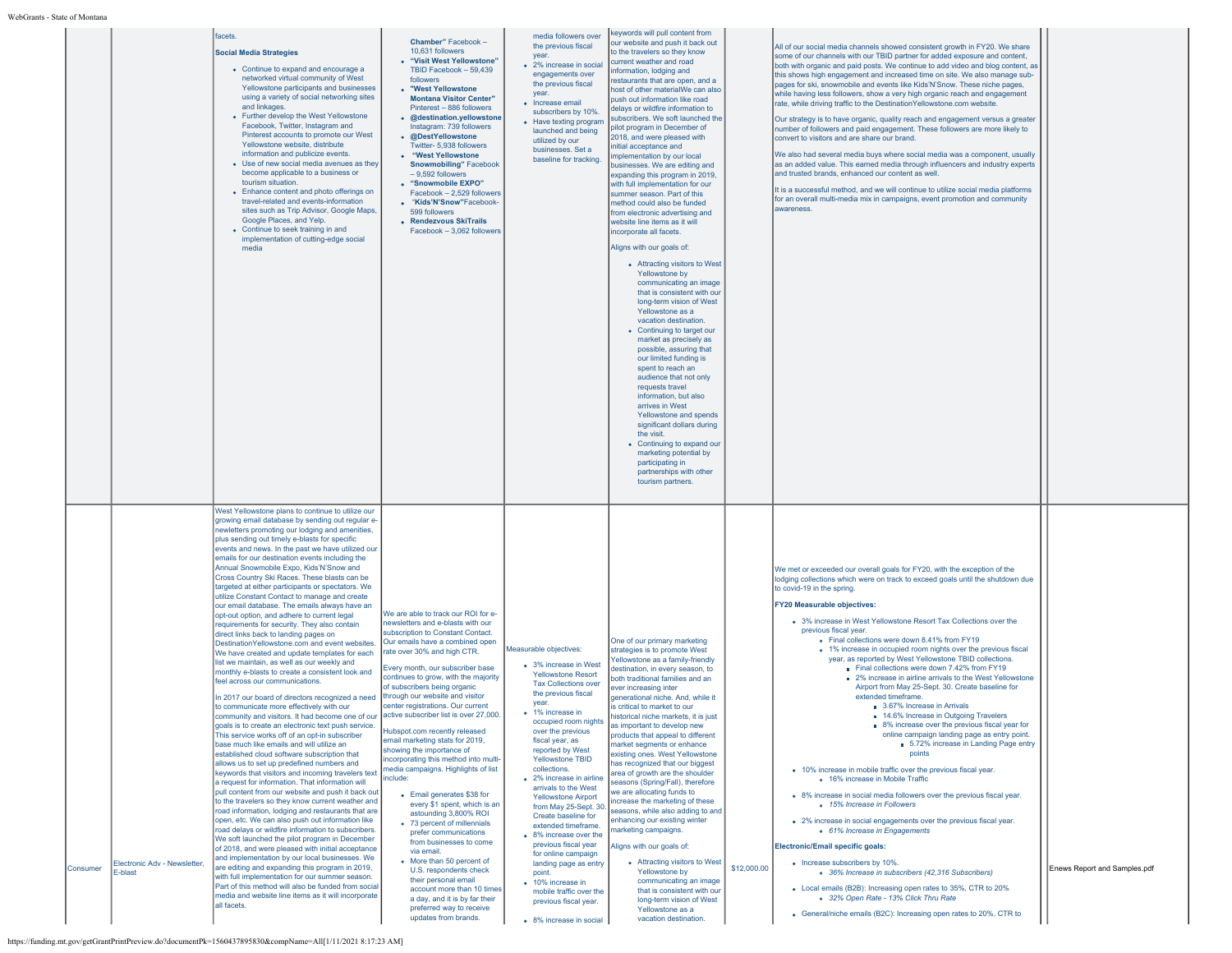|          |                                   | As content creation, distribution and management<br>has become more time consuming, we have<br>recognized the need to add personnel to assist<br>with website, social media and e-news content<br>management. We have added a part-time staffer<br>to assist in these components, giving our<br>Marketing Director the necessary time to focus on<br>placements and new media that will serve our<br>needs in the best possible way. This position<br>could also be funded from administration, social<br>media and website line items as it will incorporate<br>all facets.<br>Our strategy includes, but is not limited to:<br>• Continuing to collect emails and collate<br>them into an online database: This will be<br>done in conjunction with our electronic<br>newsletters.<br>• Sending out electronic newsletters<br>profiling upcoming events, specific<br>specials and "hot deals". We share this<br>list with TBID and coordinate regularly<br>scheduled e-blasts to our general leads<br>as well as event/campaign specific lists.<br>• Pushing out information to our local<br>businesses and organizations so they are<br>better prepared to exceed our visitor's<br>expectations.<br>• Providing current and pertinent<br>information to travelers while en-route<br>and once they arrive. | • 59% of respondents say<br>marketing emails influence<br>their purchase decisions.<br>• The most opened emails<br>relate to hobbies, with an<br>open rate of 27.35 percent<br>• Email subscribers are 3x<br>more likely to share content<br>on social media than leads<br>who came through another<br>channel, according to<br>QuickSprout.<br>• When a prospect or<br>customer who opens an<br>email on a mobile device<br>opens that same email<br>again on another device,<br>they are 65% more likely to<br>click-through to your<br>site/offering. | media followers over<br>the previous fiscal<br>vear.<br>• 2% increase in social<br>engagements over<br>the previous fiscal<br>vear.<br>• Increase subscribers<br>by 10%.<br>• Local emails (B2B):<br>Increasing open rates<br>to 35%, CTR to 20%.<br>• General/niche emails<br>(B2C): Increasing<br>open rates to 20%,<br>CTR to 7.5%.                                                                                                                                                                                                                                                                                        | • Continuing to target our<br>market as precisely as<br>possible, assuring that<br>our limited funding is<br>spent to reach an<br>audience that not only<br>requests travel<br>information, but also<br>arrives in West<br>Yellowstone and spends<br>significant dollars during<br>the visit.<br>• Continuing to expand our<br>marketing potential by<br>participating in<br>partnerships with other<br>tourism partners.                                                                                                                                                                                                                                                                                                                                |            | 7.5%<br>o 16% Open Rate - 5% Click Thru Rate<br>Industry Avg. 16.62% Open Rate and 2.14% CTR)<br>In addition to monthly emails that TBID covers the production costs for, we used<br>e-newsletters sponsorship packages to promote our winter and shoulder season<br>segments. Email marketing is a cost-effective way to integrate with our multi-<br>media campaigns. This method continues to see some of the highest<br>engagement and return during our campaigns.<br>Results for these campaigns are in the Electronic Reports document attached.<br>We also send e-blasts to our subscriber base of over 36,000 for events. In<br>addition, we send weekly e-news to our members regarding marketing, local<br>events, meetings and sponsorship opportunities.<br>• Results were listed above<br>Copies of the emails are included in the Electronic Reports document attached.<br>Yes, we will continue to use this method. Email marketing is still a very<br>affordable and effective way to reach niche markets and general interest in a<br>timely manner. It drives additional traffic to our website and awareness of other<br>media advertisements.<br>TBID covers the production costs for the monthly emails they send, which we do<br>not administer                                                                                                                                                                                                                                                                                                                                                                                                                                                                                                                                                                                                                                                                                                                                                                                                                                        |  |
|----------|-----------------------------------|--------------------------------------------------------------------------------------------------------------------------------------------------------------------------------------------------------------------------------------------------------------------------------------------------------------------------------------------------------------------------------------------------------------------------------------------------------------------------------------------------------------------------------------------------------------------------------------------------------------------------------------------------------------------------------------------------------------------------------------------------------------------------------------------------------------------------------------------------------------------------------------------------------------------------------------------------------------------------------------------------------------------------------------------------------------------------------------------------------------------------------------------------------------------------------------------------------------------------------------------------------------------------------------------------------------|----------------------------------------------------------------------------------------------------------------------------------------------------------------------------------------------------------------------------------------------------------------------------------------------------------------------------------------------------------------------------------------------------------------------------------------------------------------------------------------------------------------------------------------------------------|-------------------------------------------------------------------------------------------------------------------------------------------------------------------------------------------------------------------------------------------------------------------------------------------------------------------------------------------------------------------------------------------------------------------------------------------------------------------------------------------------------------------------------------------------------------------------------------------------------------------------------|----------------------------------------------------------------------------------------------------------------------------------------------------------------------------------------------------------------------------------------------------------------------------------------------------------------------------------------------------------------------------------------------------------------------------------------------------------------------------------------------------------------------------------------------------------------------------------------------------------------------------------------------------------------------------------------------------------------------------------------------------------|------------|---------------------------------------------------------------------------------------------------------------------------------------------------------------------------------------------------------------------------------------------------------------------------------------------------------------------------------------------------------------------------------------------------------------------------------------------------------------------------------------------------------------------------------------------------------------------------------------------------------------------------------------------------------------------------------------------------------------------------------------------------------------------------------------------------------------------------------------------------------------------------------------------------------------------------------------------------------------------------------------------------------------------------------------------------------------------------------------------------------------------------------------------------------------------------------------------------------------------------------------------------------------------------------------------------------------------------------------------------------------------------------------------------------------------------------------------------------------------------------------------------------------------------------------------------------------------------------------------------------------------------------------------------------------------------------------------------------------------------------------------------------------------------------------------------------------------------------------------------------------------------------------------------------------------------------------------------------------------------------------------------------------------------------------------------------------------------------------------------------------|--|
| Consumer | Radio & Television<br>Advertising | With a limited budget, we seldom use Lodging<br>Facilities Use Tax Funds for radio or TV, but if the<br>opportunity arises that we can partner with other<br>funding sources or organizations to promote West<br>Yellowstone and destination events, we would<br>like to be able to participate if funds allow.<br>In the past we have funded radio and TV spots<br>for Kids'N'Snow, Snowmobile EXPO and Ice<br>Fishing events. Other options may include<br>regional radio or TV stations who offer spots as<br>part of a larger package with digital and social<br>components.<br>Expenses could include, but are not limited to<br>content development, production, activity fees,<br>and other ancillary costs related directly to<br>completing the segment.                                                                                                                                                                                                                                                                                                                                                                                                                                                                                                                                            | While TV and radio advertising is<br>hard to track ROI, West<br>Yellowstone still believes that it is<br>an important component in our<br>multi-media campaigns. With the<br>knowledge that video and viral<br>content is increasing in popularity in<br>marketing, we will continue to<br>ncorporate it into our marketing as<br>funds allow, and requests meet our<br>preset criteria. Consideration for<br>participation and placements would<br>nclude geographic demographics,<br>audience, and coverage area.                                      | Measurable objectives:<br>• 3% increase in West<br><b>Yellowstone Resort</b><br><b>Tax Collections over</b><br>the previous fiscal<br>year.<br>• 1% increase in<br>occupied room nights<br>over the previous<br>fiscal year, as<br>reported by West<br>Yellowstone TBID<br>collections.<br>• 2% increase in airline<br>arrivals to the West<br>Yellowstone Airport<br>from May 25-Sept. 30<br>Create baseline for<br>extended timeframe.<br>• 8% increase over the<br>previous fiscal year<br>for online campaign<br>landing page as entry<br>point.<br>• 10% increase in<br>mobile traffic over the<br>previous fiscal year. | West Yellowstone recognizes that<br>used for the right circumstances<br>and regional context that radio<br>and TV can be an important<br>component to our multi-media<br>campaigns. Many regional radio<br>or TV stations offer spots as part<br>of a larger package with digital<br>and social components.<br>Aligns with our goals of:<br>• Attracting visitors to West<br>Yellowstone by<br>communicating an image<br>that is consistent with our<br>long-term vision of West<br>Yellowstone as a<br>vacation destination.<br>• Continuing to target our<br>market as precisely as<br>possible, assuring that<br>our limited funding is<br>spent to reach an<br>audience that not only<br>requests travel<br>information, but also<br>arrives in West | \$3,500.00 | We were presented with the opportunity to be one of the highlighted road trip<br>destinations on<br>KUTV's #1 Morning News (Salt Lake City) Road Trippin' Series.<br>The package included:<br>Five (5) unique, pre-taped, as-live segments that aired during the KUTV and<br>KJZZ News program. Each segment was approximately 60-90 seconds<br>reaching an average of 196,000 viewers daily.<br>•KUTV Morning News approx. 5:45am (90 seconds)<br>•KUTV Morning News approx. 6:15-6:45am (60 seconds)<br>•KUTV Morning News approx. 6:56am (60 seconds)<br>•KJZZ Morning News approx. 7:15am (90 seconds)<br>•KJZZ Morning News approx. 7:45am (90 seconds)<br>•KUTV at Noon (repeat of x1 KJZZ segment)<br>Fresh Living segment (3-4 minutes) to air on the same day (averages over<br>25,000 viewers daily)<br>•Segment will be pre-taped, and will air on all three television stations (KUTV,<br>KMYU and KJZZ)<br>There were also digital elements to this package:<br>Facebook Live posted on KUTV 2News AM page ANDCaitlin Hansen's<br>Facebook page the day prior to your destinations feature on-air to encourage<br>viewers to tune in and watch the next morning<br>. Homepage takeover on KUTV.com featuring your destination on the day of<br>your feature<br>Averages 15K-20K page views per day<br>*Facebook post on KUTV 2News AM page boosted to your target audience<br>(\$100 boost value)<br>•Facebook post on Fresh Living page boosted to your target audience (\$100<br>boost value)<br>*100,000 banner ads delivered on travel and tourism network sites<br>Delivered over the month of your on-air destination feature<br>.Inclusion in the on-air travel map on KUTV/KJZZ morning news<br>We met or exceeded all of our overall goals for FY20, with the exception of the<br>our lodging collections which were on track to exceed goals until the shutdown<br>due to covid-19 in the spring.<br><b>FY20 Measurable objectives:</b><br>• 3% increase in West Yellowstone Resort Tax Collections over the<br>previous fiscal year.<br>• Final collections were down 8.41% from FY19 |  |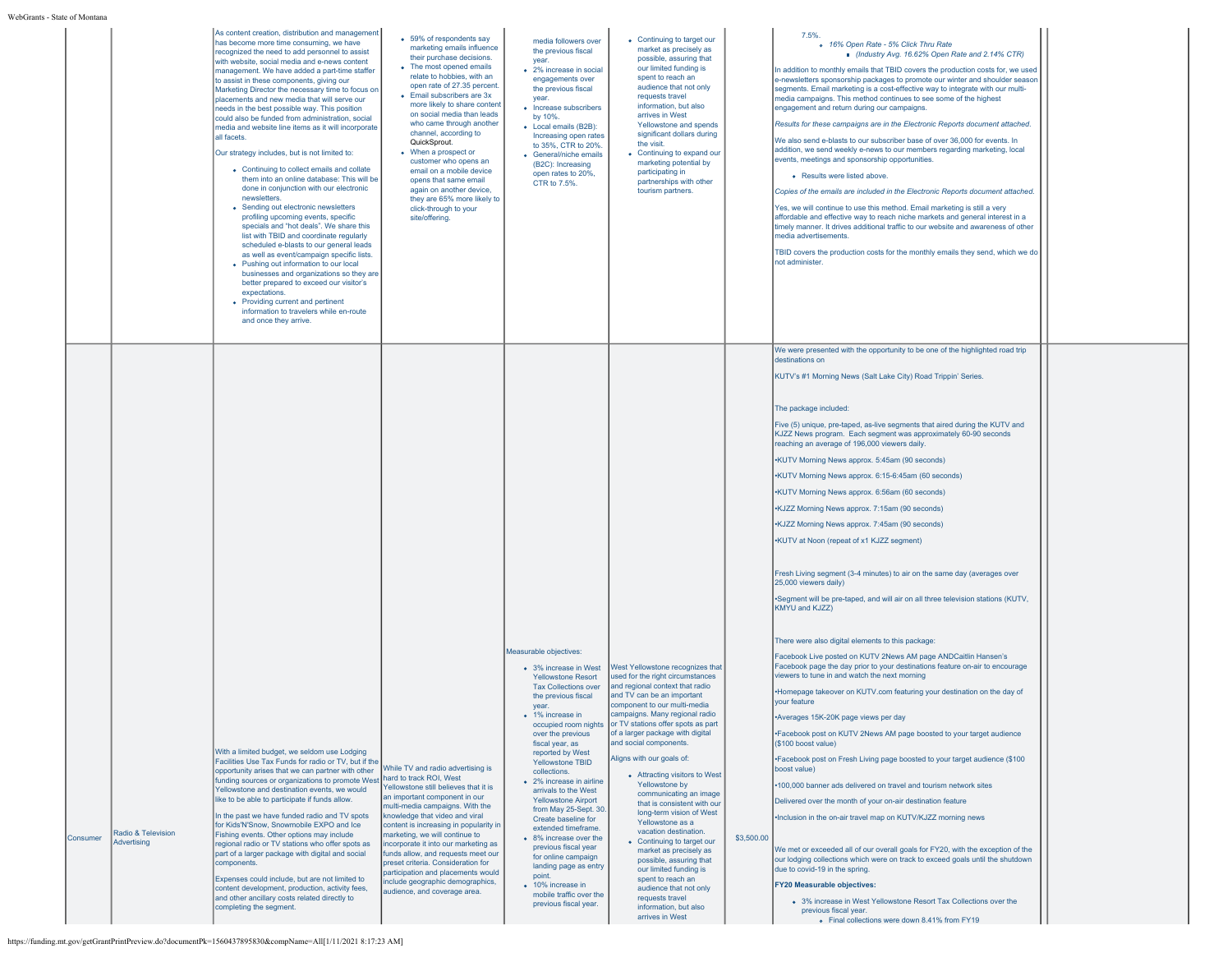|                                                                                                            |                                                                                                                                                                                                                                                                                                                                                                                                                                                                                                                                                                                                                                                                                                                                                                                                                                                                                                                                                                                                                                                                                                                                                                                                                                                                                                                                                                                                                                                                                                                                                                                                                                                                                                                                                                                                                                                                                                                                                                                                                                                                                                                                                                                                      | • 8% increase in social<br>media followers over<br>the previous fiscal<br>vear.<br>• 2% increase in social<br>engagements over<br>the previous fiscal<br>vear.<br>• Increase email<br>subscribers by 10%. | Yellowstone and spends<br>significant dollars during<br>the visit.<br>• Continuing to expand our<br>marketing potential by<br>participating in<br>partnerships with other<br>tourism partners.  | • 1% increase in occupied room nights over the previous fiscal<br>year, as reported by West Yellowstone TBID collections.<br>Final collections were down 7.42% from FY19<br>■ 2% increase in airline arrivals to the West Yellowstone<br>Airport from May 25-Sept. 30. Create baseline for<br>extended timeframe.<br>3.67% Increase in Arrivals<br>14.6% Increase in Outgoing Travelers<br>• 8% increase over the previous fiscal year for<br>online campaign landing page as entry point.<br>5.72% increase in Landing Page entry<br>points<br>• 10% increase in mobile traffic over the previous fiscal year.<br>o 16% increase in Mobile Traffic<br>• 8% increase in social media followers over the previous fiscal year.<br>o 15% Increase in Followers<br>• 2% increase in social engagements over the previous fiscal year.<br>o 61% Increase in Engagements<br>• Increase subscribers by 10%.<br>o 36% Increase in subscribers (42,316 Subscribers)<br>• Local emails (B2B): Increasing open rates to 35%, CTR to 20%<br>o 32% Open Rate - 13% Click Thru Rate<br>• General/niche emails (B2C): Increasing open rates to 20%, CTR to<br>7.5%.<br>o 16% Open Rate - 5% Click Thru Rate<br>Industry Avg. 16.62% Open Rate and 2.14% CTR)<br>We split the cost of this project with our partners at the TBID.<br>We were happy with the segments produced and the digital CTR of .25%<br>(above industry avg). We tracked a bump in our website traffic during and<br>shortly after the campaign and segments.<br>Yes, this method met our goals and we will continue to include this method in<br>our future plans and budgets.<br>Link to segments: https://kutv.com/features/road-trippin/road-trippin-west-<br>yellowstone-07-18-2019 |  |
|------------------------------------------------------------------------------------------------------------|------------------------------------------------------------------------------------------------------------------------------------------------------------------------------------------------------------------------------------------------------------------------------------------------------------------------------------------------------------------------------------------------------------------------------------------------------------------------------------------------------------------------------------------------------------------------------------------------------------------------------------------------------------------------------------------------------------------------------------------------------------------------------------------------------------------------------------------------------------------------------------------------------------------------------------------------------------------------------------------------------------------------------------------------------------------------------------------------------------------------------------------------------------------------------------------------------------------------------------------------------------------------------------------------------------------------------------------------------------------------------------------------------------------------------------------------------------------------------------------------------------------------------------------------------------------------------------------------------------------------------------------------------------------------------------------------------------------------------------------------------------------------------------------------------------------------------------------------------------------------------------------------------------------------------------------------------------------------------------------------------------------------------------------------------------------------------------------------------------------------------------------------------------------------------------------------------|-----------------------------------------------------------------------------------------------------------------------------------------------------------------------------------------------------------|-------------------------------------------------------------------------------------------------------------------------------------------------------------------------------------------------|------------------------------------------------------------------------------------------------------------------------------------------------------------------------------------------------------------------------------------------------------------------------------------------------------------------------------------------------------------------------------------------------------------------------------------------------------------------------------------------------------------------------------------------------------------------------------------------------------------------------------------------------------------------------------------------------------------------------------------------------------------------------------------------------------------------------------------------------------------------------------------------------------------------------------------------------------------------------------------------------------------------------------------------------------------------------------------------------------------------------------------------------------------------------------------------------------------------------------------------------------------------------------------------------------------------------------------------------------------------------------------------------------------------------------------------------------------------------------------------------------------------------------------------------------------------------------------------------------------------------------------------------------------------------------------------------------------------------------------------------|--|
| https://funding.mt.gov/getGrantPrintPreview.do?documentPk=1560437895830&compName=All[1/11/2021 8:17:23 AM] | Because our website is one of our most important<br>marketing tools, we feel this is one of our most<br>important, if not the most important method, to<br>maintain our market share.<br>West Yellowstone is adopting a new strategy for<br>our website to be more flexible with the ever-<br>changing ways in which visitors interact online.<br>While our strategy will continue to use<br>maintenance, content development and<br>integration of mobile and web cam applications to<br>stay competitive in the market, we are moving<br>forward with a Growth Driven Design (GDD)<br>concept.<br>Basically, the what/when/where of websites and<br>doing overhauls every few years is obsolete.<br>DMO websites need to be about the moments<br>and facilitating the dream and inspiration into a<br>potential traveler's planning phase. In a mobile-<br>first world, DMO websites need to be quick,<br>responsive and useful.<br>GDD focuses on prioritized planning with<br>development sprints (blocks of projects), instead<br>of major overhauls. GDD allows us to spread out<br>our budget instead of huge up-front investments.<br>We can make on-going, adaptive, changes to<br>better respond to current trends and demands.<br>This process could also include regular usability<br>tudies with third parties to maintain currency of<br>content and resources on our website.<br>GDD will require a new RFP process and format<br>which will integrate with the MOTBD RFP<br>requirements. We plan to go out with a new RFP<br>in FY20 to implement the GDD concept. Our<br>action plan will include, but is not limited to<br>existing strategies, and GDD will allow us the<br>flexibility to respond to emerging trends,<br>update/create more interactive landing pages for<br>campaigns, integrate maps with our database,<br>and increase usability.<br>We will be able to better measure our visitors'<br>behavior and customize our content to what they<br>want. It allows for better integration with our<br>marketing campaigns. Our decisions will be<br>based more on data, allowing for quicker results<br>with less risk.<br>In this method, we have also included the |                                                                                                                                                                                                           | Potential visitors are planning<br>their vacations online more than<br>ever. Our website,<br>www.DestinationYellowstone.com<br>is our primary marketing tool for<br>distributing information to | We met or exceeded our overall goals for FY20, with the exception of the<br>lodging collections which were on track to exceed goals until the shutdown due<br>to covid-19 in the spring.<br><b>TY20 Measurable objectives:</b><br>• 3% increase in West Yellowstone Resort Tax Collections over the<br>previous fiscal year.<br>• Final collections were down 8.41% from FY19<br>• 1% increase in occupied room nights over the previous fiscal<br>year, as reported by West Yellowstone TBID collections.<br>Final collections were down 7.42% from FY19<br>2% increase in airline arrivals to the West Yellowstone<br>Airport from May 25-Sept. 30. Create baseline for<br>extended timeframe.<br>3.67% Increase in Arrivals<br>14.6% Increase in Outgoing Travelers<br>8% increase over the previous fiscal year for<br>online campaign landing page as entry point.<br>5.72% increase in Landing Page entry<br>points<br>• 10% increase in mobile traffic over the previous fiscal year.<br>o 16% increase in Mobile Traffic<br>• 8% increase in social media followers over the previous fiscal year.                                                                                                                                                                                                                                                                                                                                                                                                                                                                                                                                                                                                                                     |  |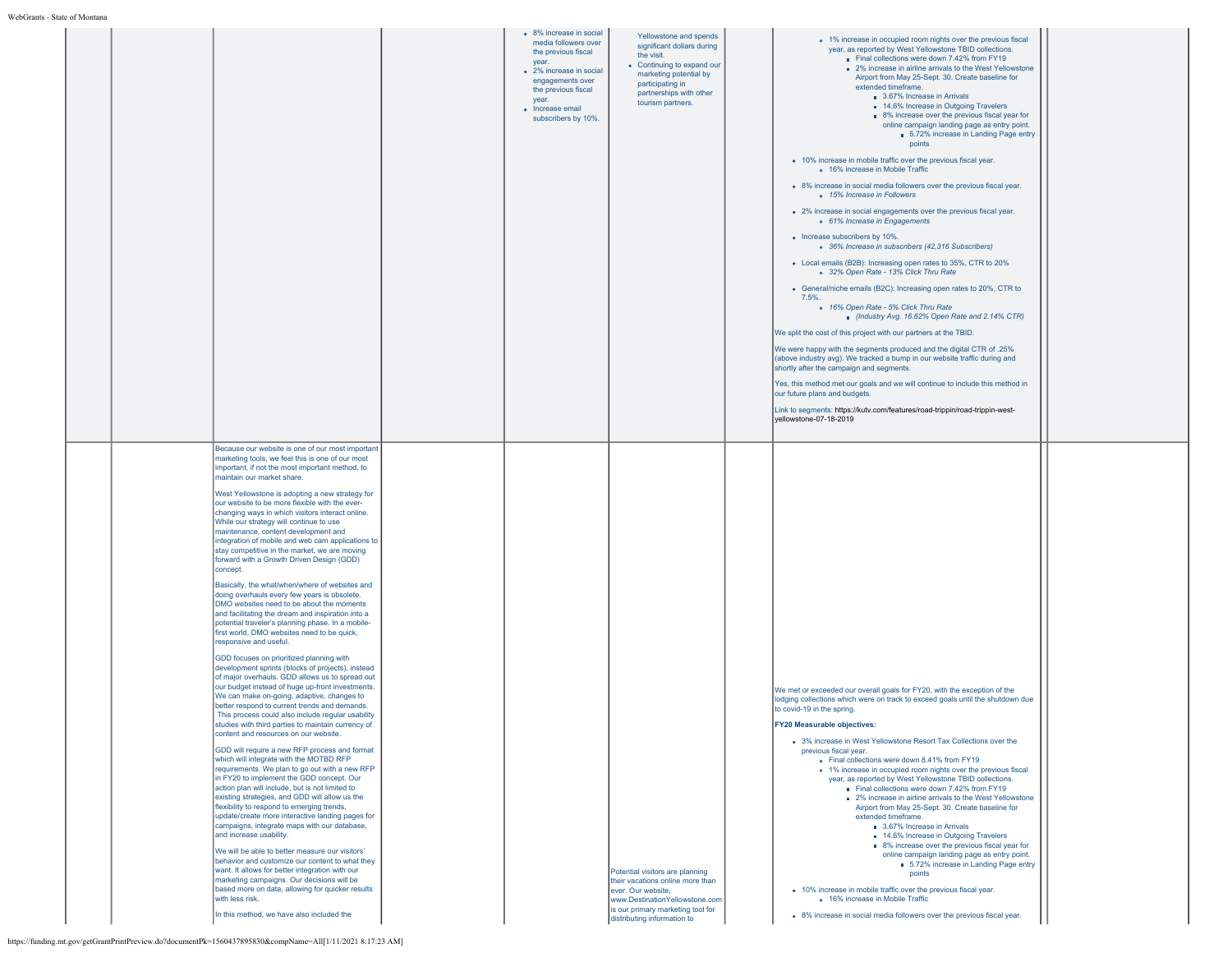| Kids'N'Snow and Snowmobile Expo. Content<br>creation and updates for these sites, creates<br>consistency across our marketing campaigns and<br>increases referral traffic to<br>DestinationYellowstone.com.<br>As content creation, distribution and management<br>has become more time consuming, we have<br>added a part-time staffer to assist with website,<br>social media and e-news content management.<br>This has given our Marketing Director the<br>necessary time to focus on placements and new<br>media that will serve our needs in the best<br>possible way. This position could also be funded<br>from admin, social media and electronic<br>advertising line items as it will incorporate all<br>facets.<br><b>Maintenance Tasks</b><br>• Ensure that the website is on-line and<br>functioning<br>• Daiy - refresh cache and check that the<br>Comparing our metrics to date to<br>website is on-line<br>• Working navigation to key pages (eat,<br>the same time period in the prior<br>fiscal year, we have increased our<br>sleep, play, etc.).<br>• Verify search functions working for<br>website sessions, time on site and<br>lodging and campgrounds.<br>traffic to landing pages, while<br>• Monthly - check that links to all pdf's<br>decreasing bounce rate. Our mobile<br>(maps, information sheets, etc.) and<br>traffic is also tracking ahead of this<br>embedded text links are functioning.<br>time last year.<br>• Test contact form, pdf download, e-<br>According to the Annual ITRR<br>newsletter links and auto responses are<br>report of visitors who spent at least<br>working.<br>one night in West Yellowstone.<br>• Check on links to webcams.<br>online resources, including<br>• Check that snowmobile and cross<br>websites, apps, maps and trail<br>country ski trail reports are loading<br>reports remain high on the items<br>(seasonal).<br>used by visitors both planning their<br>• Check Trip Planner is functioning and<br>trip and while here.<br>send a test email to check auto-<br>response.<br>According to a recent DMA West<br>• Check all external linking from the<br>eport DMO websites remain an<br>website<br>ever important resource throughout<br>• Check all links to social media platforms<br>travelers' journeys - from the<br>and ensure that Tweets are loading and<br>inspiration to take a trip to the<br><b>Nebsite/Internet</b><br>updating appropriately.<br>Consumer<br>essential details of their itineraries.<br>Development/Updates<br>• Responsible to assure that WYCC<br>In fact, in January 2017, well over<br>business listings and descriptions are<br>one-third of American leisure<br>kept updated(Google Docs and website).<br>travelers reported having used a<br>• Responsible for approving new/revised<br>DMO website in the past year to<br>WYCC business listings and descriptions<br>research and/or plan travel-a<br>• Responsible for approving new/revised<br>figure that is up nearly 10 percent<br>calendar of event submissions.<br>from July 2009. The report also<br>• Assist in approving new/revised<br>showed that these sites are<br>specials/coupons.<br>amongst the most trusted and<br>• Responsible for web site content creation<br>valued resources after travelers'<br>and upload.<br>direct contact with their own friends<br>• Add new content as available (news,<br>and family.<br>calendar , new play categories, etc.) to<br>existing sections.<br>International visitors are extremely<br>• Review content for keyword density<br>reliant on internet and smart device<br>(within first 200 characters and no more<br>access while traveling. In 2015.<br>than 5% density).<br>smart device access finally<br>• Add new secondary pages for play<br>overtook desktop access.<br>section as needed<br>Therefore, making sure our website<br>• Update content with new or revised<br>is fast loading and continually<br>keywords/keyword phrases.<br>responsive is important.<br>• Add new attachments (maps, etc.).<br>• Work with TBID administrator as needed<br>for website maintenance and<br>enhancements.<br>• Work with WYCC snowmobile events<br>committee for website content creation,<br>schedule updates, maintenance and<br>enhancements of<br>www.snowmobileexpo.com.<br>• Responsible for photo, video, and<br>imaging website updates.<br>• Change photo sequencing (monthly).<br>• Add new photos (seasonal) or to<br>enhance existing listings (calendar,<br>secondary pages, news stories).<br>• Alt tags should be loaded with all new<br>images.<br>• Upload video clips.<br>• Training: work with WYCC members<br>(existing and new inquiries) on how to<br>complete forms (business listing and<br>specials).<br>• Work with WYCC members and<br>community on how to complete the event<br>submission form.<br>• Train VIC staff on website (where & what | In order to stay competitive, we<br>eed to maintain, update and<br>develop new content and<br>technology integrated with our<br>website, including responsive<br>designs, web cams and other<br>applications. We will do this<br>through routine maintenance,<br>development and integrating<br>nobile and web cam applications<br>All of our segment sites including<br>westyellowstonemticefishing.com<br>snowmobileexpo.com,<br>kidsnsnow.org and<br>skirunbikemt.com are hosted<br>independently, but are the highest<br>ranking referral sites for<br>DestinationYellowstone.com. We<br>feel, by incorporating updates and<br>content creation for these sites<br>nto our overall campaigns, helps<br>• 3% increase in West<br><b>Yellowstone Resort</b><br>to enhance all sites, contribute to<br>our overall goals and create<br><b>Tax Collections over</b><br>consistency across campaigns.<br>the previous fiscal<br>vear.<br>We have been researching and<br>• 1% increase in<br>working with community partners<br>occupied room nights<br>to develop a WeChat strategy<br>over the previous<br>and presence for our Pacific Rim<br>fiscal year, as<br>and eventually other countries<br>reported by West<br>like India, Europe and Africa who<br>Yellowstone TBID<br>utilize this platform as their main<br>collections.<br>form of online communications<br>• 2% increase in airline<br>and information service. We will<br>arrivals to the West<br>continue to research this and<br><b>Yellowstone Airport</b><br>possibly create an account for<br>from May 25-Sept. 30<br>his in FY20.<br>Create baseline for<br>extended timeframe.<br>n 2017 our board of directors<br>• 8% increase over the<br>recognized a need to<br>previous fiscal year<br>communicate more effectively<br>for online campaign<br>with our community and visitors.<br>landing page as entry<br>One of our goals became the<br>point.<br>creation of an electronic text push<br>• 10% increase in<br>service. This service works off an<br>mobile traffic over the<br>opt-in subscriber base much like<br>previous fiscal year.<br>emails and will utilize an<br>established cloud software<br>• 8% increase in social<br>subscription that allows us to set<br>media followers over<br>up predefined numbers and<br>the previous fiscal<br>keywords that visitors and<br>year.<br>ncoming travelers may text a<br>• 2% increase in social<br>request for information. That<br>engagements over<br>nformation will pull content from<br>the previous fiscal<br>our website and push it back out<br>vear.<br>to the travelers so they know<br>• Increase social<br>current weather and road<br>subscribers by 10%.<br>nformation, lodging and<br>(change in all<br>restaurants that are open, etc.<br>locations?)<br>We can also push out information<br>• Local emails (B2B):<br>like road delays or wildfire<br>Increasing open rates<br>information to subscribers. We<br>to 35%, CTR to 20%.<br>soft launched the pilot program in<br>• General/niche emails<br>December of 2018, and were<br>(B2C): Increasing<br>pleased with initial acceptance<br>open rates to 20%,<br>and implementation by our local<br>CTR to 7.5%.<br>businesses. We are editing and<br>• Establish a base-line<br>expanding this program in 2019,<br>of texting service use.<br>with full implementation for our<br>summer season. Part of this<br>method will also be funded from<br>ial madia and waheita<br>tems as it will incorporate all<br>acets.<br>This method aligns with our goals<br>• Attracting visitors to West<br>Yellowstone by<br>communicating an image<br>that is consistent with our<br>long-term vision of West<br>Yellowstone as a<br>vacation destination.<br>• Continuing to target our<br>market as precisely as<br>possible, assuring that<br>our limited funding is<br>spent to reach an<br>audience that not only<br>requests travel<br>information, but also | • 2% increase in social engagements over the previous fiscal year.<br>o 61% Increase in Engagements<br>o Increase subscribers by 10%.<br>36% Increase in subscribers (42,316 Subscribers)<br>• Local emails (B2B): Increasing open rates to 35%. CTR to 20%<br>o 32% Open Rate - 13% Click Thru Rate<br>• General/niche emails (B2C): Increasing open rates to 20%, CTR to<br>7.5%<br>o 16% Open Rate - 5% Click Thru Rate<br>Industry Avg. 16.62% Open Rate and 2.14% CTR)<br>The website URL is www.DestinationYellowstone.com. Additionally, there is a<br>forwarding url directly into the website from www.westyellowstonechamber.com.<br>We continue to maintain the domains purchased for India and China that<br>redirect as well. We continue to develop ways to link with our local businesses,<br>partners, guest bloggers, etc., which help with Google rankings.<br>Most travelers are utilizing online resources for their trip planning and even<br>more so once they are on location. Our responsive site design lends itself to<br>those using their smartphones and tablets to access information. We continually<br>add pertinent information including weather and road updates and links, as well<br>as activities and event listings that can be downloaded.<br>We continue to see the website traffic increase significantly year over year. We<br>know this is due in large part to the blog section. We continually work to add<br>new posts and promote those posts through other platforms. We are lucky<br>enough to have guest bloggers and talented local writers who contribute.<br>Demographics:<br>• 87% of visitors are new<br>• Website visitors are evenly split between women and men, and the top<br>age ranges are 45-64, changing slightly per season.<br>• Mobile traffic continues to be the main way visitor access our website.<br>62% mobile over 38% desktop.<br>Data points:<br>Top viewed pages:<br>• Home, Rendezvous Ski Trail Webcam, Sleep, Trail<br>Reports/Snowmobile, Eat, Calendar, Top 7 Waterfalls (blog), Family<br>Adventure (blog), Yellowstone Airport (West Yellowstone)<br>Top visiting countries:<br>\$40,000.00<br>· US, Canada, Mexico, UK, India, Germany, Australia, Netherlands, Italy,<br>and France<br>Top visiting states:<br>• UT, CA, MT, TX, WA, ID, MN, CO, FL, IL<br>Traffic to the website came from a variety of sources with search engines<br>(organic search) as the prime driver. The top five referring sources to our<br>website were (in order): facebook, westyellowstonewebcams.com,<br>yellowstoneairport.org, westyellowstonenet.com, and google ads<br>network.<br>While Lodging Facility Use funds are used for the lodging and activity portion of<br>the website, Chamber membership funds are used to maintain the membership<br>directory that includes services, dining, and attraction listings.<br><b>Search Engine Optimization:</b><br>In FY20 we continued with a Meta-Tag submission program critical to organic<br>search engine optimization, and supported this with paid SEM and retargeting<br>campaigns. We work with our web agency of record, Wendt, to do seasonal<br>SEO reports with keywords and traffic. We update the content on our<br>homepage, in our blog, weather and activities pages weekly accordingly.<br>Images are updated seasonally for a fresh look.<br><b>Secondary Sites:</b><br>We will continue to use this marketing method because these secondary sites<br>provide direct referrals to our main website DestinationYellowstone.com, and<br>allow us to market directly to niche audiences with a way to track campaign-<br>specific ROI.<br>The website URL is www.kidsnsnow.org.<br>This website underwent a refresh after several years, paid for by a third party<br>grant to the program. The new refreshed website was a great addition for<br>KidsNSnow. It even included a countdown calendar to when registrations<br>opened each month, and the ability for participants to register online and e-sign<br>waivers.<br>We find that we have a wide geographic range that accesses the website to<br>register and learn about the KidsNSnow events. Many families are actually<br>emailing and calling to find out when the registration opens for each month. We<br>also continue to get visitors to the website to read the pages about last year's<br>programs and planning a family winter vacation to West Yellowstone.<br>For the 2019-20 Event Series we recorded the following analytics: | Screenshots web.pdf |
|--------------------------------------------------------------------------------------------------------------------------------------------------------------------------------------------------------------------------------------------------------------------------------------------------------------------------------------------------------------------------------------------------------------------------------------------------------------------------------------------------------------------------------------------------------------------------------------------------------------------------------------------------------------------------------------------------------------------------------------------------------------------------------------------------------------------------------------------------------------------------------------------------------------------------------------------------------------------------------------------------------------------------------------------------------------------------------------------------------------------------------------------------------------------------------------------------------------------------------------------------------------------------------------------------------------------------------------------------------------------------------------------------------------------------------------------------------------------------------------------------------------------------------------------------------------------------------------------------------------------------------------------------------------------------------------------------------------------------------------------------------------------------------------------------------------------------------------------------------------------------------------------------------------------------------------------------------------------------------------------------------------------------------------------------------------------------------------------------------------------------------------------------------------------------------------------------------------------------------------------------------------------------------------------------------------------------------------------------------------------------------------------------------------------------------------------------------------------------------------------------------------------------------------------------------------------------------------------------------------------------------------------------------------------------------------------------------------------------------------------------------------------------------------------------------------------------------------------------------------------------------------------------------------------------------------------------------------------------------------------------------------------------------------------------------------------------------------------------------------------------------------------------------------------------------------------------------------------------------------------------------------------------------------------------------------------------------------------------------------------------------------------------------------------------------------------------------------------------------------------------------------------------------------------------------------------------------------------------------------------------------------------------------------------------------------------------------------------------------------------------------------------------------------------------------------------------------------------------------------------------------------------------------------------------------------------------------------------------------------------------------------------------------------------------------------------------------------------------------------------------------------------------------------------------------------------------------------------------------------------------------------------------------------------------------------------------------------------------------------------------------------------------------------------------------------------------------------------------------------------------------------------------------------------------------------------------------------------------------------------------------------------------------------------------------------------------------------------------------------------------------------------------------------------------------------------------------------------------------------------------------------------------------------------|-----------------------------------------------------------------------------------------------------------------------------------------------------------------------------------------------------------------------------------------------------------------------------------------------------------------------------------------------------------------------------------------------------------------------------------------------------------------------------------------------------------------------------------------------------------------------------------------------------------------------------------------------------------------------------------------------------------------------------------------------------------------------------------------------------------------------------------------------------------------------------------------------------------------------------------------------------------------------------------------------------------------------------------------------------------------------------------------------------------------------------------------------------------------------------------------------------------------------------------------------------------------------------------------------------------------------------------------------------------------------------------------------------------------------------------------------------------------------------------------------------------------------------------------------------------------------------------------------------------------------------------------------------------------------------------------------------------------------------------------------------------------------------------------------------------------------------------------------------------------------------------------------------------------------------------------------------------------------------------------------------------------------------------------------------------------------------------------------------------------------------------------------------------------------------------------------------------------------------------------------------------------------------------------------------------------------------------------------------------------------------------------------------------------------------------------------------------------------------------------------------------------------------------------------------------------------------------------------------------------------------------------------------------------------------------------------------------------------------------------------------------------------------------------------------------------------------------------------------------------------------------------------------------------------------------------------------------------------------------------------------------------------------------------------------------------------------------------------------------------------------------------------------------------------------------------------------------------------------------------------------------------------------------------------------------------------------------------------------------------------------------------------------------------------------------------------------------------------------------------------------------------------------------------------------------------------------------------------------------------------------------------------------------------------------------------------------------------------------------------------------------------------------------------------------------------------------------------------------------------------------------------------------------------------------------------------------------------|-----------------------------------------------------------------------------------------------------------------------------------------------------------------------------------------------------------------------------------------------------------------------------------------------------------------------------------------------------------------------------------------------------------------------------------------------------------------------------------------------------------------------------------------------------------------------------------------------------------------------------------------------------------------------------------------------------------------------------------------------------------------------------------------------------------------------------------------------------------------------------------------------------------------------------------------------------------------------------------------------------------------------------------------------------------------------------------------------------------------------------------------------------------------------------------------------------------------------------------------------------------------------------------------------------------------------------------------------------------------------------------------------------------------------------------------------------------------------------------------------------------------------------------------------------------------------------------------------------------------------------------------------------------------------------------------------------------------------------------------------------------------------------------------------------------------------------------------------------------------------------------------------------------------------------------------------------------------------------------------------------------------------------------------------------------------------------------------------------------------------------------------------------------------------------------------------------------------------------------------------------------------------------------------------------------------------------------------------------------------------------------------------------------------------------------------------------------------------------------------------------------------------------------------------------------------------------------------------------------------------------------------------------------------------------------------------------------------------------------------------------------------------------------------------------------------------------------------------------------------------------------------------------------------------------------------------------------------------------------------------------------------------------------------------------------------------------------------------------------------------------------------------------------------------------------------------------------------------------------------------------------------------------------------------------------------------------------------------------------------------------------------------------------------------------------------------------------------------------------------------------------------------------------------------------------------------------------------------------------------------------------------------------------------------------------------------------------------------------------------------------------------------------------------------------------------------------------------------------------------------------------------------------------------------------------------------------------------------------------------------------------------------------------------------------------------------------------------------------------------------------------------------------------------------------------------------------------------------------------------------------------------------------------------------------------------------------------------------------------------------------------------------------------------------------------------------------------------------------------------------------------------------------------------------------|---------------------|
|--------------------------------------------------------------------------------------------------------------------------------------------------------------------------------------------------------------------------------------------------------------------------------------------------------------------------------------------------------------------------------------------------------------------------------------------------------------------------------------------------------------------------------------------------------------------------------------------------------------------------------------------------------------------------------------------------------------------------------------------------------------------------------------------------------------------------------------------------------------------------------------------------------------------------------------------------------------------------------------------------------------------------------------------------------------------------------------------------------------------------------------------------------------------------------------------------------------------------------------------------------------------------------------------------------------------------------------------------------------------------------------------------------------------------------------------------------------------------------------------------------------------------------------------------------------------------------------------------------------------------------------------------------------------------------------------------------------------------------------------------------------------------------------------------------------------------------------------------------------------------------------------------------------------------------------------------------------------------------------------------------------------------------------------------------------------------------------------------------------------------------------------------------------------------------------------------------------------------------------------------------------------------------------------------------------------------------------------------------------------------------------------------------------------------------------------------------------------------------------------------------------------------------------------------------------------------------------------------------------------------------------------------------------------------------------------------------------------------------------------------------------------------------------------------------------------------------------------------------------------------------------------------------------------------------------------------------------------------------------------------------------------------------------------------------------------------------------------------------------------------------------------------------------------------------------------------------------------------------------------------------------------------------------------------------------------------------------------------------------------------------------------------------------------------------------------------------------------------------------------------------------------------------------------------------------------------------------------------------------------------------------------------------------------------------------------------------------------------------------------------------------------------------------------------------------------------------------------------------------------------------------------------------------------------------------------------------------------------------------------------------------------------------------------------------------------------------------------------------------------------------------------------------------------------------------------------------------------------------------------------------------------------------------------------------------------------------------------------------------------------------------------------------------------------------------------------------------------------------------------------------------------------------------------------------------------------------------------------------------------------------------------------------------------------------------------------------------------------------------------------------------------------------------------------------------------------------------------------------------------------------------------------------------------|-----------------------------------------------------------------------------------------------------------------------------------------------------------------------------------------------------------------------------------------------------------------------------------------------------------------------------------------------------------------------------------------------------------------------------------------------------------------------------------------------------------------------------------------------------------------------------------------------------------------------------------------------------------------------------------------------------------------------------------------------------------------------------------------------------------------------------------------------------------------------------------------------------------------------------------------------------------------------------------------------------------------------------------------------------------------------------------------------------------------------------------------------------------------------------------------------------------------------------------------------------------------------------------------------------------------------------------------------------------------------------------------------------------------------------------------------------------------------------------------------------------------------------------------------------------------------------------------------------------------------------------------------------------------------------------------------------------------------------------------------------------------------------------------------------------------------------------------------------------------------------------------------------------------------------------------------------------------------------------------------------------------------------------------------------------------------------------------------------------------------------------------------------------------------------------------------------------------------------------------------------------------------------------------------------------------------------------------------------------------------------------------------------------------------------------------------------------------------------------------------------------------------------------------------------------------------------------------------------------------------------------------------------------------------------------------------------------------------------------------------------------------------------------------------------------------------------------------------------------------------------------------------------------------------------------------------------------------------------------------------------------------------------------------------------------------------------------------------------------------------------------------------------------------------------------------------------------------------------------------------------------------------------------------------------------------------------------------------------------------------------------------------------------------------------------------------------------------------------------------------------------------------------------------------------------------------------------------------------------------------------------------------------------------------------------------------------------------------------------------------------------------------------------------------------------------------------------------------------------------------------------------------------------------------------------------------------------------|-----------------------------------------------------------------------------------------------------------------------------------------------------------------------------------------------------------------------------------------------------------------------------------------------------------------------------------------------------------------------------------------------------------------------------------------------------------------------------------------------------------------------------------------------------------------------------------------------------------------------------------------------------------------------------------------------------------------------------------------------------------------------------------------------------------------------------------------------------------------------------------------------------------------------------------------------------------------------------------------------------------------------------------------------------------------------------------------------------------------------------------------------------------------------------------------------------------------------------------------------------------------------------------------------------------------------------------------------------------------------------------------------------------------------------------------------------------------------------------------------------------------------------------------------------------------------------------------------------------------------------------------------------------------------------------------------------------------------------------------------------------------------------------------------------------------------------------------------------------------------------------------------------------------------------------------------------------------------------------------------------------------------------------------------------------------------------------------------------------------------------------------------------------------------------------------------------------------------------------------------------------------------------------------------------------------------------------------------------------------------------------------------------------------------------------------------------------------------------------------------------------------------------------------------------------------------------------------------------------------------------------------------------------------------------------------------------------------------------------------------------------------------------------------------------------------------------------------------------------------------------------------------------------------------------------------------------------------------------------------------------------------------------------------------------------------------------------------------------------------------------------------------------------------------------------------------------------------------------------------------------------------------------------------------------------------------------------------------------------------------------------------------------------------------------------------------------------------------------------------------------------------------------------------------------------------------------------------------------------------------------------------------------------------------------------------------------------------------------------------------------------------------------------------------------------------------------------------------------------------------------------------------------------------------------------------------------------------------------------------------------------------------------------------------------------------------------------------------------------------------------------------------------------------------------------------------------------------------------------------------------------------------------------------------------------------------------------------------------------------------------------------------------------------------------------------------------------------------------------------------------------------------------------------------------|---------------------|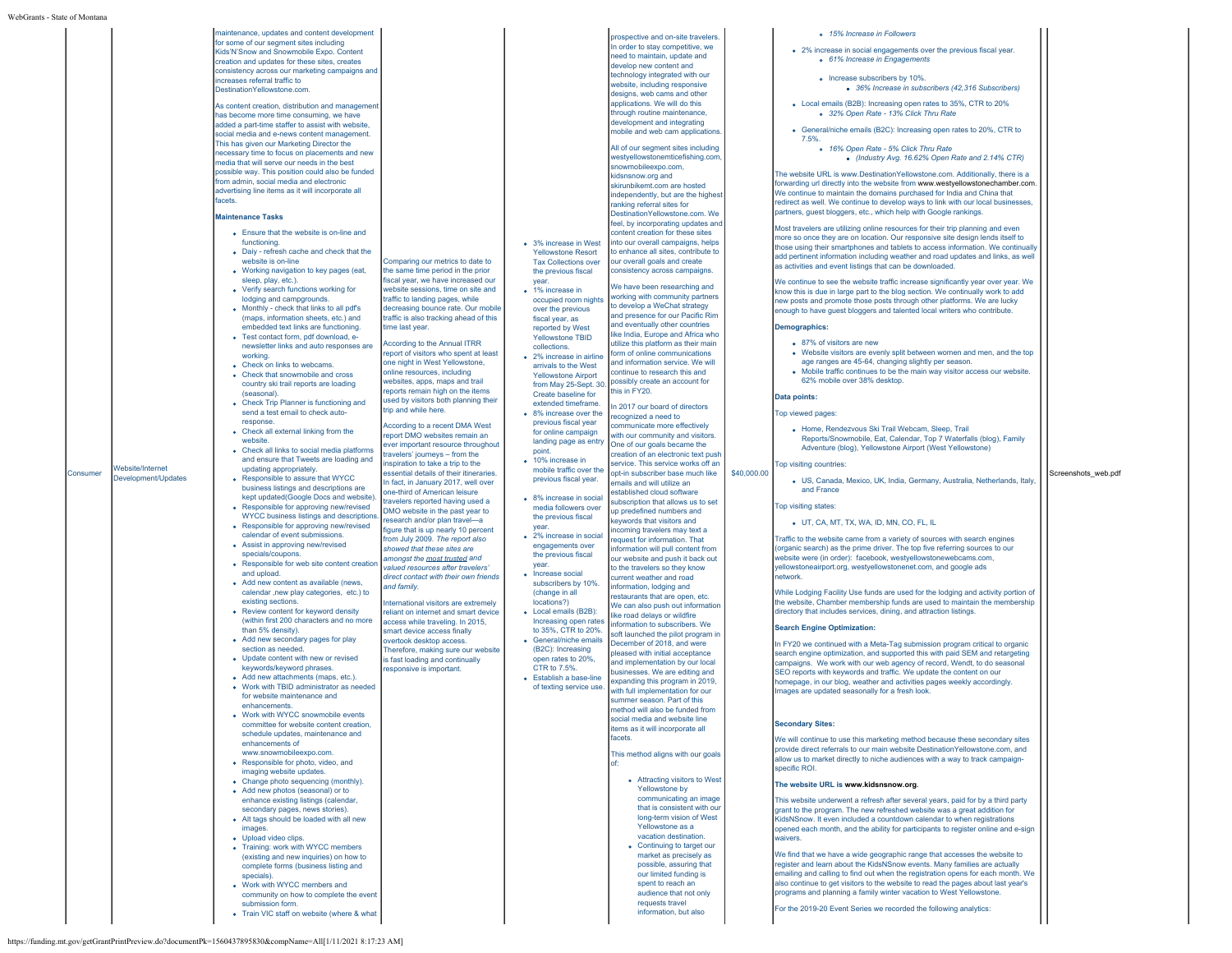|          |                     | information, links, attachments, etc.).<br>Train staff on responding to the contact<br>form (scripts for standard responses) and<br>audit as needed. Train staff on updating<br>snowmobile and cross country ski<br>reports.<br>• Work with Marketing on Google Analytics<br>(reports to run) and tracking.<br>• Work with Marketing on development of<br>meta- and alt-tags (initial and then<br>revisions)<br>• Work with Marketing on linking strategy<br>(developing/correcting in-bound links,<br>embedded website links, external links<br>from the website).<br>• Run organic search checks on Google,<br>Bing, and Yahoo for keywords/long-tail<br>phrases and document standing.<br>• Website Analytics and Marketing<br>Interface.<br>Development: Identify possible new applications<br>and technology integrations and incorporate<br>these into our website. This could include:<br>• Design, develop and implement<br>additional buttons and/or pages to our<br>web site as promotions and opportunities<br>arise.<br>$\bullet$ Maps<br>• Itineraries<br><b>Technology Enhancements:</b><br>• Update the pdf of our Destination<br>Guidebook and other resources on our<br>website, enable RSS feeds, upload<br>podcasts, and additional YouTube videos<br>• Creating and enhancing more mobile-<br>friendly resources on the website<br>• Incorporating the SMS Text Messaging<br>Service<br>Web Cam: Our webcam (located at the trailhead<br>for the Rendezvous Ski Trail) has a dedicated<br>transmission connection. Our strategy includes<br>monthly maintenance and hosting costs. We are<br>also exploring partnerships with local businesses<br>for further webcam development and placements. |                                                                                                                                                                                                                                                                                                                                                                                                                                                                                                                                                                                                                                                                                                                                                                                                                                                                                                                                                                                                                                                                                                                                                                                                            |                                                                                                                                                                                                                                                                                                                                                                                                                                                                                                                                                                                                                                                                                                                                                    | arrives in West<br>Yellowstone and spends<br>significant dollars during<br>the visit.                                                                                                                                                                                                                                                                                                                                                                                                                                                                                                                                                                                                                                                                                                                                                                                                                         |             | • 7,734 sessions (43% increase over previous year)<br>• 15,033 pageviews (55% increase over previous year)<br>• 1.94 pages per session (8% increase over previous year)<br>• 2:22 minutes avg. on site (31% increase over previous year)<br>• 85% of sessions are new users<br>· Top countries: United States, Canada, UK, Spain, Germany, India, Italy,<br>Australia, Brazil & France<br>· Top states: Montana, Idaho, Utah, California, Missouri, Washington,<br>DC, TX, Virginia<br>The Google analytics reports also provided insight into the direct referrals<br>coming from other websites including our advertisers. There were direct clicks to<br>the Kids'N'Snow website from web banners placed in the regional markets. Our<br>online campaigns resulted in CTRs up to .43% (well above industry average).<br>The corresponding Kids'N'Snow FaceBook page also sent direct referrals to the<br>website (#1). Also important to note is that the visitors from advertising and<br>other local websites spent longer on the Kids'N'Snow website and looked at<br>more pages than those coming from a general organic search<br>Screenshots of the homepages are included in the Website Screenshots<br>attachment.                                                                                                                                                                                                                                                                                                                                                                                                                                                                                                                                                                                                                                              |  |
|----------|---------------------|----------------------------------------------------------------------------------------------------------------------------------------------------------------------------------------------------------------------------------------------------------------------------------------------------------------------------------------------------------------------------------------------------------------------------------------------------------------------------------------------------------------------------------------------------------------------------------------------------------------------------------------------------------------------------------------------------------------------------------------------------------------------------------------------------------------------------------------------------------------------------------------------------------------------------------------------------------------------------------------------------------------------------------------------------------------------------------------------------------------------------------------------------------------------------------------------------------------------------------------------------------------------------------------------------------------------------------------------------------------------------------------------------------------------------------------------------------------------------------------------------------------------------------------------------------------------------------------------------------------------------------------------------------------------------------------------------------------------|------------------------------------------------------------------------------------------------------------------------------------------------------------------------------------------------------------------------------------------------------------------------------------------------------------------------------------------------------------------------------------------------------------------------------------------------------------------------------------------------------------------------------------------------------------------------------------------------------------------------------------------------------------------------------------------------------------------------------------------------------------------------------------------------------------------------------------------------------------------------------------------------------------------------------------------------------------------------------------------------------------------------------------------------------------------------------------------------------------------------------------------------------------------------------------------------------------|----------------------------------------------------------------------------------------------------------------------------------------------------------------------------------------------------------------------------------------------------------------------------------------------------------------------------------------------------------------------------------------------------------------------------------------------------------------------------------------------------------------------------------------------------------------------------------------------------------------------------------------------------------------------------------------------------------------------------------------------------|---------------------------------------------------------------------------------------------------------------------------------------------------------------------------------------------------------------------------------------------------------------------------------------------------------------------------------------------------------------------------------------------------------------------------------------------------------------------------------------------------------------------------------------------------------------------------------------------------------------------------------------------------------------------------------------------------------------------------------------------------------------------------------------------------------------------------------------------------------------------------------------------------------------|-------------|----------------------------------------------------------------------------------------------------------------------------------------------------------------------------------------------------------------------------------------------------------------------------------------------------------------------------------------------------------------------------------------------------------------------------------------------------------------------------------------------------------------------------------------------------------------------------------------------------------------------------------------------------------------------------------------------------------------------------------------------------------------------------------------------------------------------------------------------------------------------------------------------------------------------------------------------------------------------------------------------------------------------------------------------------------------------------------------------------------------------------------------------------------------------------------------------------------------------------------------------------------------------------------------------------------------------------------------------------------------------------------------------------------------------------------------------------------------------------------------------------------------------------------------------------------------------------------------------------------------------------------------------------------------------------------------------------------------------------------------------------------------------------------------------------------------------------------------------------------------------------|--|
| Consumer | Photo/Video Library | It is important to represent our destination<br>through vivid, eye-catching images. It is also very<br>important to have current images for niche<br>activities like ski, snowmobile and fishing where<br>clothing and products continue to change and<br>become outdated after 2-3 years. This requires<br>continuously adding new images so we are<br>always rotating new images in for old ones. To do<br>this, the West Yellowstone Chamber/CVB plans<br>to utilize the network of local photographers and<br>partners who graciously allow us to use their<br>photographs and videos at no or low cost for<br>marketing purposes including print, online,<br>website and social media.<br>The West Yellowstone Chamber/CVB would also<br>like to have funds to hire a<br>photographer/videographer for more specific<br>photo opportunities including 360 video, seasonal<br>and niche activity/event footage.<br>Every so often, we have requests from niche<br>shows that film in the area; many times it is only<br>for assistance in locations and communications<br>with members. Other times they request<br>production funding, and in return, we request B<br>roll footage and links to all airings to use for social<br>media and visitor center screens.                                                                                                                                                                                                                                                                                                                                                                                                                                              | Because people respond visually to<br>content, simply adding a relevant<br>photo to your print, online and<br>social media campaigns can grab<br>someone's attention. Brilliant<br>images can increase engagement<br>and traffic to the website. Videos<br>have an even higher rate of<br>engagement.<br>These images need to be current<br>and relevant to the destination,<br>therefore replacing and updating<br>images on a regular basis is<br>important to the marketing of a<br>location like West Yellowstone.<br>Research has shown that<br>including images and video in<br>marketing is important for some<br>of the following reasons:<br>• Web content containing<br>visuals like images or<br>videos perform better - on<br>average, receiving up to 94<br>percent more views.<br>• Email marketing campaigns<br>that include images have a<br>higher click-through rate<br>than campaigns without.<br>• Infographics can increase<br>website traffic by 12<br>percent.<br>• Tweets with images or<br>videos get, on average, a<br>35 percent or 28 percent<br>increase in retweets,<br>respectively.<br>• Images on Facebook<br>receive 20% more<br>engagement than videos<br>and 352% more | Measurable objectives:<br>• 3% increase in West<br><b>Yellowstone Resort</b><br><b>Tax Collections over</b><br>the previous fiscal<br>vear.<br>• 1% increase in<br>occupied room nights<br>over the previous<br>fiscal year, as<br>reported by West<br>Yellowstone TBID<br>collections.<br><b>Yellowstone Airport</b><br>from May 25-Sept. 30.<br>Create baseline for<br>extended timeframe.<br>• 8% increase over the<br>previous fiscal year<br>for online campaign<br>landing page as entry<br>point.<br>• 10% increase in<br>mobile traffic over the<br>previous fiscal year.<br>• 8% increase in social<br>media followers over<br>the previous fiscal<br>vear<br>• 2% increase in social<br>engagements over<br>the previous fiscal<br>year. | For West Yellowstone, it is<br>important to set our destination<br>apart from other parts of the state<br>and even the country. We plan to<br>have some photos and videos set<br>up so that our mountains and<br>other unique natural features are<br>• 2% increase in airline prominent in the images. Other<br>arrivals to the West   images may pertain to activities<br>and events that only happen in<br><b>West Yellowstone.</b><br>Aligns with our goals of:<br>• Attracting visitors to West<br>Yellowstone by<br>communicating an image<br>that is consistent with our<br>long-term vision of<br>West Yellowstone as a<br>vacation destination.<br>• Continuing to target our<br>market as precisely as<br>possible, assuring that<br>our limited funding is<br>spent to reach an<br>audience that not only<br>requests travel<br>information, but also<br>arrives in West<br>Yellowstone and spends | \$13,384.00 | Yes, We met or exceeded all of our overall goals for FY20, with the exception of<br>the our lodging collections which were on track to exceed goals until the<br>shutdown due to covid-19 in the spring.<br><b>FY20 Measurable objectives:</b><br>• 3% increase in West Yellowstone Resort Tax Collections over the<br>previous fiscal year.<br>. Final collections were down 8.41% from FY19<br>• 1% increase in occupied room nights over the previous fiscal<br>year, as reported by West Yellowstone TBID collections.<br>Final collections were down 7.42% from FY19<br>2% increase in airline arrivals to the West Yellowstone<br>Airport from May 25-Sept. 30. Create baseline for<br>extended timeframe<br>3.67% Increase in Arrivals<br>14.6% Increase in Outgoing Travelers<br>8% increase over the previous fiscal year for<br>online campaign landing page as entry point.<br>5.72% increase in Landing Page entry<br>points<br>• 10% increase in mobile traffic over the previous fiscal year.<br>o 16% increase in Mobile Traffic<br>• 8% increase in social media followers over the previous fiscal year.<br>o 15% Increase in Followers<br>• 2% increase in social engagements over the previous fiscal year.<br>o 61% Increase in Engagements<br>o Increase subscribers by 10%.<br>36% Increase in subscribers (42,316 Subscribers)<br>• Local emails (B2B): Increasing open rates to 35%. CTR to 20%<br>o 32% Open Rate - 13% Click Thru Rate<br>• General/niche emails (B2C): Increasing open rates to 20%, CTR to<br>7.5%.<br>o 16% Open Rate - 5% Click Thru Rate<br>Industry Avg. 16.62% Open Rate and 2.14% CTR)<br>Method specific goals: Add 50 new still images and 2 new videos to<br>our library. We succeeded in adding over 100 new images from various<br>photographers and 4 new videos. Our videos can be viewed on our<br>YouTube page: |  |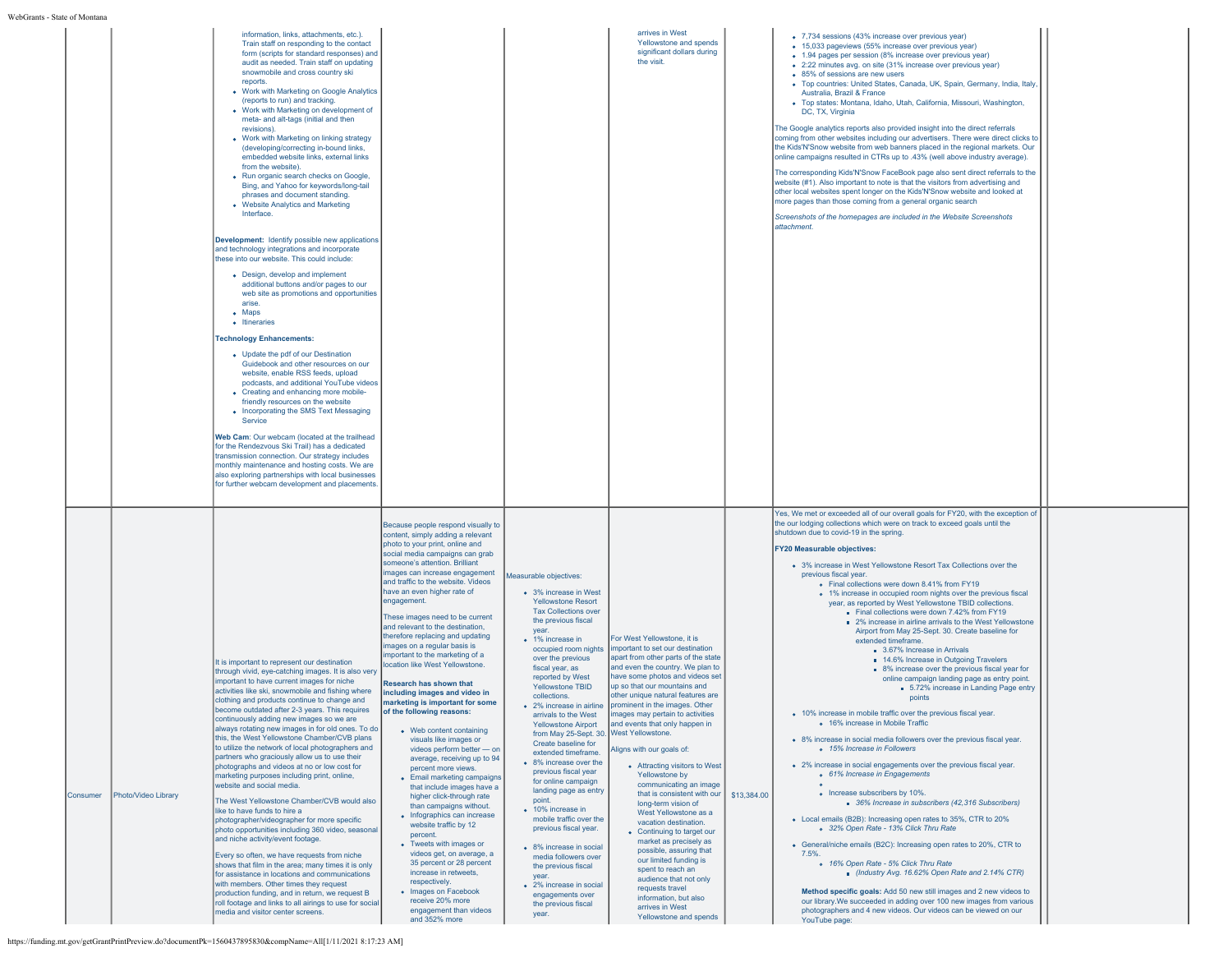|          |                       |                                                                                                                                                                                                                                                                                                                                                                                                                                                                                                                                                                                                                                                                                                                                                                                                                                                                                                                                                                                         | engagement than links.<br>• Reading just words is<br>insufficient; content with<br>visuals (i.e., photos) are<br>easier to remember and are<br>remembered more often.<br>• Visuals create connections.<br>• Visuals generate more<br>organic visibility.<br>• Visuals help capture short<br>attention spans.<br>(Source: searchenginejounral.com,<br>www.mdgadvertising.com)                                                                                                                                                                                                                                                                                                                                                                                                                                                                                                                                                                                                                                                         | • Increase email<br>subscribers by 10%.<br>• Local emails (B2B):<br>Increasing open rates<br>to 35%, CTR to 20%.<br>• General/niche emails<br>(B2C): Increasing<br>open rates to 20%,<br>CTR to 7.5%.                                                                                                                                                                                                                                                                                                                               | significant dollars during<br>the visit.                                                                                                                                                                                                                                                                                                                                                                                                                                                                                                                                                                                  | https://www.youtube.com/channel/UC9vjLpH4MYqIUTyQT6SnSQQ?<br>view as=subscriber<br>Images and video continue to increase in importance in all media and marketing<br>segments. While we are lucky to have many talented and generous local<br>photographers who let us use their images for little to no cost, we also find the<br>need to purchase images and host video shoots for specific campaigns or<br>media and add unique, high quality stock photos to our library.<br>In FY20 we did both, and will continue to purchase images and pay for<br>production of shoots in future years.<br>We share these costs and staff time withour partners at the TBID.<br>This is a successful method and we plan to continue to include it in our future<br>plans and budgets.                                                                                                                                                                                                                                                                                                                                                                                                                                                                                                                                                                                                                                                                                                                                                                                                                                                                                                                                                                                                                                                                                                                                                                                                                                                                                                                                                                                                                                                                                                                                                                                                                                                                                                                                                                                                                                                                                                                                                                                                                                                                                                                                                                               |  |
|----------|-----------------------|-----------------------------------------------------------------------------------------------------------------------------------------------------------------------------------------------------------------------------------------------------------------------------------------------------------------------------------------------------------------------------------------------------------------------------------------------------------------------------------------------------------------------------------------------------------------------------------------------------------------------------------------------------------------------------------------------------------------------------------------------------------------------------------------------------------------------------------------------------------------------------------------------------------------------------------------------------------------------------------------|--------------------------------------------------------------------------------------------------------------------------------------------------------------------------------------------------------------------------------------------------------------------------------------------------------------------------------------------------------------------------------------------------------------------------------------------------------------------------------------------------------------------------------------------------------------------------------------------------------------------------------------------------------------------------------------------------------------------------------------------------------------------------------------------------------------------------------------------------------------------------------------------------------------------------------------------------------------------------------------------------------------------------------------|-------------------------------------------------------------------------------------------------------------------------------------------------------------------------------------------------------------------------------------------------------------------------------------------------------------------------------------------------------------------------------------------------------------------------------------------------------------------------------------------------------------------------------------|---------------------------------------------------------------------------------------------------------------------------------------------------------------------------------------------------------------------------------------------------------------------------------------------------------------------------------------------------------------------------------------------------------------------------------------------------------------------------------------------------------------------------------------------------------------------------------------------------------------------------|-------------------------------------------------------------------------------------------------------------------------------------------------------------------------------------------------------------------------------------------------------------------------------------------------------------------------------------------------------------------------------------------------------------------------------------------------------------------------------------------------------------------------------------------------------------------------------------------------------------------------------------------------------------------------------------------------------------------------------------------------------------------------------------------------------------------------------------------------------------------------------------------------------------------------------------------------------------------------------------------------------------------------------------------------------------------------------------------------------------------------------------------------------------------------------------------------------------------------------------------------------------------------------------------------------------------------------------------------------------------------------------------------------------------------------------------------------------------------------------------------------------------------------------------------------------------------------------------------------------------------------------------------------------------------------------------------------------------------------------------------------------------------------------------------------------------------------------------------------------------------------------------------------------------------------------------------------------------------------------------------------------------------------------------------------------------------------------------------------------------------------------------------------------------------------------------------------------------------------------------------------------------------------------------------------------------------------------------------------------------------------------------------------------------------------------------------------------------------------------------------------------------------------------------------------------------------------------------------------------------------------------------------------------------------------------------------------------------------------------------------------------------------------------------------------------------------------------------------------------------------------------------------------------------------------------------------------------|--|
| Consumer | <b>Joint Ventures</b> | As much as our budget allows, we try to take<br>advantage of joint venture marketing programs<br>with MOTBD, Yellowstone Country and<br>community partners as much as our budget<br>allows. In the past, these projects have included<br>print and online advertising buys and research.<br>Starting in FY16, we partnered with Visit Utah to<br>become a part of the Yellowstone Loop marketing<br>group, that also includes other Park Gateway<br>communities and those along the travel route<br>between Salt Lake and Yellowstone. For a small<br>investment, the partners are able to market to<br>international and domestic markets online and in<br>print. Representatives were sent to the two<br>largest consumer shows in the world in Europe as presence. We are also represented<br>well as IPW, and we participated and hosted FAM at meetings and consumer shows in<br>tours that included receptives and partners from<br>the areas included in the marketing campaign, | West Yellowstone is in a good<br>position, both physically and<br>logistically to partner with many<br>different entities to promote our<br>community and state. Being located<br>at the West Entrance to<br>Yellowstone National Park is a<br>great benefit that brings many<br>opportunities our way. Yellowstone<br>National Park is at the top of<br>international travelers' lists, and<br>many of those travelers come into<br>the West Coast or Salt Lake City<br>and travel through Idaho to reach<br>the West Gate. These are the<br>isitors we want to capture. With<br>the ever-increasing number of<br>nternational travelers, we need to<br>figure out creative and cost efficient<br>ways to market to these areas. That<br>is where partnerships come in.<br>We have found that by partnering<br>with organizations like Utah,<br>Yellowstone Country and MOTBD,<br>the benefits are exponential,<br>including additional print and online<br>the region and beyond. Things we<br>would be unable to achieve with our | Measurable objectives:<br>• 3% increase in West<br><b>Yellowstone Resort</b><br><b>Tax Collections over</b><br>the previous fiscal<br>year.<br>• 1% increase in<br>over the previous<br>fiscal year, as<br>reported by West<br>Yellowstone TBID<br>collections.<br>• 2% increase in airline<br>arrivals to the West<br><b>Yellowstone Airport</b><br>from May 25-Sept. 30<br>Create baseline for<br>extended timeframe.<br>• 8% increase over the<br>previous fiscal year<br>for online campaign<br>landing page as entry<br>point. | One of our primary marketing<br>strategies is to promote West<br>Yellowstone as a family-friendly<br>destination, in every season, to<br>occupied room nights   both traditional families and an<br>ever increasing<br>intergenerational niche. And,<br>while it is critical to market to our<br>historical niche markets, it is just<br>as important to develop new<br>products that appeal to different<br>market segments or enhance<br>existing ones.<br>Aligns with our goals of:<br>• Attracting visitors to West<br>Yellowstone by<br>communicating an image<br>that is consistent with our<br>long-term vision of | In FY20 we participated in the following Joint Ventures with MOTBD,<br>Yellowstone Country and Utah:<br>• Visa Vue JV with MOTBD<br>• TripAdvisor JV with YC<br>• Winter Season JV with YC<br>• Warm Season JV with YC<br>• NSight JV with YC<br>• Yell Loop JV with State of Utah<br>Samples of these placements are available here:<br>https://www.dropbox.com/sh/3qxcixfaysxw223/AAArj1wuu4JS3zCKZ3_qv13Na?<br>$dl = 0$<br>We met or exceeded our overall goals for FY20, with the exception of the<br>lodging collections which were on track to exceed goals until the shutdown due<br>to covid-19 in the spring.<br><b>FY20 Measurable objectives:</b><br>• 3% increase in West Yellowstone Resort Tax Collections over the<br>previous fiscal year.<br>. Final collections were down 8.41% from FY19<br>• 1% increase in occupied room nights over the previous fiscal<br>vear, as reported by West Yellowstone TBID collections.<br>Final collections were down 7.42% from FY19<br>2% increase in airline arrivals to the West Yellowstone<br>Airport from May 25-Sept. 30. Create baseline for<br>extended timeframe.<br>3.67% Increase in Arrivals<br>14.6% Increase in Outgoing Travelers<br>8% increase over the previous fiscal year for<br>online campaign landing page as entry point.<br>5.72% increase in Landing Page entry<br>points<br>• 10% increase in mobile traffic over the previous fiscal year.<br>o 16% increase in Mobile Traffic<br>• 8% increase in social media followers over the previous fiscal year.<br>o 15% Increase in Followers<br>• 2% increase in social engagements over the previous fiscal year.<br>o 61% Increase in Engagements<br>• Increase subscribers by 10%.<br>36% Increase in subscribers (42,316 Subscribers)<br>• Local emails (B2B): Increasing open rates to 35%, CTR to 20%<br>o 32% Open Rate - 13% Click Thru Rate<br>• General/niche emails (B2C): Increasing open rates to 20%, CTR to<br>7.5%.<br>o 16% Open Rate - 5% Click Thru Rate<br>Industry Avg. 16.62% Open Rate and 2.14% CTR)<br><b>Yellowstone Country Region JVs:</b><br>TripAdvisor: West Yellowstone continued this JV with Yellowstone Country<br>due to the success of the previous year. Under the original contract the<br>sponsorship of the landing page includes content, photo library, events, guide<br>download, direct links, and fixed banner ads.<br>In addition, we were able to take advantage of geo-targeted and interest/content<br>targeted banners for<br>warm or winter seasons. The targeted areas included Denver, NYC, LA, San<br>Diego, Boise,<br>Salt Lake City, Cheyenne, Casper, Philadelphia, Pittsburg, Seattle, Portland,<br>Alberta, Saskatchewan,<br>British Columbia, Minneapolis, Madison WI, and Fargo ND.<br>Unfortunately. TripAdvisor changed their platform and we no longer had control<br>\$20,000.00 of the content of our local page or the banner ads. The campaign was severely |  |
|          |                       | including Canada, Germany, UK, China and US.<br>Digital campaigns are currently running in all<br>markets. At this time we would like to continue<br>with this program and build on the return we are<br>already seeing. We also heard from contacts,                                                                                                                                                                                                                                                                                                                                                                                                                                                                                                                                                                                                                                                                                                                                   | smaller budget.<br>Recent research projects with<br>MOTBD and Yellowstone Country,<br>including Visa Vue and NSight, help                                                                                                                                                                                                                                                                                                                                                                                                                                                                                                                                                                                                                                                                                                                                                                                                                                                                                                            | • 10% increase in<br>mobile traffic over the<br>previous fiscal year.                                                                                                                                                                                                                                                                                                                                                                                                                                                               | West Yellowstone as a<br>vacation destination.<br>• Continuing to target our<br>market as precisely as<br>possible, assuring that                                                                                                                                                                                                                                                                                                                                                                                                                                                                                         | underperforming and we ended the contract early.<br>We will not take advantage of this particular JV again if offered.<br>YC Winter Season Print Co-op (space in combined spread placed in national                                                                                                                                                                                                                                                                                                                                                                                                                                                                                                                                                                                                                                                                                                                                                                                                                                                                                                                                                                                                                                                                                                                                                                                                                                                                                                                                                                                                                                                                                                                                                                                                                                                                                                                                                                                                                                                                                                                                                                                                                                                                                                                                                                                                                                                                                                                                                                                                                                                                                                                                                                                                                                                                                                                                                         |  |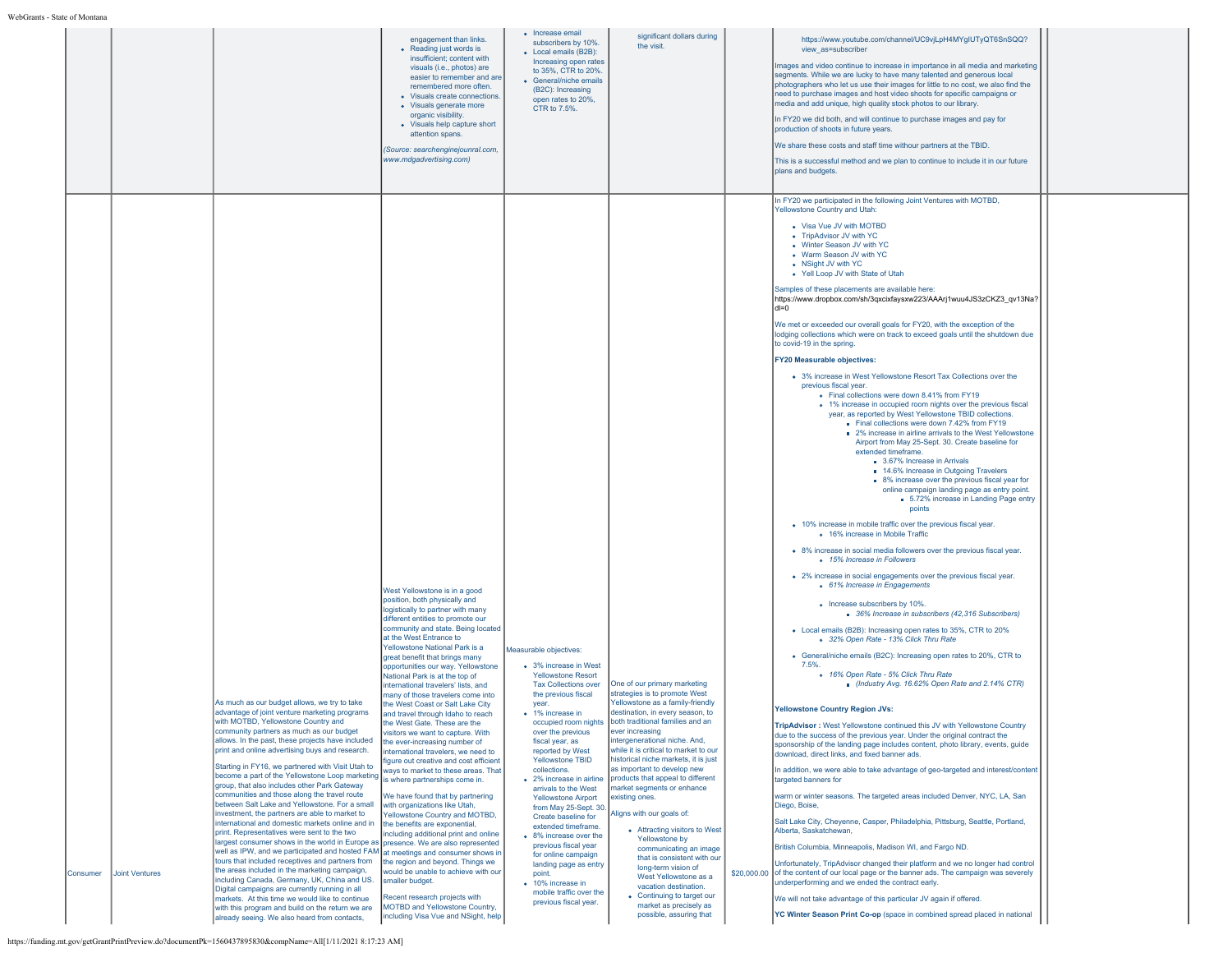|  | partners and lodging facilities that bookings were<br>made from these FAMs.<br>Other joint venture opportunities may come about Country to own our TripAdvisor<br>as community projects and events, or with other<br>marketing regions and organizations in<br>neighboring states. West Yellowstone is<br>allocating funds because we feel that being able<br>to work with other private and public entities<br>strengthens our community message and allows<br>us to stretch our marketing funds to reach larger<br>markets.                                                                                                                                                                                                                                                                                                                                                                                                                                                                                                                                                                                                                                                              | us confirm our niche markets,<br>geographic and demographic<br>markets. Working with Yellowstone<br>Page has proven invaluable in<br>providing potential visitors with<br>current and correct information<br>about our destination, and also<br>serving up ads to those people.<br>Campaign reports show high reach<br>and impressions, while achieving<br>our goals of engagements and<br>clicks to our website landing pages.<br>These partnerships will become<br>increasingly important as our<br>funding structure could alter - and<br>demographics of our visitors<br>change. Marketing to international<br>markets is expensive and labor<br>intensive. With multiple partners<br>combining efforts, funds and<br>materials, the opportunities<br>increase to reach these markets. | 8% increase in social<br>media followers over<br>the previous fiscal<br>year.<br>• 2% increase in social<br>engagements over<br>the previous fiscal<br>year.<br>• Increase subscribers<br>by 10%.<br>• Local emails (B2B):-<br>Raise open rates to<br>35%, CTR to 20%<br>from our current 15%.<br>• General/niche emails<br>(B2C): Increasing<br>open rates to 20%.<br>CTR to 7.5%. | our limited funding is<br>spent to reach an<br>audience that not only<br>requests travel<br>information, but also<br>arrives in West<br>Yellowstone and spends<br>significant dollars during<br>the visit.<br>• Continuing to expand our<br>marketing potentially<br>participating in<br>partnerships with other<br>tourism partners.         | ski magazines, landing page on YC website, content feature in TX Monthly with<br>over 1 million circ.<br>YC Warm Season Print Co-op (space in combined spread placed in Midwest<br>Living and Sunset Magazine)<br>NSight Reports: NSight reports provide bi-monthly information of lodging<br>search and booking trends, as well as top markets both domestically and<br>internationally, and interests of those groups. We found this report to be very<br>beneficial in helping to choose target markets and demographics of campaigns<br>throughout the year. We are able to create itineraries and personas for our<br>marketing and website with this information. We referenced the report findings<br>in our FY20 and FY21 marketing plans narratives.<br>West Yellowstone TBID shared the cost of these buys.<br>We will participate in most of these joint ventures again if offered and budget<br>allows.<br><b>MOTBD JVs:</b><br>Visa Vue - nonresident & international spending reports. We are using these<br>reports in conjunction with other reporting to help us better understand our<br>visitor trends, while helping to flush out markets with higher ROI. It helps us<br>identify which markets are performing well and what markets we may consider<br>for future campaigns. This is the final year of a multi-year commitment.<br>West Yellowstone TBID shared the cost of this buy.<br><b>Utah/Yellowstone Loop</b><br>West Yellowstone continued to participate in this partnership that incorporated a<br>multi-media advertising approach, as well as FAM Tours of operators, media<br>and influencers to promote the Yellowstone Loop (similar to Grand Loop to<br>southern UT). The program is also represented at major International<br>Travel/Trade Shows and IPW. In July 2019, we were asked to host and be part<br>of the Brand USA 50 Journalists in the US. West Yellowstone was the only<br>location in Montana to participate.<br>The Yellowstone Loop was created to promote the northern part of Utah.<br>featuring Yellowstone Park as the main attraction, especially in the shoulder<br>seasons. It grew into so much more when private and public partners from<br>Montana and Idaho joined. The Loop now featured not only Yellowstone Park,<br>but several gateway communities like West Yellowstone and other locations<br>along the driving route the encouraged visitors to stop and see local attractions.<br>This partnership was especially beneficial for West Yellowstone because Utah<br>carried most of the advertising cost and administration of the program. For a<br>minimal investment we were able to penetrate international markets including<br>Germany, UK, Australia, China and Canada. An effort shared with our TBID<br>partners enabled us to host FAM tours and journalists as a result of this Joint<br>Venture.<br>• Highlights and links are included in the update in the above link.<br>Due to covid-19, our spring and warm season campaigns were halted or<br>changed and our scheduled spring FAM was canceled.<br>We will continue to participate in this Joint Venture as it has allowed us to<br>stretch our marketing budget and create invaluable partnerships with our<br>surrounding state marketing entities.<br>West Yellowstone TBID shared the cost of this buy, as well as partial costs of<br>hosting the FAM Tours and influencers.<br>Overall, this method is very seuccessful for West Yellowstone, allowing us to<br>stretch our marketing budgets and reach markets we wouldn't be able to<br>otherwise. We will continue to participate in Joint Ventures in the future. |  |
|--|--------------------------------------------------------------------------------------------------------------------------------------------------------------------------------------------------------------------------------------------------------------------------------------------------------------------------------------------------------------------------------------------------------------------------------------------------------------------------------------------------------------------------------------------------------------------------------------------------------------------------------------------------------------------------------------------------------------------------------------------------------------------------------------------------------------------------------------------------------------------------------------------------------------------------------------------------------------------------------------------------------------------------------------------------------------------------------------------------------------------------------------------------------------------------------------------|--------------------------------------------------------------------------------------------------------------------------------------------------------------------------------------------------------------------------------------------------------------------------------------------------------------------------------------------------------------------------------------------------------------------------------------------------------------------------------------------------------------------------------------------------------------------------------------------------------------------------------------------------------------------------------------------------------------------------------------------------------------------------------------------|-------------------------------------------------------------------------------------------------------------------------------------------------------------------------------------------------------------------------------------------------------------------------------------------------------------------------------------------------------------------------------------|-----------------------------------------------------------------------------------------------------------------------------------------------------------------------------------------------------------------------------------------------------------------------------------------------------------------------------------------------|-----------------------------------------------------------------------------------------------------------------------------------------------------------------------------------------------------------------------------------------------------------------------------------------------------------------------------------------------------------------------------------------------------------------------------------------------------------------------------------------------------------------------------------------------------------------------------------------------------------------------------------------------------------------------------------------------------------------------------------------------------------------------------------------------------------------------------------------------------------------------------------------------------------------------------------------------------------------------------------------------------------------------------------------------------------------------------------------------------------------------------------------------------------------------------------------------------------------------------------------------------------------------------------------------------------------------------------------------------------------------------------------------------------------------------------------------------------------------------------------------------------------------------------------------------------------------------------------------------------------------------------------------------------------------------------------------------------------------------------------------------------------------------------------------------------------------------------------------------------------------------------------------------------------------------------------------------------------------------------------------------------------------------------------------------------------------------------------------------------------------------------------------------------------------------------------------------------------------------------------------------------------------------------------------------------------------------------------------------------------------------------------------------------------------------------------------------------------------------------------------------------------------------------------------------------------------------------------------------------------------------------------------------------------------------------------------------------------------------------------------------------------------------------------------------------------------------------------------------------------------------------------------------------------------------------------------------------------------------------------------------------------------------------------------------------------------------------------------------------------------------------------------------------------------------------------------------------------------------------------------------------------------------------------------------------------------------------------------------------------------------------------------------------------------------------------------------------------------------------------------------------------------------------------------------------------------------------------------------------------------------------------------------------------------------|--|
|  | We plan to use traditional printed materials in<br>combination with new digital and mobile options<br>to gain the best ROI for our efforts. We find that<br>printed materials are good for brand recognition<br>and support for our overall marketing campaigns,<br>especially those for events. These materials are<br>used daily by our Visitor Center staff as resources<br>for visitors. The Visitor Center is the main source<br>of distribution for these materials as well.<br>Additionally, all printed maps and materials are<br>made available electronically on our website<br>Destination Yellowstone.com and via email to our<br>network. Any pieces that may be sent to<br>businesses, etc. will include postage and<br>shipping.<br>Printed materials, many of which are printed by<br>other public and private partners, could include,<br>but are not limited to:<br>• Winter & Warm Season Calendars: Up<br>to 2,500 Calendar of events fold-over<br>flyer or rack card (4"x9") formats, glossy<br>stock as well as 11"x17" single sided<br>posters for winter. Up to 150 11"x17"<br>single sided posters for spring/summer<br>events. Online versions will be available |                                                                                                                                                                                                                                                                                                                                                                                                                                                                                                                                                                                                                                                                                                                                                                                            | Measurable objectives:<br>• 3% increase in West<br><b>Yellowstone Resort</b><br><b>Tax Collections over</b><br>the previous fiscal<br>vear.<br>• 1% increase in<br>occupied room nights                                                                                                                                                                                             | One of our primary marketing<br>strategies is to promote West<br>Yellowstone as a family-friendly<br>destination, in every season, to<br>both traditional families and an<br>ever increasing<br>intergenerational niche. And,<br>while it is critical to market to our<br>historical niche markets, it is just<br>as important to develop new | In FY20 we did not have any large reprints of maps or related materials. We<br>printed seasonal event posters and promotional materials for travel/trade shows.<br>We met or exceeded all of our overall goals for FY20, with the exception of the<br>our lodging collections which were on track to exceed goals until the shutdown<br>due to covid-19 in the spring.<br><b>FY20 Measurable objectives:</b><br>• 3% increase in West Yellowstone Resort Tax Collections over the<br>previous fiscal year.<br>. Final collections were down 8.41% from FY19<br>• 1% increase in occupied room nights over the previous fiscal<br>year, as reported by West Yellowstone TBID collections.<br>Final collections were down 7.42% from FY19<br>■ 2% increase in airline arrivals to the West Yellowstone<br>Airport from May 25-Sept. 30. Create baseline for<br>extended timeframe.<br>3.67% Increase in Arrivals                                                                                                                                                                                                                                                                                                                                                                                                                                                                                                                                                                                                                                                                                                                                                                                                                                                                                                                                                                                                                                                                                                                                                                                                                                                                                                                                                                                                                                                                                                                                                                                                                                                                                                                                                                                                                                                                                                                                                                                                                                                                                                                                                                                                                                                                                                                                                                                                                                                                                                                                                                                                                                                                                                                                                              |  |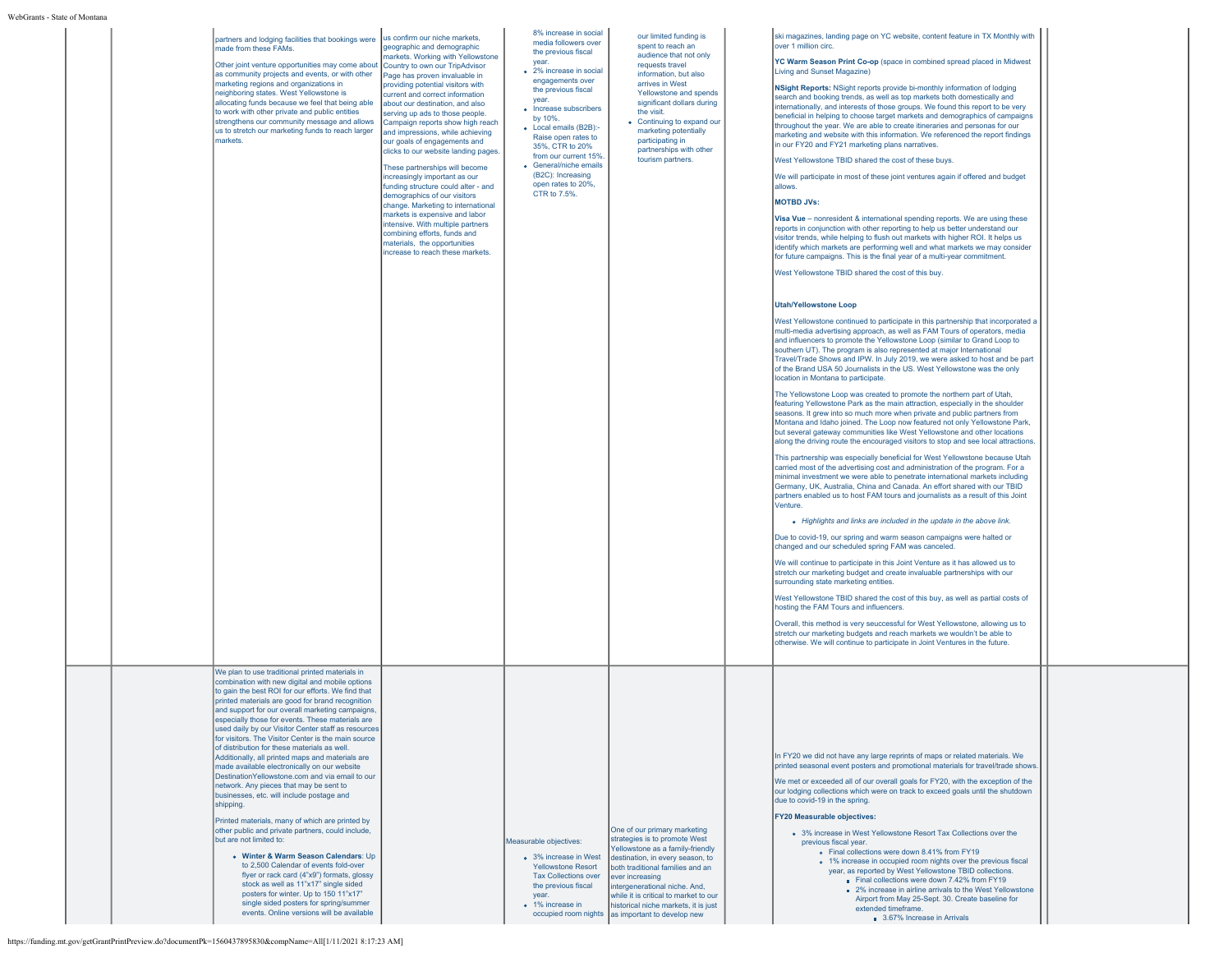| Consumer | <b>Printed Material</b> |                              | on our website and partner sites as well.<br>• Posters and flyers: 8 1/2" X 11" and<br>11"X17" single sided color flyers<br>displayed in bathroom stall holders<br>featuring activities and events throughout<br>upcoming (or alternate) seasons (e.g.,<br>Rendezvous Race, Yellowstone Ski<br>Festival, Annual Snowmobile EXPO,<br>Kids'N'Snow, Yellowstone Rendezvous<br>Race, Old Faithful Cycle Tour, etc.). 24"<br>X 36" posters with foam backing with fall<br>and winter activity images printed on<br>gloss as needed.<br>• Trail Maps: Including OHV/ATV, All<br>season ski/snowshoe/hike/bike, disc golf<br>and Snowmobile. Sizes vary slightly, but<br>fold down into approx. 5.5"x8.5".<br>Distributed primarily through our private<br>sector and our Visitors Center, per email.<br>and some will also be distributed to area<br>snowmobile/ski/bike shops and taken to<br>consumer shows. We will also convert<br>the maps to an electronic .pdf and upload<br>to websites and make available for<br>download<br>• "West of Yellowstone Park" Map: This and events.<br>map features scenic driving routes<br>outside of Yellowstone National Park<br>near West Yellowstone where visitors<br>can view various species of wildlife in the<br>spring and fall. We will update and print<br>an 11 X 17" full color two side's tear-off<br>map, along with an electronic (.pdf)<br>version. We try to print enough to last two<br>years.<br>• Postcards, Fivers, Mailers for contests<br>and lead follow-up. These are standard<br>sizes 6"x4" and 8.5"x11".<br>• Flyers, Posters, Table Tents, Cards for<br>our texting program. These materials will<br>be of standard size $-8.5x11$ . 11x17.<br>3.5x2, 4.25x5.5. Quantities will vary<br>depending on business requests, but will<br>average 150 posters, 250 table tents and<br>1000 cards for front counters. Files will<br>be made available to businesses to<br>reproduce as needed.<br>• Out-of-home window or airport<br>display. This could include continuation<br>of our Window Wrap Program cross-<br>promoting seasons and activities; joint<br>ventures with our entities for airport or<br>national displays. In the past, this has<br>covered production costs, and partners<br>have paid for installation. | While ROI from print is hard to<br>track, we feel that it is an important<br>component of a strong multi-media<br>campaign. We keep a monthly<br>count of materials handed out,<br>giving us average use over the<br>fiscal year. Many of our visitors ask<br>for materials once they land, and<br>we receive requests from those<br>planning their trips daily. For<br>shoulder seasons, we use<br>Yellowstone as a base, but<br>emphasize the opportunities "West<br>of the Park" as well. For our winter<br>campaigns, we incorporate event<br>driven advertising with a destination<br>message. Many of our local<br>businesses take our printed<br>materials to consumer shows that<br>they attend throughout the year,<br>emphasizing West Yellowstone as<br>a year-round destination with a<br>multitude of amenities, activities | over the previous<br>fiscal year, as<br>reported by West<br>Yellowstone TBID<br>collections.<br>• 2% increase in airline<br>arrivals to the West<br><b>Yellowstone Airport</b><br>from May 25-Sept. 30.<br>Create baseline for<br>extended timeframe.<br>• 8% increase over the<br>previous fiscal year<br>for online campaign<br>landing page as entry<br>point.<br>• 10% increase in<br>mobile traffic over the<br>previous fiscal year.<br>• 8% increase in social<br>media followers over<br>the previous fiscal<br>year.<br>• 2% increase in social<br>engagements over<br>the previous fiscal<br>year.<br>• Increase subscribers<br>by 10%.<br>• Local emails (B2B):<br>Increasing open rates<br>to 35%, CTR to 20%.<br>• General/niche emails<br>(B2C): Increasing<br>open rates to 20%,<br>CTR to 7.5%. | products that appeal to different<br>market segments and enhance<br>existing ones.<br>West Yellowstone's biggest area<br>of growth still remains the<br>shoulder seasons (Spring/Fall)<br>and Winter, therefore we try to<br>continue to expand the marketing<br>of these seasons, while also<br>adding to and enhancing our<br>existing marketing campaigns.<br>Aligns with our goals of:<br>• Attracting visitors to West<br>Yellowstone by<br>communicating an image<br>that is consistent with our<br>long-term vision of<br>West Yellowstone as a<br>vacation destination.<br>• Continuing to target our<br>market as precisely as<br>possible, assuring that<br>our limited funding is<br>spent to reach an<br>audience that not only<br>requests travel<br>information, but also<br>arrives in West<br>Yellowstone and spends<br>significant dollars during<br>the visit.<br>• Continuing to expand our<br>marketing potentially<br>participating in<br>partnerships with other<br>tourism partners | \$4,500.00 | ■ 14.6% Increase in Outgoing Travelers<br>• 8% increase over the previous fiscal year for<br>online campaign landing page as entry point.<br>5.72% increase in Landing Page entry<br>points<br>• 10% increase in mobile traffic over the previous fiscal year.<br>o 16% increase in Mobile Traffic<br>. 8% increase in social media followers over the previous fiscal year.<br>o 15% Increase in Followers<br>• 2% increase in social engagements over the previous fiscal year.<br>o 61% Increase in Engagements<br>• Increase subscribers by 10%<br>36% Increase in subscribers (42,316 Subscribers)<br>• Local emails (B2B): Increasing open rates to 35%, CTR to 20%<br>o 32% Open Rate - 13% Click Thru Rate<br>• General/niche emails (B2C): Increasing open rates to 20%, CTR to<br>7.5%<br>o 16% Open Rate - 5% Click Thru Rate<br>Industry Avg. 16.62% Open Rate and 2.14% CTR)<br>Have texting program launched and being utilized by our businesses and<br>boards. Set a baseline for tracking. This program was underutilized by visitors -<br>only 100 users per month.<br>Our printed materials were items used for event and cross seasonal promotion.<br>Calendars and handouts were taken to fall & winter consumer shows for<br>snowmobile, ski and ice fishing by our partners, as well as travel shows<br>attended by staff.<br>We provide digital copies for all influencers, FAM and press for reference.<br>These materials are also available online at DestinationYellowstone.com in a<br>downloadable .pdf format. When used in conjunction with other media, it<br>increases awareness of the events and other seasons we are open.<br>This is a successful method when used in conjunction with other media. We will<br>continue to produce these materials for distribution and as a resource for our<br>members to cross promote our year-round destination.<br>The attached pdf contains samples of the texting promotional materials, winter<br>event calendar and rack card, and promotional materials used at travel/trade<br>shows. | Print Materials Samples.pdf |
|----------|-------------------------|------------------------------|------------------------------------------------------------------------------------------------------------------------------------------------------------------------------------------------------------------------------------------------------------------------------------------------------------------------------------------------------------------------------------------------------------------------------------------------------------------------------------------------------------------------------------------------------------------------------------------------------------------------------------------------------------------------------------------------------------------------------------------------------------------------------------------------------------------------------------------------------------------------------------------------------------------------------------------------------------------------------------------------------------------------------------------------------------------------------------------------------------------------------------------------------------------------------------------------------------------------------------------------------------------------------------------------------------------------------------------------------------------------------------------------------------------------------------------------------------------------------------------------------------------------------------------------------------------------------------------------------------------------------------------------------------------------------------------------------------------------------------------------------------------------------------------------------------------------------------------------------------------------------------------------------------------------------------------------------------------------------------------------------------------------------------------------------------------------------------------------------------------------------------------------------------------------------------------------------------------------------------------------------------------------------------------|------------------------------------------------------------------------------------------------------------------------------------------------------------------------------------------------------------------------------------------------------------------------------------------------------------------------------------------------------------------------------------------------------------------------------------------------------------------------------------------------------------------------------------------------------------------------------------------------------------------------------------------------------------------------------------------------------------------------------------------------------------------------------------------------------------------------------------------|-----------------------------------------------------------------------------------------------------------------------------------------------------------------------------------------------------------------------------------------------------------------------------------------------------------------------------------------------------------------------------------------------------------------------------------------------------------------------------------------------------------------------------------------------------------------------------------------------------------------------------------------------------------------------------------------------------------------------------------------------------------------------------------------------------------------|------------------------------------------------------------------------------------------------------------------------------------------------------------------------------------------------------------------------------------------------------------------------------------------------------------------------------------------------------------------------------------------------------------------------------------------------------------------------------------------------------------------------------------------------------------------------------------------------------------------------------------------------------------------------------------------------------------------------------------------------------------------------------------------------------------------------------------------------------------------------------------------------------------------------------------------------------------------------------------------------------------|------------|-------------------------------------------------------------------------------------------------------------------------------------------------------------------------------------------------------------------------------------------------------------------------------------------------------------------------------------------------------------------------------------------------------------------------------------------------------------------------------------------------------------------------------------------------------------------------------------------------------------------------------------------------------------------------------------------------------------------------------------------------------------------------------------------------------------------------------------------------------------------------------------------------------------------------------------------------------------------------------------------------------------------------------------------------------------------------------------------------------------------------------------------------------------------------------------------------------------------------------------------------------------------------------------------------------------------------------------------------------------------------------------------------------------------------------------------------------------------------------------------------------------------------------------------------------------------------------------------------------------------------------------------------------------------------------------------------------------------------------------------------------------------------------------------------------------------------------------------------------------------------------------------------------------------------------------------------------------------------------------------------------------------------------------------------------------------------|-----------------------------|
| Consumer |                         | <b>Opportunity Marketing</b> | Marketing opportunities that might not be<br>recognized at the time of submitting our FY20<br>Marketing Plan, may become available or may be expenses for celebrities and press<br>necessary due to unforeseen circumstances like<br>natural disasters or government policies out of<br>our control.<br>This line item allows us to allocate funds that can<br>be available as these opportunities present<br>themselves.                                                                                                                                                                                                                                                                                                                                                                                                                                                                                                                                                                                                                                                                                                                                                                                                                                                                                                                                                                                                                                                                                                                                                                                                                                                                                                                                                                                                                                                                                                                                                                                                                                                                                                                                                                                                                                                                | In the past, we have utilized<br>opportunity funds for consumer<br>shows with partners including TBID.<br>to assist with travel and production<br>to cover local niche events,<br>promote new events, and create<br>out-of-home multi-media<br>campaigns.<br>Many of these campaigns and<br>events proved successful and even<br>continue to this day as part of our<br>annual plan.                                                                                                                                                                                                                                                                                                                                                                                                                                                     | Measurable objectives:<br>• 3% increase in West<br><b>Yellowstone Resort</b><br><b>Tax Collections over</b><br>the previous fiscal<br>year.<br>• 1% increase in<br>occupied room nights<br>over the previous<br>fiscal year, as<br>reported by West<br><b>Yellowstone TBID</b><br>collections.<br>• 2% increase in airline<br>arrivals to the West<br><b>Yellowstone Airport</b><br>from May 25-Sept. 30.<br>Create baseline for<br>extended timeframe.<br>• 8% increase over the<br>previous fiscal year<br>for online campaign<br>landing page as entry<br>point.<br>• 10% increase in<br>mobile traffic over the<br>previous fiscal year.<br>• 8% increase in social<br>media followers over<br>the previous fiscal<br>vear.<br>• 2% increase in social<br>engagements over<br>the previous fiscal<br>year.  | Aligns with our goals of:<br>• Attracting visitors to West<br>Yellowstone by<br>communicating an image<br>that is consistent with our<br>long-term vision of West<br>Yellowstone as a<br>vacation destination.<br>• Continuing to target our<br>market as precisely as<br>possible, assuring that<br>our limited funding is<br>spent to reach an<br>audience that not only<br>requests travel<br>information, but also<br>arrives in West<br>Yellowstone and spends<br>significant dollars during<br>the visit.<br>• Continuing to expand our<br>marketing potential by<br>participating in<br>partnerships with other                                                                                                                                                                                                                                                                                                                                                                                     |            | No projects presented themselves during the FY20 timeframe, so no LFUT<br>funds were spent.<br>\$500.00 We will continue to include this line item in our budget, so we have funding in<br>the future.                                                                                                                                                                                                                                                                                                                                                                                                                                                                                                                                                                                                                                                                                                                                                                                                                                                                                                                                                                                                                                                                                                                                                                                                                                                                                                                                                                                                                                                                                                                                                                                                                                                                                                                                                                                                                                                                  |                             |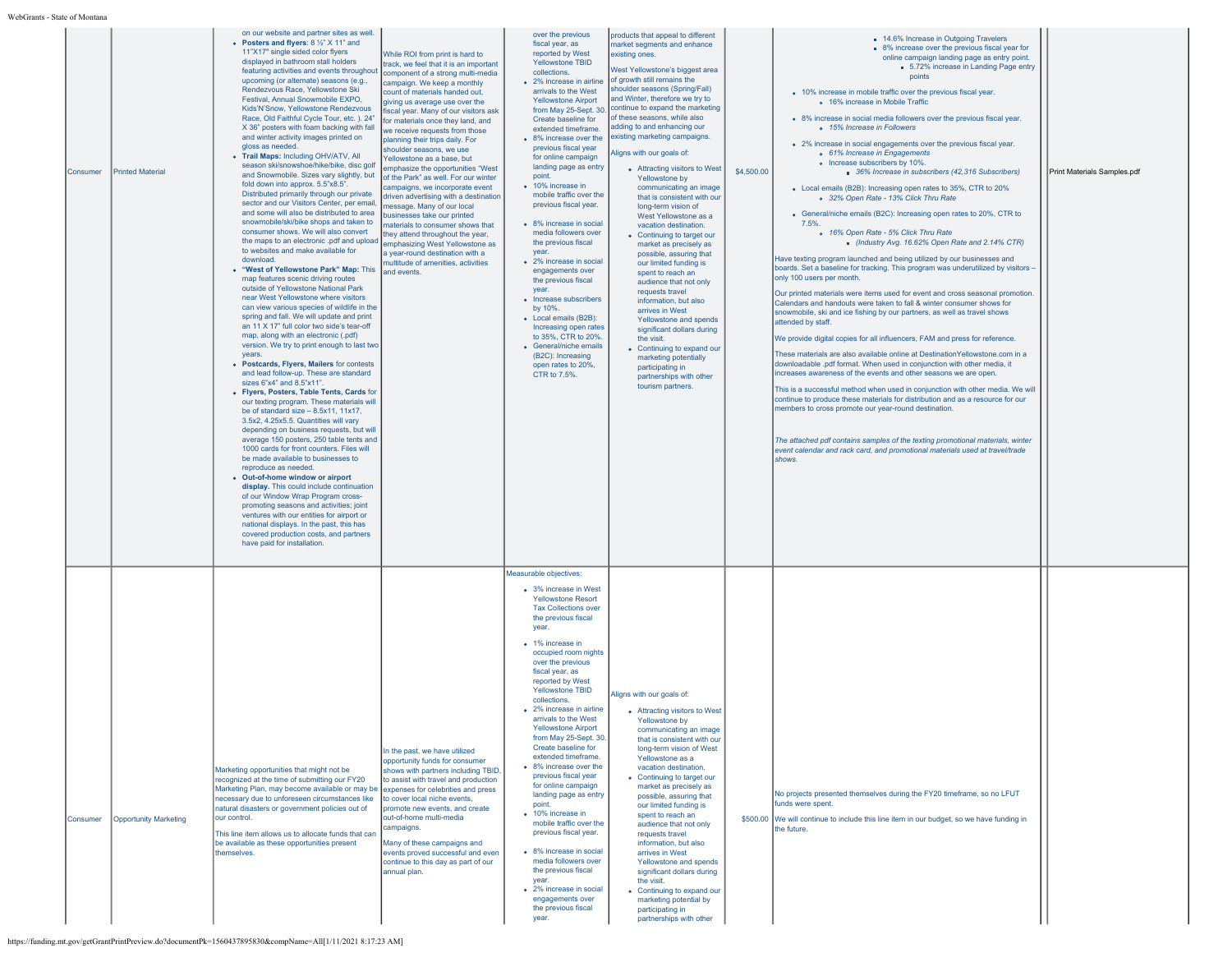|                      |          |                                                                                                                                                                                                                                                                                                                                                                                                                       |                                                                                                                                                                                                                                                                                                                                                                                                                                                                                                                                                                                                                                                                                                                                                                                                                                                         | • Increase email<br>subscribers by 10%.<br>• Local emails (B2B):<br>Increasing open rates<br>to 35%, CTR to 20%.<br>• General/niche emails<br>(B2C): Increasing<br>open rates to 20%.<br>CTR to 7.5%.<br>• Have texting program<br>launched and being<br>utilized by our<br>businesses. Set a<br>baseline for tracking.                                                                                                                                                                                                                                                                                                                                                                                                                                                                                                                                                                                                                                                                                          | tourism partners.                                                                                                                                                                                                                                                                                                                                                                                                                                                                                                                                                                                                                                                                                                                                                                                                                                                                                                                                                                                                                                                                                                                                                                                                        |                                                                                                                                                                                                                                                                                                                                                                                                                                                                                                                                                                                                                                                                                                                                                                                                                                                                                                                                                                                                                                                                                                                                                                                                                                                                                                                                                                                                                                                                                                                                                                                                                                                                                                                                                                                                                                                                                                                                                                                                                                                                                                                                                                                                                                                                                                                                                                                                                                                                                                                                                                                                                                                                                                                                                                                                                                                                                                                                                                                                                                                                                                                                                                                                                                                                                                                                                         |                          |
|----------------------|----------|-----------------------------------------------------------------------------------------------------------------------------------------------------------------------------------------------------------------------------------------------------------------------------------------------------------------------------------------------------------------------------------------------------------------------|---------------------------------------------------------------------------------------------------------------------------------------------------------------------------------------------------------------------------------------------------------------------------------------------------------------------------------------------------------------------------------------------------------------------------------------------------------------------------------------------------------------------------------------------------------------------------------------------------------------------------------------------------------------------------------------------------------------------------------------------------------------------------------------------------------------------------------------------------------|------------------------------------------------------------------------------------------------------------------------------------------------------------------------------------------------------------------------------------------------------------------------------------------------------------------------------------------------------------------------------------------------------------------------------------------------------------------------------------------------------------------------------------------------------------------------------------------------------------------------------------------------------------------------------------------------------------------------------------------------------------------------------------------------------------------------------------------------------------------------------------------------------------------------------------------------------------------------------------------------------------------|--------------------------------------------------------------------------------------------------------------------------------------------------------------------------------------------------------------------------------------------------------------------------------------------------------------------------------------------------------------------------------------------------------------------------------------------------------------------------------------------------------------------------------------------------------------------------------------------------------------------------------------------------------------------------------------------------------------------------------------------------------------------------------------------------------------------------------------------------------------------------------------------------------------------------------------------------------------------------------------------------------------------------------------------------------------------------------------------------------------------------------------------------------------------------------------------------------------------------|---------------------------------------------------------------------------------------------------------------------------------------------------------------------------------------------------------------------------------------------------------------------------------------------------------------------------------------------------------------------------------------------------------------------------------------------------------------------------------------------------------------------------------------------------------------------------------------------------------------------------------------------------------------------------------------------------------------------------------------------------------------------------------------------------------------------------------------------------------------------------------------------------------------------------------------------------------------------------------------------------------------------------------------------------------------------------------------------------------------------------------------------------------------------------------------------------------------------------------------------------------------------------------------------------------------------------------------------------------------------------------------------------------------------------------------------------------------------------------------------------------------------------------------------------------------------------------------------------------------------------------------------------------------------------------------------------------------------------------------------------------------------------------------------------------------------------------------------------------------------------------------------------------------------------------------------------------------------------------------------------------------------------------------------------------------------------------------------------------------------------------------------------------------------------------------------------------------------------------------------------------------------------------------------------------------------------------------------------------------------------------------------------------------------------------------------------------------------------------------------------------------------------------------------------------------------------------------------------------------------------------------------------------------------------------------------------------------------------------------------------------------------------------------------------------------------------------------------------------------------------------------------------------------------------------------------------------------------------------------------------------------------------------------------------------------------------------------------------------------------------------------------------------------------------------------------------------------------------------------------------------------------------------------------------------------------------------------------------------|--------------------------|
| Marketing<br>Support | Research | We plan to use several sources of research to aid<br>us to plan and strategize our promotion efforts.<br>We measure and analyze data from our past and<br>current efforts as well as look to professional<br>individuals and organizations such as Montana<br>Institute for Tourism and Recreation Research,<br>Destination Marketing Association West,<br>Destination Think, NSight, Visa Vue, Google and<br>others. | Data-driven decision making is the<br>name of the game in destination<br>marketing. It is imperative to know<br>our target markets and<br>demographics, to ensure the<br>content we are creating is<br>resonating with our potential<br>visitors.<br>According to careertrend.com,<br>marketing research allows tourism<br>organizations and businesses to<br>qather and consolidate information<br>reflecting customer satisfaction,<br>wants and needs. In addition it can<br>also provide statistics on<br>customer's number of visits,<br>profiles and characteristics. The<br>research can also measure which<br>facilities and activities are very<br>popular among the tourists and<br>which areas of offered services<br>need improvement. DMOs are also<br>able to know how effective<br>advertising strategies are in<br>attracting visitors. | Measurable objectives:<br>• 3% increase in West<br><b>Yellowstone Resort</b><br><b>Tax Collections over</b><br>the previous fiscal<br>vear.<br>• 1% increase in<br>occupied room nights<br>over the previous<br>fiscal year, as<br>reported by West<br><b>Yellowstone TBID</b><br>collections.<br>• 2% increase in airline<br>arrivals to the West<br><b>Yellowstone Airport</b><br>from May 25-Sept. 30.<br>Create baseline for<br>extended timeframe.<br>• 8% increase over the<br>previous fiscal year<br>for online campaign<br>landing page as entry<br>point.<br>• 10% increase in<br>mobile traffic over the<br>previous fiscal year.<br>• 8% increase in social<br>media followers over<br>the previous fiscal<br>vear.<br>• 2% increase in social<br>engagements over<br>the previous fiscal<br>vear<br>• Increase subscribers<br>by 10%.<br>• Local emails (B2B):<br>Increasing open rates<br>to 35%, CTR to 20%.<br>• General/niche emails<br>(B2C): Increasing<br>open rates to 20%,<br>CTR to 7.5%. | Research plays a major role in<br>confirming that our planning<br>efforts are on target and<br>analyzing how our campaigns are<br>performing. It can also show new<br>areas to explore. Making sure we<br>have the right data, statistics, and<br>tools is important to West<br>Yellowstone's continued success<br>Our accomplishment depends on<br>the success of the tourism<br>industry in Montana as a whole<br>and solid research, statistics and<br>eports help us stay on track.<br>Aligns with our goals of:<br>• The information we glean<br>is integral to future<br>strategies and methods.<br>• Attracting visitors to West<br>Yellowstone by<br>communicating an image<br>that is consistent with our<br>long-term vision of West<br>Yellowstone as a<br>vacation destination.<br>• Continuing to target our<br>market as precisely as<br>possible, assuring that<br>our limited funding is<br>spent to reach an<br>audience that not only<br>requests travel<br>information, but also<br>arrives in West<br>Yellowstone and spends<br>significant dollars during<br>the visit.<br>• Continuing to expand our<br>marketing potential by<br>participating in<br>partnerships with other<br>tourism partners. | We met or exceeded our overall goals for FY20, with the exception of the<br>lodging collections which were on track to exceed goals until the shutdown due<br>to covid-19 in the spring.<br>• 3% increase in West Yellowstone Resort Tax Collections over the<br>previous fiscal year.<br>. Final collections were down 8.41% from FY19<br>• 1% increase in occupied room nights over the previous fiscal<br>year, as reported by West Yellowstone TBID collections.<br>Final collections were down 7.42% from FY19<br>2% increase in airline arrivals to the West Yellowstone<br>Airport from May 25-Sept. 30. Create baseline for<br>extended timeframe.<br>3.67% Increase in Arrivals<br>14.6% Increase in Outgoing Travelers<br>8% increase over the previous fiscal year for<br>online campaign landing page as entry point.<br>5.72% increase in Landing Page entry<br>points<br>• 10% increase in mobile traffic over the previous fiscal year.<br>o 16% increase in Mobile Traffic<br>• 8% increase in social media followers over the previous fiscal year.<br>o 15% Increase in Followers<br>• 2% increase in social engagements over the previous fiscal year.<br>o 61% Increase in Engagements<br>• Increase subscribers by 10%.<br>36% Increase in subscribers (42,316 Subscribers)<br>• Local emails (B2B): Increasing open rates to 35%, CTR to 20%<br>o 32% Open Rate - 13% Click Thru Rate<br>• General/niche emails (B2C): Increasing open rates to 20%, CTR to<br>7.5%<br>o 16% Open Rate - 5% Click Thru Rate<br>Industry Avg. 16.62% Open Rate and 2.14% CTR)<br>\$5,000.00 The report scanned, monitored and analyzed:<br>12 925 810+ online conversations from around the world from January 1, 2018<br>- December 31, 2018<br>This analysis applies a custom, text- and image-based algorithm focused on<br>conversations about West Yellowstone and its connected tourism region. To<br>provide further context for the results, five comparative destinations (we defined)<br>were included in the analysis:<br>$\bullet$ Cody<br>• Revelstoke<br>• Bar Harbor<br>• Estes Park<br>• Banff<br>More than 500,000 different sources were included in the analysis, including<br>niine media sites, forums, reviews and social media networks (Twitter,<br>Facebook, Instagram, Tumblr, YouTube and TripAdvisor).<br>The report identified key assets that were performing well, and those that we<br>could develop even more through niche marketing efforts. It also helped us to<br>identify what visitors were looking to experience and how they experience things<br>in our area.<br>Over the time period January 1 to December 31, 2018, West Yellowstone saw a<br>+6 point increase in their overall Tourism Sentiment score. This illustrates the<br>continued growth in positive perceptions of West Yellowstone's tourism<br>experience and offering.<br>Of all conversations online being driven by West Yellowstone's tourism<br>experience or products, 44 percent of those conversations have been identified<br>as destination promoters.<br>That equates to 294 000+ online conversations actively promoting West<br>Yellowstone each year.<br>We consider this to be a successful method of research. It gives us more in-<br>depth analysis in our niche markets and visitor expectations. We will continue to | West_Yellowstone_TSI.pdf |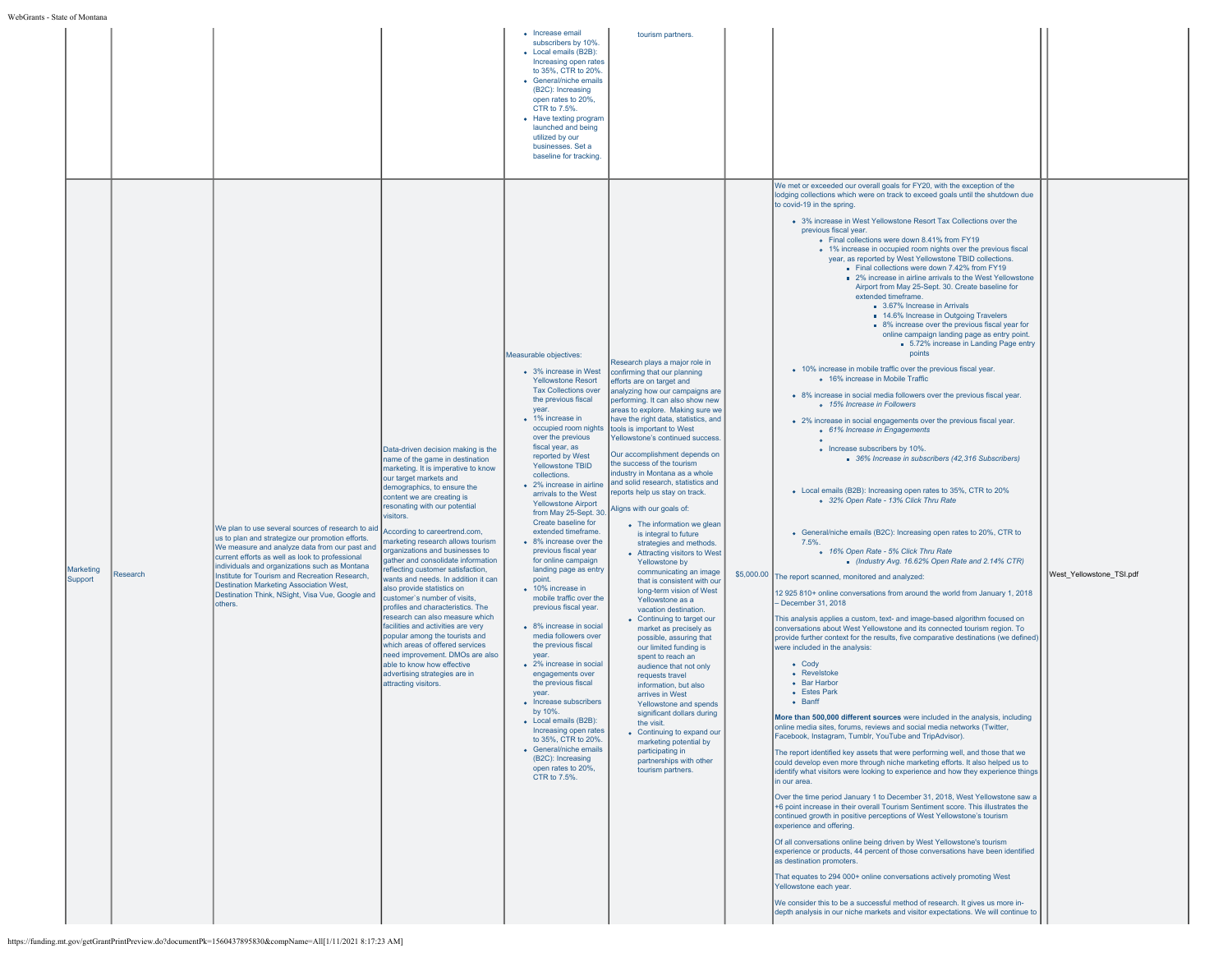|                      |                |                                                                                                                                                                                                                                                                                                                                                                                                                                                                                                                                                                                                                                                                                                                                                                                                                                                                                                                                                                                                                                                                                                                                                                                                                                                                                                                      |                                                                                                                                                                                           |                                                                                                                                                                                                                                                                                                                                                                                                                                                                                                                                                                                                                                                                                                                                                                                                                                                                                                                                                                                                                                                                                                                                   |                                                                                                                                                                                                                                                                                                                                                                                                                                                                                                                                                                                                                                                  |             | use this method as part of our on-going research and data gathering efforts, in<br>which we use to further define our yearly marketing plans and campaigns.                                                                                                                                                                                                                                                                                                                                                                                                                                                                                                                                                                                                                                                                                                                                                                                                                                                                                                                                                                                                                                                                                                                                                                                                                                                                                                                                                                                                                                                                                                                                                                                                                                                                                                                                                                                                                                                                                                                                                                                                                                                                                                                                                                                                                                                                          |  |
|----------------------|----------------|----------------------------------------------------------------------------------------------------------------------------------------------------------------------------------------------------------------------------------------------------------------------------------------------------------------------------------------------------------------------------------------------------------------------------------------------------------------------------------------------------------------------------------------------------------------------------------------------------------------------------------------------------------------------------------------------------------------------------------------------------------------------------------------------------------------------------------------------------------------------------------------------------------------------------------------------------------------------------------------------------------------------------------------------------------------------------------------------------------------------------------------------------------------------------------------------------------------------------------------------------------------------------------------------------------------------|-------------------------------------------------------------------------------------------------------------------------------------------------------------------------------------------|-----------------------------------------------------------------------------------------------------------------------------------------------------------------------------------------------------------------------------------------------------------------------------------------------------------------------------------------------------------------------------------------------------------------------------------------------------------------------------------------------------------------------------------------------------------------------------------------------------------------------------------------------------------------------------------------------------------------------------------------------------------------------------------------------------------------------------------------------------------------------------------------------------------------------------------------------------------------------------------------------------------------------------------------------------------------------------------------------------------------------------------|--------------------------------------------------------------------------------------------------------------------------------------------------------------------------------------------------------------------------------------------------------------------------------------------------------------------------------------------------------------------------------------------------------------------------------------------------------------------------------------------------------------------------------------------------------------------------------------------------------------------------------------------------|-------------|--------------------------------------------------------------------------------------------------------------------------------------------------------------------------------------------------------------------------------------------------------------------------------------------------------------------------------------------------------------------------------------------------------------------------------------------------------------------------------------------------------------------------------------------------------------------------------------------------------------------------------------------------------------------------------------------------------------------------------------------------------------------------------------------------------------------------------------------------------------------------------------------------------------------------------------------------------------------------------------------------------------------------------------------------------------------------------------------------------------------------------------------------------------------------------------------------------------------------------------------------------------------------------------------------------------------------------------------------------------------------------------------------------------------------------------------------------------------------------------------------------------------------------------------------------------------------------------------------------------------------------------------------------------------------------------------------------------------------------------------------------------------------------------------------------------------------------------------------------------------------------------------------------------------------------------------------------------------------------------------------------------------------------------------------------------------------------------------------------------------------------------------------------------------------------------------------------------------------------------------------------------------------------------------------------------------------------------------------------------------------------------------------------------------------------------|--|
|                      |                |                                                                                                                                                                                                                                                                                                                                                                                                                                                                                                                                                                                                                                                                                                                                                                                                                                                                                                                                                                                                                                                                                                                                                                                                                                                                                                                      |                                                                                                                                                                                           |                                                                                                                                                                                                                                                                                                                                                                                                                                                                                                                                                                                                                                                                                                                                                                                                                                                                                                                                                                                                                                                                                                                                   |                                                                                                                                                                                                                                                                                                                                                                                                                                                                                                                                                                                                                                                  |             | The report is attached for reference.                                                                                                                                                                                                                                                                                                                                                                                                                                                                                                                                                                                                                                                                                                                                                                                                                                                                                                                                                                                                                                                                                                                                                                                                                                                                                                                                                                                                                                                                                                                                                                                                                                                                                                                                                                                                                                                                                                                                                                                                                                                                                                                                                                                                                                                                                                                                                                                                |  |
| Marketing<br>Support | Administration | One of our primary marketing strategies is to<br>promote West Yellowstone as a family-friendly<br>destination, in every season, to both traditional<br>families and an ever increasing<br>intergenerational niche. And, while it is critical to<br>market to our historical niche markets, it is just as<br>important to develop new products that appeal to<br>different market segments or enhance existing<br>ones. West Yellowstone has recognized that our<br>biggest area of growth are the shoulder seasons<br>(Spring/Fall), therefore we are committed to<br>expanding the marketing of these seasons, while<br>also adding to and enhancing our existing winter<br>marketing campaigns.<br>Aligns with our goals of:<br>• Attracting visitors to West Yellowstone by<br>communicating an image that is<br>consistent with our long-term vision of<br>West Yellowstone as a vacation<br>destination<br>• Continuing to target our market as<br>precisely as possible, assuring that our<br>limited funding is spent to reach an<br>audience that not only requests travel<br>information, but also arrives in West<br>Yellowstone and spends significant<br>dollars during the visit.<br>• Continuing to expand our marketing<br>potential by participating in partnerships<br>with other tourism partners. | Supporting research and statistics<br>are provided in the individual<br>methods/seaments. Administrative<br>costs support/enhance all of the<br>methods per the Rules and<br>Regulations. | Measurable objectives:<br>• 3% increase in West<br><b>Yellowstone Resort</b><br><b>Tax Collections over</b><br>the previous fiscal<br>vear.<br>• 1% increase in<br>occupied room nights<br>over the previous<br>fiscal year, as<br>reported by West<br><b>Yellowstone TBID</b><br>collections.<br>• 2% increase in airline<br>arrivals to the West<br><b>Yellowstone Airport</b><br>from May 25-Sept. 30<br>Create baseline for<br>extended timeframe.<br>• 8% increase over the<br>previous fiscal year<br>for online campaign<br>landing page as entry<br>point.<br>• 10% increase in<br>mobile traffic over the<br>previous fiscal year.<br>• 8% increase in social<br>media followers over<br>the previous fiscal<br>vear.<br>• 2% increase in social<br>engagements over<br>the previous fiscal<br>year.<br>• Increase subscribers<br>by 10%.<br>• Local emails (B2B):<br>Increasing open rates<br>to 35%, CTR to 20%<br>• General/niche emails<br>(B2C): Increasing<br>open rates to 20%,<br>CTR to 7.5%.<br>• Have texting progran<br>launched and being<br>utilized by our<br>businesses. Set a<br>baseline for tracking. | Administrative funds are utilized<br>to cover costs incurred in the<br>mplementation of the individual<br>marketing methods/segments<br>within our plan, as outlined by the<br>Rules and Regulations. These<br>can include, but are not limited to:<br>• Equipment<br>• Registration fees for<br>development/trainings<br>• Office supplies and rent<br>• Travel expenses<br>• Utilities<br>• Bank and accounting<br>fees<br>• Reference materials<br>• Postage and shipping<br>• Other costs that aid in the<br>completion of methods<br>• Training<br>• Hourly wages and taxes<br>for personnel to assist in<br>implementation of the<br>plan. | \$57,750.60 | Yes, we met or exceeded our overall goals (see below), making this a<br>successful method. We will continue to use this method and include it in our<br>budget for the forseeable future. We spent 97% of our 20% allowable =<br>\$56,575.78<br>Eligible Expenses paid for through this segment include:<br>• Accounting Fees<br>• Utilities<br>• Office supplies<br>• Office Rent<br>• Salaries & Benefits<br>• Equipment maintenance<br>• Equipment<br>• Postage<br>• Storage<br>We met or exceeded all of our overall goals for FY20, with the exception of the<br>lodging collections which were on track to exceed goals until the shutdown due<br>to covid-19 in the spring.<br><b>FY20 Measurable objectives:</b><br>• 3% increase in West Yellowstone Resort Tax Collections over the<br>previous fiscal year.<br>• Final collections were down 8.41% from FY19<br>o 1% increase in occupied room nights over the previous fiscal<br>vear, as reported by West Yellowstone TBID collections.<br>Final collections were down 7.42% from FY19<br>2% increase in airline arrivals to the West Yellowstone<br>Airport from May 25-Sept. 30. Create baseline for<br>extended timeframe.<br>3.67% Increase in Arrivals<br><b>14.6% Increase in Outgoing Travelers</b><br>• 8% increase over the previous fiscal year for<br>online campaign landing page as entry point.<br>5.72% increase in Landing Page entry<br>points<br>• 10% increase in mobile traffic over the previous fiscal year.<br><sup>o</sup> 16% increase in Mobile Traffic<br>• 8% increase in social media followers over the previous fiscal year.<br>o 15% Increase in Followers<br>• 2% increase in social engagements over the previous fiscal year.<br>o 61% Increase in Engagements<br>$\bullet$<br>· Increase subscribers by 10%.<br>36% Increase in subscribers (42,316 Subscribers)<br>• Local emails (B2B): Increasing open rates to 35%, CTR to 20%<br>o 32% Open Rate - 13% Click Thru Rate<br>• General/niche emails (B2C): Increasing open rates to 20%, CTR to<br>7.5%<br>o 16% Open Rate - 5% Click Thru Rate<br>Industry Avg. 16.62% Open Rate and 2.14% CTR)<br>• Have texting program launched and being utilized by our businesses<br>and boards. Set a baseline for tracking. This program was underutilized<br>by visitors - only 100 users per month.<br>Yes, this method is successful, and because it is a required part of our annual |  |
|                      |                | Attendance at TAC is a requirement. Governor's<br>Conference and Partner Meetings help to foster<br>excellence in our marketing efforts. Aligns with                                                                                                                                                                                                                                                                                                                                                                                                                                                                                                                                                                                                                                                                                                                                                                                                                                                                                                                                                                                                                                                                                                                                                                 | Attendance ensures that<br>participating organizations are<br>aware of current events, changes to<br>rules and regulations, new funding                                                   | • 3% increase in West<br><b>Yellowstone Resort</b><br><b>Tax Collections over</b><br>the previous fiscal<br>year.<br>• 1% increase in<br>occupied room nights<br>over the previous<br>fiscal year, as<br>reported by West<br>Yellowstone TBID<br>collections.<br>• 2% increase in airline<br>arrivals to the West<br><b>Yellowstone Airport</b><br>from May 25-Sept. 30<br>Create baseline for<br>extended timeframe.<br>• 8% increase over the<br>previous fiscal year<br>for online campaign<br>landing page as entry<br>point.<br>• 10% increase in                                                                                                                                                                                                                                                                                                                                                                                                                                                                                                                                                                            | Approved organizations are<br>required to have one paid staff or                                                                                                                                                                                                                                                                                                                                                                                                                                                                                                                                                                                 |             | Marketing Plan and budget, we will continue to use it.<br>We met or exceeded all of our overall goals for FY20, with the exception of the<br>our lodging collections which were on track to exceed goals until the shutdown<br>due to covid-19 in the spring<br><b>FY20 Measurable objectives:</b><br>• 3% increase in West Yellowstone Resort Tax Collections over the<br>previous fiscal year.<br>. Final collections were down 8.41% from FY19<br>• 1% increase in occupied room nights over the previous fiscal<br>year, as reported by West Yellowstone TBID collections.<br>Final collections were down 7.42% from FY19<br>2% increase in airline arrivals to the West Yellowstone<br>Airport from May 25-Sept. 30. Create baseline for<br>extended timeframe.<br>3.67% Increase in Arrivals<br>14.6% Increase in Outgoing Travelers<br>8% increase over the previous fiscal year for<br>online campaign landing page as entry point.<br>5.72% increase in Landing Page entry<br>points<br>• 10% increase in mobile traffic over the previous fiscal year.<br>o 16% increase in Mobile Traffic                                                                                                                                                                                                                                                                                                                                                                                                                                                                                                                                                                                                                                                                                                                                                                                                                                                                                                                                                                                                                                                                                                                                                                                                                                                                                                                                 |  |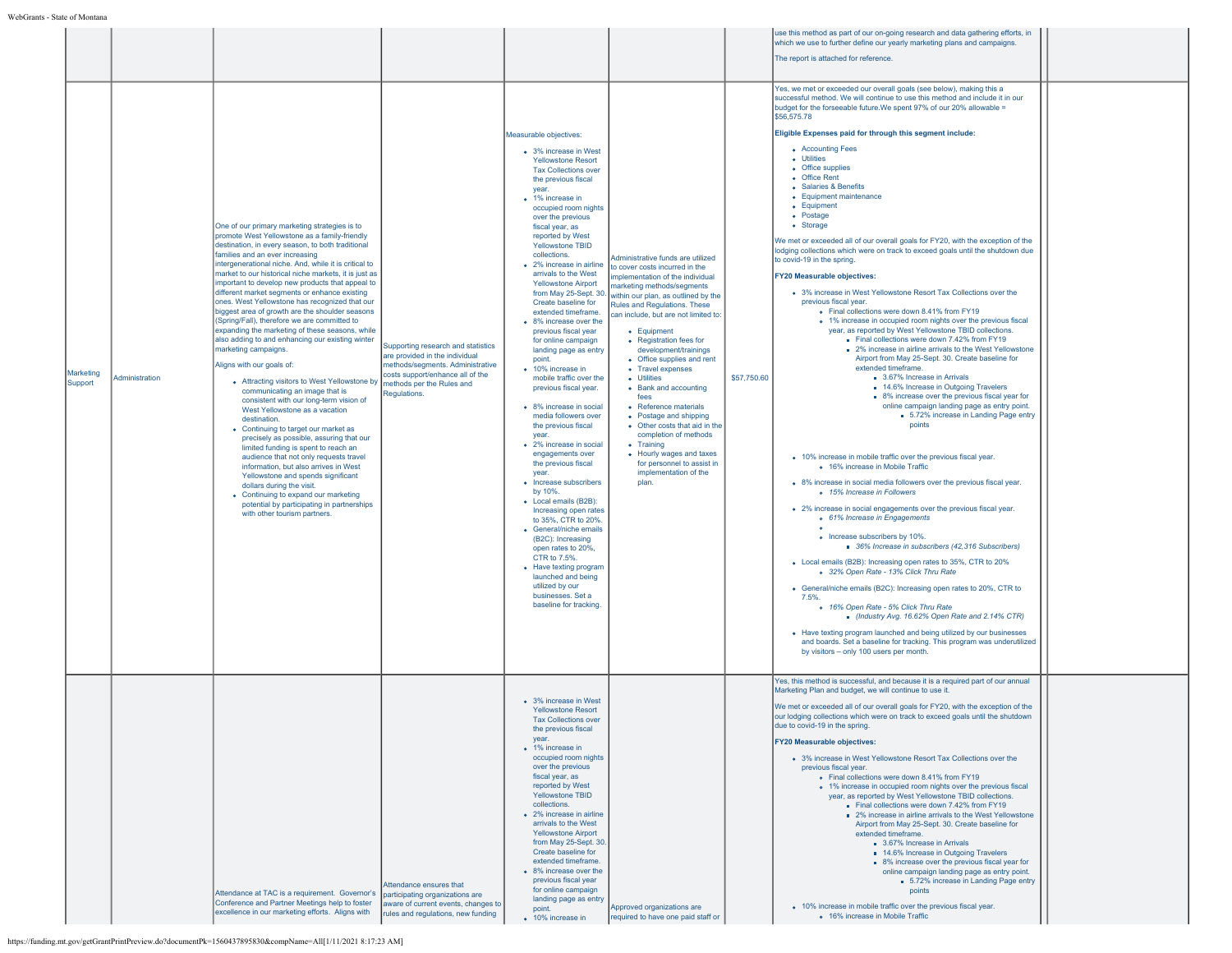|                      |                                              | our goals of:<br>• Attracting visitors to West Yellowstone by                                                                                                                                                                                                                                                                                                                                                                                                                                                                                                                                                                                                                                                                                                                                                                                                                                                                                                                                                                                 | opportunities and yearly approval of<br>required Marketing Plans and                                                                                                                                                                                                                                                                                                                                                                                                                                                                                                                                                                                                                                                                                                                                                                                                                                                                                                                                                                                                                                                                                                                                                                                                                                                                                                                                                                                                                                                    | mobile traffic over the<br>previous fiscal year.                                                                                                                                                                                                                                                                                                                                                                                                                                                                                                                                                                                                                                                                           | board member at each Tourism<br><b>Advisory Council meeting.</b>                                                                                                                                                                                                                                                                                                                                                                                                                                                                                                                                                                                                                                                                                                                       |            | • 8% increase in social media followers over the previous fiscal year.                                                                                                                                                                                                                                                                                                                                                                                                                                                                                                                                                                                                                                                                                                                                                                                                                                                                                                                                                                                                                                                                                                                                                                                                                                                                                                                                                                                                                                                                                                                                                                                                                                                                                                                                                                                                                                                     |                           |
|----------------------|----------------------------------------------|-----------------------------------------------------------------------------------------------------------------------------------------------------------------------------------------------------------------------------------------------------------------------------------------------------------------------------------------------------------------------------------------------------------------------------------------------------------------------------------------------------------------------------------------------------------------------------------------------------------------------------------------------------------------------------------------------------------------------------------------------------------------------------------------------------------------------------------------------------------------------------------------------------------------------------------------------------------------------------------------------------------------------------------------------|-------------------------------------------------------------------------------------------------------------------------------------------------------------------------------------------------------------------------------------------------------------------------------------------------------------------------------------------------------------------------------------------------------------------------------------------------------------------------------------------------------------------------------------------------------------------------------------------------------------------------------------------------------------------------------------------------------------------------------------------------------------------------------------------------------------------------------------------------------------------------------------------------------------------------------------------------------------------------------------------------------------------------------------------------------------------------------------------------------------------------------------------------------------------------------------------------------------------------------------------------------------------------------------------------------------------------------------------------------------------------------------------------------------------------------------------------------------------------------------------------------------------------|----------------------------------------------------------------------------------------------------------------------------------------------------------------------------------------------------------------------------------------------------------------------------------------------------------------------------------------------------------------------------------------------------------------------------------------------------------------------------------------------------------------------------------------------------------------------------------------------------------------------------------------------------------------------------------------------------------------------------|----------------------------------------------------------------------------------------------------------------------------------------------------------------------------------------------------------------------------------------------------------------------------------------------------------------------------------------------------------------------------------------------------------------------------------------------------------------------------------------------------------------------------------------------------------------------------------------------------------------------------------------------------------------------------------------------------------------------------------------------------------------------------------------|------------|----------------------------------------------------------------------------------------------------------------------------------------------------------------------------------------------------------------------------------------------------------------------------------------------------------------------------------------------------------------------------------------------------------------------------------------------------------------------------------------------------------------------------------------------------------------------------------------------------------------------------------------------------------------------------------------------------------------------------------------------------------------------------------------------------------------------------------------------------------------------------------------------------------------------------------------------------------------------------------------------------------------------------------------------------------------------------------------------------------------------------------------------------------------------------------------------------------------------------------------------------------------------------------------------------------------------------------------------------------------------------------------------------------------------------------------------------------------------------------------------------------------------------------------------------------------------------------------------------------------------------------------------------------------------------------------------------------------------------------------------------------------------------------------------------------------------------------------------------------------------------------------------------------------------------|---------------------------|
| Marketing<br>Support | <b>TAC/Governor's Conference</b><br>neetings | communicating an image that is<br>consistent with our long-term vision of<br>West Yellowstone as a vacation<br>destination<br>• Continuing to target our market as<br>precisely as possible, assuring that our<br>limited funding is spent to reach an<br>audience that not only requests travel<br>information, but also arrives in West<br>Yellowstone and spends significant<br>dollars during the visit.<br>• Continuing to expand our marketing<br>potential by participating in partnerships<br>with other tourism partners.                                                                                                                                                                                                                                                                                                                                                                                                                                                                                                            | budget<br>During meetings, we also have the<br>opportunity to network with other<br>organizations. We can compare<br>success stories and challenges,<br>and brainstorm new ideas. At the<br>Yellowstone Country level we can<br>remain appraised of directions and<br>opportunities to piggy-back on their<br>methods.<br>It is also an opportunity to educate<br>each other and our Tourism<br><b>Advisory Council members about</b><br>our regions and destinations.                                                                                                                                                                                                                                                                                                                                                                                                                                                                                                                                                                                                                                                                                                                                                                                                                                                                                                                                                                                                                                                  | • 8% increase in social<br>media followers over<br>the previous fiscal<br><b>vear</b><br>• 2% increase in social<br>engagements over<br>the previous fiscal<br>vear.<br>• Increase email<br>subscribers by 10%.<br>• Local emails (B2B):<br>Increasing open rates<br>to 35%, CTR to 20%.<br>• General/niche emails<br>(B2C): Increasing<br>open rates to 20%.<br>CTR to 7.5%<br>• Have texting program<br>launched and being<br>utilized by our<br>businesses. Set a<br>baseline for tracking.<br><b>Additional objectives:</b><br>• Attend all of the<br>Council meetings.<br>unless excused pre-<br>meeting, for<br>acceptable work or<br>weather reasons.<br>• Attend partner<br>meetings or trainings<br>when offered. | preferably the representative who<br>works most closely with the<br>Department.<br>Within Yellowstone Country, our<br>region and CVB representatives<br>also try to have seasonal<br>meetings where we address<br>regional issues and opportunities<br>to work more cohesively. As well,<br>we attend Yellowstone Country<br>meetings as frequently as<br>resources allow.                                                                                                                                                                                                                                                                                                                                                                                                             | \$3,000.00 | o 15% Increase in Followers<br>• 2% increase in social engagements over the previous fiscal year.<br>o 61% Increase in Engagements<br>• Increase subscribers by 10%.<br>36% Increase in subscribers (42,316 Subscribers)<br>• Local emails (B2B): Increasing open rates to 35%, CTR to 20%<br>o 32% Open Rate - 13% Click Thru Rate<br>• General/niche emails (B2C): Increasing open rates to 20%, CTR to<br>7.5%<br>o 16% Open Rate - 5% Click Thru Rate<br>Industry Avg. 16.62% Open Rate and 2.14% CTR)<br>Have texting program launched and being utilized by our businesses and<br>boards. Set a baseline for tracking. This program was underutilized by visitors -<br>only 100 users per month.<br><b>Additional objectives:</b><br>o Attend all of the Council meetings, unless excused pre-meeting,<br>for acceptable work or weather reasons.<br>Result: All meetings were attended in-person (Oct & Feb)<br>or virtually (June) by Marysue Costello, Katrina Wiese<br>and/or Wendy Swenson. Where President and Marketing<br>Director both attended, any additional expenses for the<br>President were covered with private funds.<br>• Attend partner meetings or trainings when offered.<br>Result: all meetings were attended by Marysue Costello,<br>Katrina Wiese and/or Wendy Swenson. Where President<br>and Marketing Director both attended, any additional<br>expenses for the President were covered with private<br>funds.<br>· Governor's Conference on Tourism.<br>Result: The event was cancelled due to covid-19                                                                                                                                                                                                                                                                                                                                                                                |                           |
| Marketing<br>Support | Fulfillment/Telemarketing/Call<br>Center     | This method encompasses the cost of distribution<br>of the West Yellowstone Vacation Planner<br>through shipping directly from our printer, Fed Ex,<br>drive distribution and mail from direct referrals.<br>It is our plan to have the following Centers<br>included in this distribution of our Vacation<br>Planner. Others may be included as calls are<br>received and supplies warrant.<br>• Montana: Anaconda, Dillon, Big Fork,<br>Hardin, Miles City, Big Sky, Billings,<br>Hamilton, Boulder, Bozeman, Butte,<br>Chinook, Cooke City, Culbertson, Ennis,<br>Fort Benton, Gardiner, Great Falls,<br>Havre, Hardin, Helena, Kalispell,<br>Lewistown, Libby, Livingston, Lolo, Miles<br>City, Missoula, Philipsburg, Red Lodge,<br>Shelby, Columbus, Three Forks,<br>Whitefish, Virginia & Nevada Cities,<br>Belgrade & Wibaux<br>· Idaho: Coeur d' Alene, Twin Falls, Malad<br>City, Idaho Falls, Teton Valley, Ashton,<br>Rexburg, St. Anthony, Pocatello,<br>Bonners Fairy, Lava Hot Springs,<br>Stanley, Driggs, Twin Falls & MHAFB | The Annual ITRR reports show<br>Visitor Guide use still ranks high in<br>the pre-trip planning process and<br>even higher once visitors<br>arrive.DMA West released a report<br>from a study done in conjunction<br>with Destination Analysts regarding<br>DMO Visitor Guides that support<br>this information as well. Some of<br>the highlights follow:<br><b>Reasons for Ordering Guides:</b><br>• to help plan their vacation<br>$(53.4\%)$ .<br>• to review information about<br>the destination (47.8%)<br>• to have a guide to take on<br>their trip (44.6%).<br>· Just under 30% ordered the<br>guide specifically for trip<br>inspiration.<br><b>Usage &amp; Trip Behavior:</b><br>• Nearly 70% of potential<br>visitors actually travel to the<br>destination after receiving<br>the DMO visitor guide<br>• The majority of visitor guide<br>requestors initially learn<br>about the DMO's visitor<br>guide on the DMO's<br>website or through search<br>engine results and ads,<br>versus it being a habit to<br>order visitor guides.<br>• These trips are largely<br>vacations in which the<br>visitor stays in a hotel<br>• 70% of these visitors<br>characterize their trip as a<br>vacation and 68.8 stay in a<br>hotel.<br>$\bullet$ One in five visitor guide<br>users had not yet made<br>their destination decision<br>when they requested the<br>quide.<br>• Of those that are subject to<br>influence by the guide,<br>nearly 90% ultimately<br>decide to visit the<br>destination because of the | Measurable objectives:<br>• 3% increase in West<br><b>Yellowstone Resort</b><br><b>Tax Collections over</b><br>the previous fiscal<br>vear.<br>• 1% increase in<br>occupied room nights<br>over the previous<br>fiscal year, as<br>reported by West<br><b>Yellowstone TBID</b><br>collections.<br>• 2% increase in airline<br>arrivals to the West<br><b>Yellowstone Airport</b><br>from May 25-Sept. 30<br>Create baseline for<br>extended timeframe.<br>• 8% increase over the<br>previous fiscal year<br>for online campaign<br>landing page as entry<br>point.<br>• 10% increase in<br>mobile traffic over the<br>previous fiscal year.                                                                                | Demand for West Yellowstone's<br><b>Vacation Planner by Visitors</b><br>Centers around the area remains<br>high. In 2018, we printed 40,000<br>copies and had very few left<br>Several out of state distribution<br>points ran out and requested<br>more as well. We consider<br>providing information for these<br>guests bound for West<br>Yellowstone as an important part<br>of our marketing efforts. We also<br>increase our level of respect and<br>cooperation because we build<br>relationships with other<br>Chambers and CVB's and we<br>enhance their ability to help<br>quests by providing the requested<br>information.<br>This helps us meet our goals of:<br>• Attracting visitors to West<br>Yellowstone by<br>communicating an image<br>that is consistent with our | \$5,000.00 | West Yellowstone had determined to use the following as the measurable<br>objectives for Distribution of our Vacation Planners as a Marketing Method:<br>3% increase (from July 2019 -June 2020) in West Yellowstone Resort Tax<br>Collections over the previous year (July 2018 -June 2019). At the time of this<br>report: Final collections were down 8.41% from FY19.<br>1% increase in occupied room nights (from July 2019 -June 2020) over the<br>previous (July 2018 -June 2019) as reported by West Yellowstone TBID<br>collections. At time of this report: Final collections were down 7.42% from<br><b>FY19.</b><br>2% increase in airline arrivals to the West Yellowstone Airport from May 25 -<br>Sept 30. Create baseline for extended timeframe. 3.67% increase in arrivals &<br>14.6% increase in outgoing travelers.<br>8% increase (from July 2019- June 2020) over the previous fiscal year for online<br>campaign landing page as entry point. At time of report: 5.72% increase in<br>landing page entry points.<br>10% increase in mobile traffic (from July 2019- June 2020) over the previous<br>fiscal year. At time of report: 16% increase in mobile traffic<br>8% increase in social media followers (from July 2019- June 2020) over the<br>previous fiscal year. At time of report: 15% increase in followers<br>2% increase in social medial engagements (from July 2019 - June 2020) over<br>the previous fiscal year. At time of report: 61% increase in engagements<br>Increase subscribers by 10%. At time of report: 36% increase in subscribers<br>(42,316 subscribers)<br>It was also our goal to distribute all 45,000 copies printed and we actually<br>distributed all but 1,230 by the end of October of 2020, which we will use until<br>we receive next our Travel Planner in March 2021.<br>As the narrative within our marketing plan indicated, West Yellowstone believes | Fulfillment Docs FY20.pdf |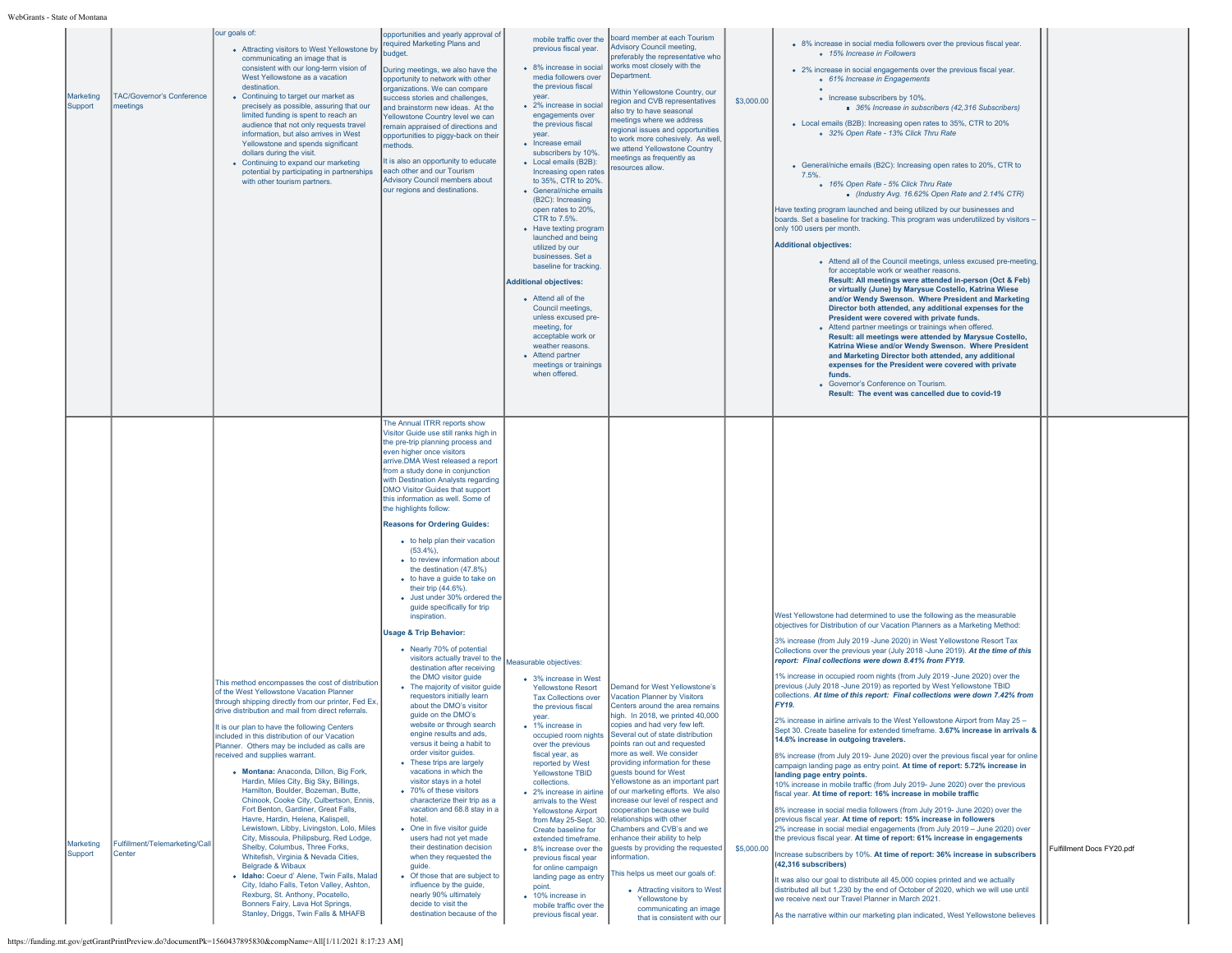WebGrants

| s - State of Montana |                                        |                                                                                                                                                                                                                                                                                                                                                                                                                                                                                                                                                                                                                                                                                                                                                                                                                                                                                                                                                                                                                                                                                                                                                                                                                 |                                                                                                                                                                                                                                                                                                                                                                                                                                                                                                                                                                                                                                                                                                                                                                                                                                                                                                                                                    |                                                                                                                                                                                                                                                                                                                                                                                                                                                                                                                                                                                                                                                                                                                                                                                                                                                                                                     |                                                                                                                                                                                                                                                                                                                                                                                                                                                                                                                                                                                                                                                                                                                                                                                                                                                                                                                                                                                                                                                 |             |                                                                                                                                                                                                                                                                                                                                                                                                                                                                                                                                                                                                                                                                                                                                                                                                                                                                                                                                                                                                                                                                                                                                                                                                                                                                                                                                                                                                                                                                                                                                                                                                                                                                                                                                                                                                                                                                                                                                                                                                                                                                                                                                                                                                                                                                                                                                                                                                                                                                                                                                                                                                                                                                                                                                                                                                                                                                                                                                                                                                                                                                                                                                                                                                                                                                                                                                              |                          |
|----------------------|----------------------------------------|-----------------------------------------------------------------------------------------------------------------------------------------------------------------------------------------------------------------------------------------------------------------------------------------------------------------------------------------------------------------------------------------------------------------------------------------------------------------------------------------------------------------------------------------------------------------------------------------------------------------------------------------------------------------------------------------------------------------------------------------------------------------------------------------------------------------------------------------------------------------------------------------------------------------------------------------------------------------------------------------------------------------------------------------------------------------------------------------------------------------------------------------------------------------------------------------------------------------|----------------------------------------------------------------------------------------------------------------------------------------------------------------------------------------------------------------------------------------------------------------------------------------------------------------------------------------------------------------------------------------------------------------------------------------------------------------------------------------------------------------------------------------------------------------------------------------------------------------------------------------------------------------------------------------------------------------------------------------------------------------------------------------------------------------------------------------------------------------------------------------------------------------------------------------------------|-----------------------------------------------------------------------------------------------------------------------------------------------------------------------------------------------------------------------------------------------------------------------------------------------------------------------------------------------------------------------------------------------------------------------------------------------------------------------------------------------------------------------------------------------------------------------------------------------------------------------------------------------------------------------------------------------------------------------------------------------------------------------------------------------------------------------------------------------------------------------------------------------------|-------------------------------------------------------------------------------------------------------------------------------------------------------------------------------------------------------------------------------------------------------------------------------------------------------------------------------------------------------------------------------------------------------------------------------------------------------------------------------------------------------------------------------------------------------------------------------------------------------------------------------------------------------------------------------------------------------------------------------------------------------------------------------------------------------------------------------------------------------------------------------------------------------------------------------------------------------------------------------------------------------------------------------------------------|-------------|----------------------------------------------------------------------------------------------------------------------------------------------------------------------------------------------------------------------------------------------------------------------------------------------------------------------------------------------------------------------------------------------------------------------------------------------------------------------------------------------------------------------------------------------------------------------------------------------------------------------------------------------------------------------------------------------------------------------------------------------------------------------------------------------------------------------------------------------------------------------------------------------------------------------------------------------------------------------------------------------------------------------------------------------------------------------------------------------------------------------------------------------------------------------------------------------------------------------------------------------------------------------------------------------------------------------------------------------------------------------------------------------------------------------------------------------------------------------------------------------------------------------------------------------------------------------------------------------------------------------------------------------------------------------------------------------------------------------------------------------------------------------------------------------------------------------------------------------------------------------------------------------------------------------------------------------------------------------------------------------------------------------------------------------------------------------------------------------------------------------------------------------------------------------------------------------------------------------------------------------------------------------------------------------------------------------------------------------------------------------------------------------------------------------------------------------------------------------------------------------------------------------------------------------------------------------------------------------------------------------------------------------------------------------------------------------------------------------------------------------------------------------------------------------------------------------------------------------------------------------------------------------------------------------------------------------------------------------------------------------------------------------------------------------------------------------------------------------------------------------------------------------------------------------------------------------------------------------------------------------------------------------------------------------------------------------------------------------|--------------------------|
|                      |                                        | • Wyoming: Buffalo, Cody, Jackson,<br>Dubois, Kaycee, Sheridan, Pinedale,<br>Thermopolis<br>• Utah: Salt Lake (multiple locations), Bear<br>Lake Visitor Center, Bear Lake State<br>Park, Cache Valley Visitors Bureau,<br>Forest Service - Logan<br>• Colorado: Grand Junction<br>• South Dakota: Keystone                                                                                                                                                                                                                                                                                                                                                                                                                                                                                                                                                                                                                                                                                                                                                                                                                                                                                                     | DMO's visitor quide.<br>• 28% of those that had<br>already made the<br>destination decision when<br>they requested the DMO<br>visitor guide said the guide<br>ultimately influenced the<br>number of days they spent<br>in the destination. Of this<br>group, 70.8 percent<br>reported having increased<br>their intended length of stay<br>in the city by 1.9 days on<br>average.<br>• 80% said they used the<br>visitor guide as a trip<br>planning resource before<br>arriving in the destination<br>and said 74.9% they used it<br>in-market<br>• The guides are largely used<br>to select attractions and<br>restaurants in the<br>destination, as well as<br>review maps.<br>• 21% use these guides to<br>select a hotel.<br><b>Content Consumed:</b><br>$\bullet$ attractions (72.7%)<br>• maps $(66.4%)$<br>$\bullet$ travel tips (55.3%)<br>$\bullet$ events (53.5%)<br>$\bullet$ dining (52.2%)<br>• articles and features<br>$(50.2\%)$ | • 8% increase in social<br>media followers over<br>the previous fiscal<br>year.<br>• 2% increase in social<br>engagements over<br>the previous fiscal<br>vear.<br>• Increase email<br>subscribers by 10%.                                                                                                                                                                                                                                                                                                                                                                                                                                                                                                                                                                                                                                                                                           | long-term vision of West<br>Yellowstone as a<br>vacation destination.<br>• Continuing to expand our<br>marketing potential by<br>participating in<br>partnerships with other<br>tourism organizations.                                                                                                                                                                                                                                                                                                                                                                                                                                                                                                                                                                                                                                                                                                                                                                                                                                          |             | that this segment continues to be an important and effective part of our overall<br>strategy. Our goal is to have the Vacation Planners get into the hands of as<br>many visitors and potential visitors as possible to be able to affect their travel<br>decisions. We believe we have been and continue to be very successful with the<br>design and distribution of our travel planner.<br>Our distribution was assisted with help from our publisher who used both UPS<br>and personal, direct deliveries to dispense 42% of the total copies. We also<br>distributed 31 cases (1,612 travel planners) of travel planners through USPS<br>direct from the Visitor Center to many visitor centers throughout the country.<br>Fulfillment as a marketing method remains high among our options and we will<br>continue it in the future.<br><b>Attached: Planner Distribution List and case receipts</b>                                                                                                                                                                                                                                                                                                                                                                                                                                                                                                                                                                                                                                                                                                                                                                                                                                                                                                                                                                                                                                                                                                                                                                                                                                                                                                                                                                                                                                                                                                                                                                                                                                                                                                                                                                                                                                                                                                                                                                                                                                                                                                                                                                                                                                                                                                                                                                                                                                   |                          |
| Marketing<br>Support | <b>VIC</b><br>Funding/Staffing/Signage | The Lodging Facilities Use Tax Fund has, for a<br>number of years,-allocated a percentage of the<br>budget to VIC support and will continue to do so.<br>The WY Chamber/CVB also receives funding<br>from Yellowstone Country Regional Tourism, The<br>Town of West Yellowstone and the West<br>ellowstone Tourism Improvement District<br>(TBID). The West Yellowstone Chamber/CVB<br>provides the required high speed internet access.<br>workers comp, the building and building<br>maintenance. The Town of West Yellowstone<br>supplies restroom maintenance and supplies,<br>lawn and parking lot maintenance, as well as the<br>noted support of staffing.<br>We will work with our partners (state, region, and<br>local) to continue to educate our VIC staff on the<br>social and economic importance of the tourism<br>industry in the local area, region, and state. We<br>will also educate the staff about the multitude and<br>vast variety of experiences available.<br>The staff will receive training on how to use our<br>marketing tools (website, electronic resources,<br>Vacation Planner, and new texting program) to<br>best leverage all avenues of communications and<br>promotions. | The number of travelers stopping at<br>the West Yellowstone Visitor Center<br>is significant: the door count for<br>FY18 was 185,417 visitors (2.0%<br>increase over previous year); and<br>current FY to date the Visitor<br>Center has serviced just over<br>130,000 visitors. Visitors were<br>recorded from over 45 countries<br>and all 50 states. The VIC staff also<br>answers phone calls and email<br>requests for information.<br>By having the interaction with<br>visitors we, many times a day,<br>increase the quality of guests'<br>experience (i.e., an activity they<br>hadn't known of or planned), length<br>of stay and the potential for a return<br>visit to the West Yellowstone area<br>and, as well, visits by their friends<br>and family.                                                                                                                                                                               | Measurable objectives:<br>• 3% increase in West<br><b>Yellowstone Resort</b><br><b>Tax Collections over</b><br>the previous fiscal<br>year.<br>• 1% increase in<br>occupied room nights<br>over the previous<br>fiscal year, as<br>reported by West<br>Yellowstone TBID<br>collections.<br>• 2% increase in airline<br>arrivals to the West<br><b>Yellowstone Airport</b><br>from May 25-Sept. 30.<br>Create baseline for<br>extended timeframe.<br>• 8% increase over the<br>previous fiscal year<br>for online campaign<br>landing page as entry<br>point.<br>• 10% increase in<br>mobile traffic over the<br>previous fiscal year.<br>• 8% increase in social<br>media followers over<br>the previous fiscal<br>vear<br>• 2% increase in social<br>engagements over<br>the previous fiscal<br>vear.<br>• Increase email<br>subscribers by 10%.<br>• Local emails (B2B):<br>Increasing open rates | The VIC staff is our most critical<br>marketing product "on the<br>around" here in West<br>Yellowstone. The annual ITRR<br>report shows that the Visitor<br>Center is utilized by the majority<br>of visitors once they reach West<br>Yellowstone, Our destination<br>marketing efforts bring visitors to<br>or through West Yellowstone via<br>Yellowstone Park. However, our<br>VIC staff has the ability to impact<br>ength of stay and quality of<br>experience many times, each and<br>every day. The Visitors Center<br>also acquires email addresses<br>from many of those who sign in<br>enabling future communications<br>about the area and upcoming<br>events<br>This aligns with our goals of:<br>• Attracting visitors to West<br>Yellowstone by<br>communicating an image<br>that is consistent with our<br>long-term vision of West<br>Yellowstone as a family-<br>friendly vacation<br>destination in all seasons.<br>• Expanding our marketing<br>potential by participating<br>in partnerships with<br>private businesses and | \$25,000.00 | Support for the West Yellowstone Visitor Information Center from several<br>sources is essential to providing quality experiences to our visitors both in real<br>time and those potential visitors who inquire. The Visitor Information Center is<br>supervised and coordinated by the West Yellowstone Chamber of Commerce.<br>Funding is provided by the West Yellowstone Lodging Facilities Use Tax<br>combined with that of Yellowstone Country Montana, the West Yellowstone<br>Tourism Improvement District, the Town of West Yellowstone through Resort<br>Tax dollars, and the West Yellowstone Chamber of Commerce. These funds<br>make it possible for us to continue to provide our excellent service and expand<br>to include every winter weekend, thus making the Visitor Center open every day<br>of the year with the exception of four holidays.<br>Hours of service each day vary from a low of nine to a high of twelve depending<br>on the month of the year. In total we serviced 3,571 hours during July 2019 -<br>June 2020. During the winter and shoulder seasons we operate with a<br>minimum of one staff person per hour, while during the summer season we<br>operate with up to four staff per hour.<br>During FY20 we had over 140,181 visitors into the Visitor Center. Our visitation<br>numbers were significantly impacted by the COVID shutdown and restrictions.<br>While this number is a decrease from the prior year, we still continue to be the<br>leading Visitor Center in the state with yearly visitor numbers.<br>The West Yellowstone Visitors Center is a joint agency center. We have the<br>West Yellowstone Staff, Interpretive Rangers from Yellowstone National Park<br>and, on some days, staff from the United States Forest Service join us. As a<br>lioint agency center, we make a complete one-stop package for our visitors.<br>While we have no way of exactly identifying states of visitor origination, we do a<br>voluntary sign in, and have a 38% sign-in rate. Based on that we feel we have a<br>strong indication of our top ten states. These remain fairly constant year over<br>year and include: California, Utah, Texas, Washington, Idaho, Florida, Arizona<br>Oregon, Pennsylvania and Ohio.<br>Our measurements of success and results were as follows:<br>General:<br>• 3% increase (from July 2019- June 2020) in West Yellowstone Resort<br>Tax Collections over the previous fiscal year. Final collections were<br>down 8.41% from FY19.<br>• 1% increase in occupied room nights (from July 2019- June 2020) over<br>the previous fiscal year, as reported by West Yellowstone TBID<br>collections. Final collections were down 7.42% from FY19.<br>. 2% increase in airline arrivals to the West Yellowstone Airport from May<br>25 - Sept 30. Create baseline for extended timeframe. 3.67% increase<br>in arrivals & 14.6% increase in outgoing travelers.<br><b>Website:</b><br>• 8% increase (from July 2019- June 2020) over the previous fiscal year<br>for online campaign landing page as entry point. At time of report:<br>5.72% increase in landing page entry points.<br>• 10% increase in mobile traffic (from July 2019- June 2020) over the<br>previous fiscal year. At time of report: 16% increase in mobile traffic<br>Social Media: | Dist List & Receipts.pdf |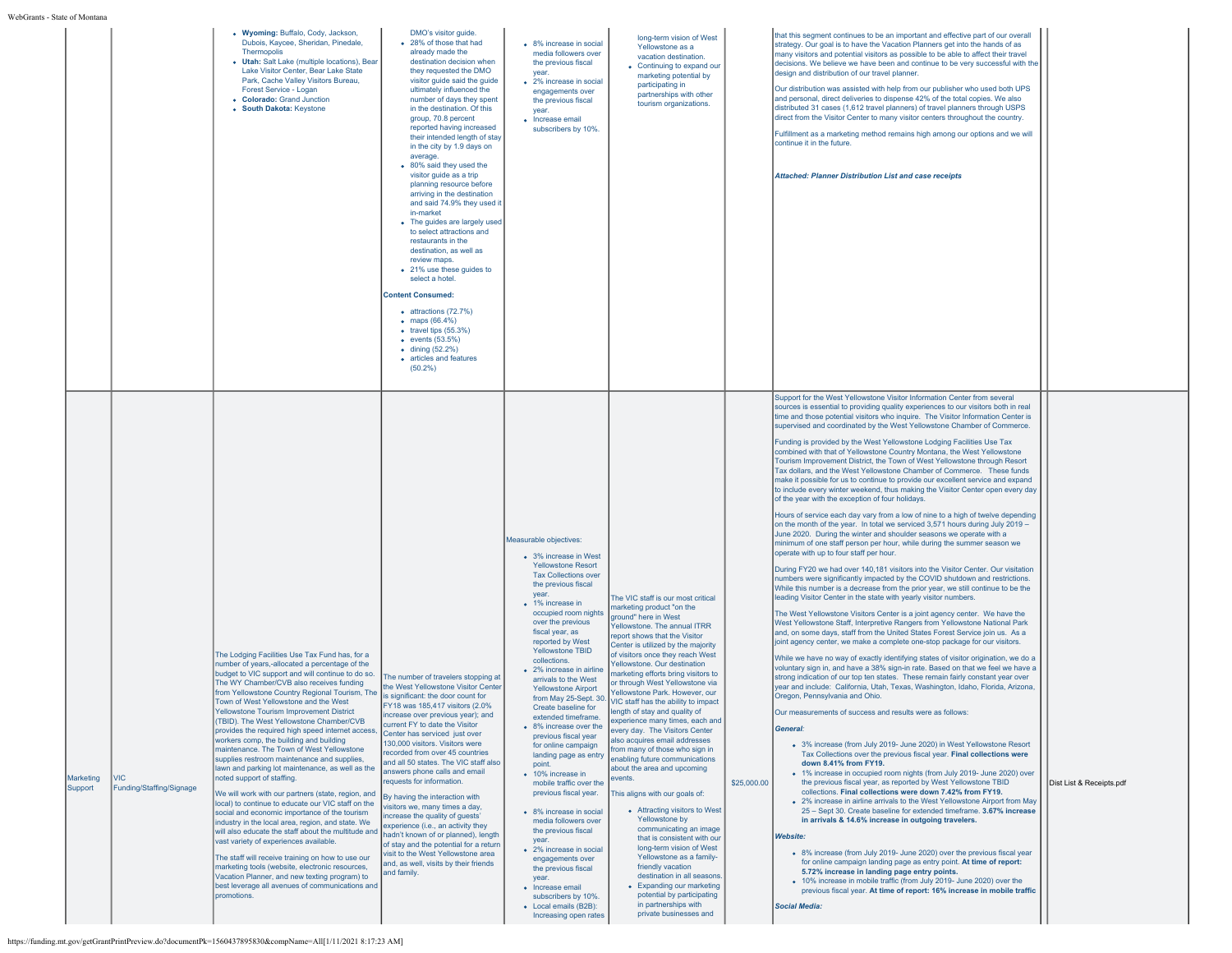|                                   |                     |                                                                                                                                                                                                                                                                                                                                                                                                                                                                                                                                                                                                                                                                                                                                                                                                                                                                                                                                                                                                                                                                                                                                                                                                                                                                                                                                                                                                                                                                                                    |                                                                                                                                                                                                                                                                                                                                                                                                                                               | to 35%. CTR to 20%.<br>• General/niche emails<br>(B2C): Increasing<br>open rates to 20%,<br>CTR to 7.5%.<br>• Have texting program<br>launched and being<br>utilized by our<br>businesses. Set a<br>baseline for tracking                                                                                                                                                                                                                                                                                                                                                                                                                                                                                                                                                                                                                                                                     | with other tourism<br>organizations.<br>• Targeting our market as<br>accurately as possible                                                                                                                                                                                                                                                                                                                                                                                                                                                                                                                                                                                                                                                                                                                                                                                                                                                                                                                                                                                                                                                                                                                                                                                                                                                                                                                                                                                                                                                           |             | . 8% increase in social media followers (from July 2019- June 2020) over<br>the previous fiscal year. At time of report: 15% increase in followers<br>• 2% increase in social medial engagements (from July 2019 - June<br>2020) over the previous fiscal year. At time of report: 61% increase in<br>engagements<br><b>Electronic Advertising (E-blasts):</b><br>• Increase subscribers by 10%. At time of report: 36% increase in<br>subscribers<br>(42,316 subscribers)<br>• Local emails (B2B): Increasing open rates to 35%, CTR to 20%. At time<br>of report: 32% Open, 13% CTR<br>• General/niche emails (B2C): Increasing open rates to 20%, CTR to<br>7.5% At time of report: 16% Open Rate, 5% CTR (Industry average<br>16.62% Open Rate & 2.14% CTR)<br><b>Texting Program:</b><br>• Have texting program launched and being utilized by our businesses<br>and boards. Set a baseline for tracking. This program was<br>underutilized by visitors, only 100 users per month.<br>And, yes, we will continue to use this method. As we feel the evaluation<br>has indicated, it is effective.                                                                                                                                                                                                                                                                                                                                                                                                                                                                                                                                                                                                                                                                                                                                                                                                                                                                                                                                                                                                                                                                                                                                                                                                                                                                                                                                                                                                               |                                      |
|-----------------------------------|---------------------|----------------------------------------------------------------------------------------------------------------------------------------------------------------------------------------------------------------------------------------------------------------------------------------------------------------------------------------------------------------------------------------------------------------------------------------------------------------------------------------------------------------------------------------------------------------------------------------------------------------------------------------------------------------------------------------------------------------------------------------------------------------------------------------------------------------------------------------------------------------------------------------------------------------------------------------------------------------------------------------------------------------------------------------------------------------------------------------------------------------------------------------------------------------------------------------------------------------------------------------------------------------------------------------------------------------------------------------------------------------------------------------------------------------------------------------------------------------------------------------------------|-----------------------------------------------------------------------------------------------------------------------------------------------------------------------------------------------------------------------------------------------------------------------------------------------------------------------------------------------------------------------------------------------------------------------------------------------|-----------------------------------------------------------------------------------------------------------------------------------------------------------------------------------------------------------------------------------------------------------------------------------------------------------------------------------------------------------------------------------------------------------------------------------------------------------------------------------------------------------------------------------------------------------------------------------------------------------------------------------------------------------------------------------------------------------------------------------------------------------------------------------------------------------------------------------------------------------------------------------------------|-------------------------------------------------------------------------------------------------------------------------------------------------------------------------------------------------------------------------------------------------------------------------------------------------------------------------------------------------------------------------------------------------------------------------------------------------------------------------------------------------------------------------------------------------------------------------------------------------------------------------------------------------------------------------------------------------------------------------------------------------------------------------------------------------------------------------------------------------------------------------------------------------------------------------------------------------------------------------------------------------------------------------------------------------------------------------------------------------------------------------------------------------------------------------------------------------------------------------------------------------------------------------------------------------------------------------------------------------------------------------------------------------------------------------------------------------------------------------------------------------------------------------------------------------------|-------------|----------------------------------------------------------------------------------------------------------------------------------------------------------------------------------------------------------------------------------------------------------------------------------------------------------------------------------------------------------------------------------------------------------------------------------------------------------------------------------------------------------------------------------------------------------------------------------------------------------------------------------------------------------------------------------------------------------------------------------------------------------------------------------------------------------------------------------------------------------------------------------------------------------------------------------------------------------------------------------------------------------------------------------------------------------------------------------------------------------------------------------------------------------------------------------------------------------------------------------------------------------------------------------------------------------------------------------------------------------------------------------------------------------------------------------------------------------------------------------------------------------------------------------------------------------------------------------------------------------------------------------------------------------------------------------------------------------------------------------------------------------------------------------------------------------------------------------------------------------------------------------------------------------------------------------------------------------------------------------------------------------------------------------------------------------------------------------------------------------------------------------------------------------------------------------------------------------------------------------------------------------------------------------------------------------------------------------------------------------------------------------------------------------------------------------------------------------------------------------------------------------------------|--------------------------------------|
|                                   |                     |                                                                                                                                                                                                                                                                                                                                                                                                                                                                                                                                                                                                                                                                                                                                                                                                                                                                                                                                                                                                                                                                                                                                                                                                                                                                                                                                                                                                                                                                                                    |                                                                                                                                                                                                                                                                                                                                                                                                                                               |                                                                                                                                                                                                                                                                                                                                                                                                                                                                                                                                                                                                                                                                                                                                                                                                                                                                                               |                                                                                                                                                                                                                                                                                                                                                                                                                                                                                                                                                                                                                                                                                                                                                                                                                                                                                                                                                                                                                                                                                                                                                                                                                                                                                                                                                                                                                                                                                                                                                       |             | We will include a summary of hours worked in the year, samples of the<br>marketing report given to the Board of Directors as well as of the "Monday"<br>Marketing Blast" intended to inform and encourage the private sector with the<br>overall strategy to create greater marketing synergy.<br>Wendy Swenson began with us in July of 2013. Wendy's extensive background<br>and experience in marketing, along with her flexibility, her complete ability to be<br>self-directed and her self-confidence make her ideal for this position. West<br>Yellowstone is exceptionally fortunate to have been able to acquire and retain<br>her services.<br>Currently we see the activities of our marketing position fall into five basic<br>categories and within each of those a variety of activities are expected and<br>delivered. We would also note that it is very difficult to isolate actions to just one<br>category since each affects the other. Many, indeed, blend across several. It is,<br>after all, the whole that counts.                                                                                                                                                                                                                                                                                                                                                                                                                                                                                                                                                                                                                                                                                                                                                                                                                                                                                                                                                                                                                                                                                                                                                                                                                                                                                                                                                                                                                                                                          |                                      |
|                                   |                     | The West Yellowstone Chamber/CVB has had a<br>marketing and public relations position for nearly<br>15 years. We have found this position to be very<br>efficient and cost effective. The value of the local<br>knowledge of the community and of situations<br>cannot be overstated. This position has critical<br>marketing and public relations responsibilities<br>including, but not limited to:<br>• Creation, administration, and execution<br>of the annual marketing plan, projects<br>and budgets for Lodging Facilities Use<br>Tax (Bed Tax) funding.<br>• Work closely with other marketing<br>organizations (local, regional, MOTBD)<br>for grants and additional funding options,<br>as well as co-operative advertising<br>opportunities.<br>• Determine and sustain new markets that<br>diversify shoulder seasons -.<br>• Determine social media marketing<br>strategies, management (including<br>content creation and placement) for<br>social media platforms. Create, execute<br>and oversee social media marketing<br>advertising campaigns.<br>• Drive internet marketing programs<br>including SEO and SEM, website<br>optimization, and online advertising<br>campaigns. Content creation, content<br>and imaging library management, for the<br>website, social media, and other on-line<br>programs.<br>• Raise the level of marketing awareness<br>and participation within our community<br>through workshops and seminars, weekly groups and no further intermediary | Because the Marketing/PR position<br>is held by someone who lives and<br>works in West Yellowstone, they<br>have a deeper knowledge of the<br>community and its needs. They can<br>react quickly on short deadlines and<br>when communications are needed<br>mmediately for crisis situations.<br>They know the members of other<br>community partners and funding<br>organizations and feel comfortable<br>working on projects with multiple | Measurable objectives:<br>• 3% increase (from<br>July 2018- June 2019)<br>in West Yellowstone<br><b>Resort Tax</b><br>Collections over the<br>previous fiscal year.<br>• 1% increase in<br>occupied room nights<br>(from July 2018- June<br>2019) over the<br>previous fiscal year,<br>as reported by West<br>Yellowstone TBID<br>collections.<br>• 0.5% increase in<br>recreational visitors<br>using the west<br>entrance to<br><b>Yellowstone Park</b><br>over a 5-year rolling<br>average of west<br>entrance visitation as<br>reported by the<br>• 10% increase (from<br>over the previous<br>fiscal year for online<br>campaign landing<br>page as entry point.<br>traffic (from July<br>2018- June 2019)<br>over the previous<br>fiscal year.<br>• 8% increase in social<br>media followers (from<br>over the previous<br>fiscal year.<br>• E-news goals:<br>• Increase<br>subscribers | With our budget, West<br>Yellowstone can best maximize<br>dollars with local staff to manage<br>our marketing and public relations<br>projects. Often this position is<br>required to communicate directly<br>with our committees and boards<br>to take advantage of marketing<br>opportunities which arise with<br>quick turnaround and deadlines.<br>This person is also able to react<br>quickly when crisis management<br>is needed.<br>The Marketing Director position<br>was designed to spearhead<br>projects so as to ensure<br>consistent progress and<br>message, create strong private<br>and public sector partnerships to<br>expand our marketing resources,<br>explore potential niche markets.<br>This position is ideally filled by<br>someone who lives in our<br>National Park Service. Community, understands its<br>dynamics and that of surrounding<br>July 2018- June 2019) areas, and can act as a 'quick<br>response unit' when needed for<br>unanticipated marketing and<br>publicity challenges requiring<br>mmediate and proactive action.<br>• 2% increase in mobile Synergistic coordination with<br>other local and regional marketing<br>funds, events, and projects is also<br>key. The position is encouraged<br>to know the community and seek<br>out new opportunities, strategies<br>and projects that have strong<br>July 2018- June 2019) potential to increase visitation.<br>This position is also responsible<br>for publicity and media<br>communications, development<br>and distribution of on-line press |             | Strategy and Planning:<br>A majority of Wendy's time is spent in this area. This is quite fluid since the<br>same activity may affect several areas. This bucket also contained Marketing<br>Committee meetings where overall strategies were established and methods to<br>obtain the goals of those strategies were discussed, which Wendy then<br>implemented.<br>Wendy continued to build on her excellent relations with other organizations and<br>private businesses for marketing synergies and partnerships-an expectation of<br>this position. The time for these efforts, meetings and conversations was<br>included in this bucket as well.<br>As well, all the public meeting input, hearings and preparation of the FY 21<br>Marketing Plan fell into this category. The monthly reports to the Chamber<br>Board of Directors (and thus to all members) is reflected in this category.<br>Wendy continued the Monday Marketing Blast intended to encourage and lead<br>our private sector into active participation on their own websites and social<br>media strategies to enhance the overall volume generated from and about West<br>Yellowstone. The Blast also often included information for businesses to share<br>with their customers. This time, too, was included in this category.<br>Social Media.<br>Wendy's social media time this year was lower due to the part-time assistant.<br>Trent Redfield, whose entire focus is social media. Wendy's approximated 9<br>hours per week for social media. Trent continues to grow the Chamber's social<br>media presence and influence.<br>West Yellowstone continues to be very active on Facebook (with several of its<br>own pages), Twitter, Instagram, YouTube and regularly researching and<br>exploring other social media means.<br>Internet and Web:<br>This area consumed approximately 3-10 hour per week of Wendy's time. Again,<br>the entrance of a part-time assistant devoted to social media and the web made<br>the difference.<br>In this year, too, Wendy continued to devote time and energy to developing<br>stronger blog content and relationships with bloggers.<br>We always are looking toward page enhancements, working with specials,<br>directing the updating of the Kids 'N' Snow website and responding to emails to<br>the DestinationYellowstone.com site. As well, time is devoted to research to<br>ascertain best use of marketing dollars on the web for various campaigns.<br>Method Implementation: |                                      |
| Marketing<br>Personnel<br>Support | Marketing/Publicity | marketing 'blasts,' bi-monthly marketing<br>reports at Chamber (CVB) meetings, and Other advantages to having in-<br>quarterly meetings of the Chamber<br>Marketing Committee. Work to promote<br>MOTBD, Yellowstone Country and West<br>Yellowstone brand messaging.                                                                                                                                                                                                                                                                                                                                                                                                                                                                                                                                                                                                                                                                                                                                                                                                                                                                                                                                                                                                                                                                                                                                                                                                                              | is needed.<br>house marketing/PR personnel:<br>• Increase and monitor value                                                                                                                                                                                                                                                                                                                                                                   | by 5%<br><b>Local emails</b><br>(B2B):<br>Increasing                                                                                                                                                                                                                                                                                                                                                                                                                                                                                                                                                                                                                                                                                                                                                                                                                                          | and information releases;<br>development of a media (print)<br>database and distribution of<br>information to these sources on a<br>open rates to regular basis; development,<br>35%, CTR to placement and maintenance of a                                                                                                                                                                                                                                                                                                                                                                                                                                                                                                                                                                                                                                                                                                                                                                                                                                                                                                                                                                                                                                                                                                                                                                                                                                                                                                                           | \$63,262.00 | This section covers hours that can be directly attributed to the actual delivering<br>of the marketing methods and segments established within our marketing plan<br>and the subsequent reporting. Within each method there is an overlap into<br>web/internet and social media that cannot necessarily be assigned to a<br>particular method. Time spent on these efforts would specifically be to the                                                                                                                                                                                                                                                                                                                                                                                                                                                                                                                                                                                                                                                                                                                                                                                                                                                                                                                                                                                                                                                                                                                                                                                                                                                                                                                                                                                                                                                                                                                                                                                                                                                                                                                                                                                                                                                                                                                                                                                                                                                                                                              | MktgPersonnel_SupportingDocsFY20.pdf |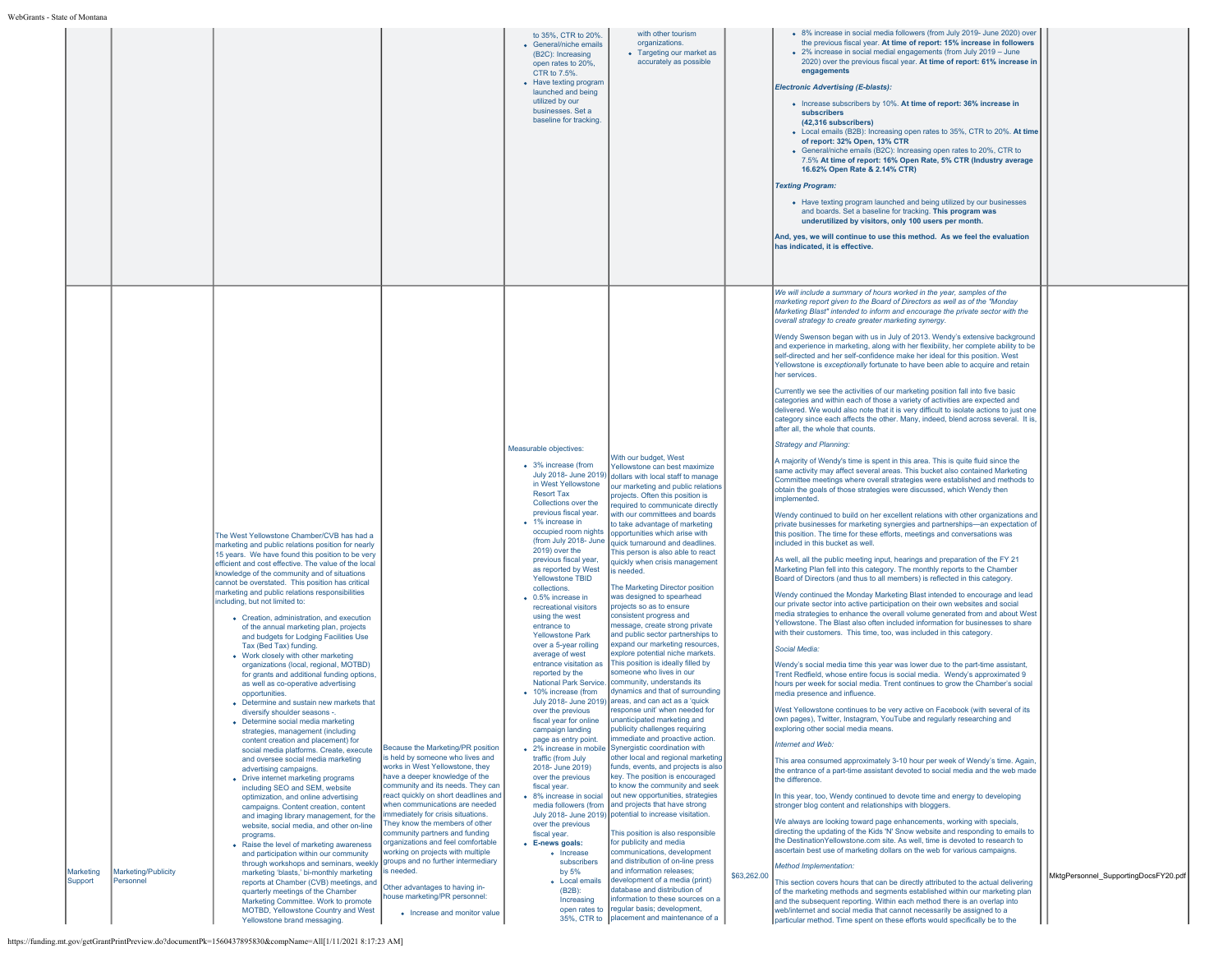| • Coordination of publicity efforts including<br>content creation and response as needed<br>for news releases, PSA's, radio and<br>television interviews, as well as on-line<br>event calendars, blogs, and promotions.<br>Organize resources and participation in<br>media and familiarization tours.<br>• Create and implement crisis<br>management plans with unified public<br>relations and community wide updates to<br>ensure accurate, timely, and continually<br>updated information is sent to area<br>businesses, residents, and visitors.<br>• Works with and directs any required<br>professional agencies for high quality<br>production and development of projects<br>that require unique skills, such as<br>developing our internet and social media<br>framework.<br>• Work towards integration and all aspects<br>of funding sources available for West<br>Yellowstone marketing.<br>• Continued education on the newest and<br>upcoming trends, tools, resources and<br>information to keep Montana and West<br>Yellowstone at the forefront of potential<br>travelers' minds.<br>See Job Description with duties and<br>responsibilities attached.                                                                                                                                                                                                                                                                                                                                                                                                                      | vs. cost<br>· Implementation of a<br>consistent marketing<br>strategy<br>• Maximization of the<br>community's image<br>• Enhanced quality control of<br>the brand                                                         | 20% and<br>subscribers<br>by 5%.<br><b>c</b> General/niche<br>emails (B2C):<br>Increasing<br>open rates to<br>30%, CTR to<br>20%<br>• Electronic<br><b>Advertising (E-</b><br>blasts):<br><b>•</b> Increase<br>subscribers<br>by 5%<br><b>•</b> Local emails<br>$(B2B)$ :<br>Increasing<br>open rates to<br>35%, CTR to<br>20% and<br>subscribers<br>by 5%.<br>o General/niche<br>emails (B2C):<br>Increasing<br>open rates to<br>30%, CTR to<br>20%<br>• Texting/Chat<br>Program:<br>o 50% of our<br>local lodging<br>partners<br>displaying<br>and utilizing<br>program<br>materials<br>provided. | social networking marketing<br>strategy that focus on web-based<br>travel sites, social networking<br>sites, personal information/blogs<br>sites, web-based event and<br>calendar sites, and community<br>workshops.<br>We also expect this person to<br>continue education and training to<br>develop on-going knowledge,<br>skills and networks to do the job<br>efficiently and relay and<br>demonstrate new resources, tools<br>and opportunities to our<br>constituents.<br>This helps us reach our goals of:<br>• Attracting visitors to West<br>Yellowstone by<br>communicating an image<br>that is consistent with our<br>long-term vision of West<br>Yellowstone as a<br>vacation destination.<br>• Continuing to target our<br>market as accurately as<br>possible, to assure<br>funding is used to reach<br>an audience that asks for<br>information, travels to<br>West and spends<br>significant dollars.<br>• Continuing to expand our<br>marketing potential by<br>participating in<br>partnerships with other<br>tourism organizations. | accomplishment of methods that would have ranged from design to placement<br>and implementation.<br><b>Reporting and Evaluations:</b><br>Approximately 15-125 of Wendy's hours were spent on completion reports.<br>The following are the evaluation mechanism used and the results.<br>General:<br>• 3% increase (from July 2019- June 2020) in West Yellowstone Resort<br>Tax Collections over the previous fiscal year. Final collections were<br>down 8.41% from FY19.<br>• 1% increase in occupied room nights (from July 2019- June 2020) over<br>the previous fiscal year, as reported by West Yellowstone TBID<br>collections. Final collections were down 7.42% from FY19.<br>. 2% increase in airline arrivals to the West Yellowstone Airport from May<br>25 - Sept 30. Create baseline for extended timeframe, 3.67% increase<br>in arrivals & 14.6% increase in outgoing travelers.<br><b>Website:</b><br>• 8% increase (from July 2019- June 2020) over the previous fiscal year<br>for online campaign landing page as entry point. At time of report:<br>5.72% increase in landing page entry points.<br>• 10% increase in mobile traffic (from July 2019- June 2020) over the<br>previous fiscal year. At time of report: 16% increase in mobile traffic<br><b>Social Media:</b><br>. 8% increase in social media followers (from July 2019- June 2020) over<br>the previous fiscal year. At time of report: 15% increase in followers<br>• 2% increase in social medial engagements (from July 2019 - June<br>2020) over the previous fiscal year. At time of report: 61% increase in<br>engagements<br><b>Electronic Advertising (E-blasts):</b><br>• Increase subscribers by 10%. At time of report: 36% increase in<br>subscribers<br>(42.316 subscribers)<br>• Local emails (B2B): Increasing open rates to 35%, CTR to 20%. At time<br>of report: 32% Open, 13% CTR<br>• General/niche emails (B2C): Increasing open rates to 20%, CTR to<br>7.5% At time of report: 16% Open Rate, 5% CTR (Industry average<br>16.62% Open Rate & 2.14% CTR)<br><b>Texting Program:</b><br>• Have texting program launched and being utilized by our businesses<br>and boards. Set a baseline for tracking. This program was<br>underutilized by visitors, only 100 users per month.<br>We are extremely happy with this method and enthusiastically support its<br>continued role in our Marketing Plans. |
|----------------------------------------------------------------------------------------------------------------------------------------------------------------------------------------------------------------------------------------------------------------------------------------------------------------------------------------------------------------------------------------------------------------------------------------------------------------------------------------------------------------------------------------------------------------------------------------------------------------------------------------------------------------------------------------------------------------------------------------------------------------------------------------------------------------------------------------------------------------------------------------------------------------------------------------------------------------------------------------------------------------------------------------------------------------------------------------------------------------------------------------------------------------------------------------------------------------------------------------------------------------------------------------------------------------------------------------------------------------------------------------------------------------------------------------------------------------------------------------------------------------------------------------------------------------------------------------------|---------------------------------------------------------------------------------------------------------------------------------------------------------------------------------------------------------------------------|-----------------------------------------------------------------------------------------------------------------------------------------------------------------------------------------------------------------------------------------------------------------------------------------------------------------------------------------------------------------------------------------------------------------------------------------------------------------------------------------------------------------------------------------------------------------------------------------------------|---------------------------------------------------------------------------------------------------------------------------------------------------------------------------------------------------------------------------------------------------------------------------------------------------------------------------------------------------------------------------------------------------------------------------------------------------------------------------------------------------------------------------------------------------------------------------------------------------------------------------------------------------------------------------------------------------------------------------------------------------------------------------------------------------------------------------------------------------------------------------------------------------------------------------------------------------------------------------------------------------------------------------------------------------------|--------------------------------------------------------------------------------------------------------------------------------------------------------------------------------------------------------------------------------------------------------------------------------------------------------------------------------------------------------------------------------------------------------------------------------------------------------------------------------------------------------------------------------------------------------------------------------------------------------------------------------------------------------------------------------------------------------------------------------------------------------------------------------------------------------------------------------------------------------------------------------------------------------------------------------------------------------------------------------------------------------------------------------------------------------------------------------------------------------------------------------------------------------------------------------------------------------------------------------------------------------------------------------------------------------------------------------------------------------------------------------------------------------------------------------------------------------------------------------------------------------------------------------------------------------------------------------------------------------------------------------------------------------------------------------------------------------------------------------------------------------------------------------------------------------------------------------------------------------------------------------------------------------------------------------------------------------------------------------------------------------------------------------------------------------------------------------------------------------------------------------------------------------------------------------------------------------------------------------------------------------------------------------------------------------------------------------------------------------------------------------------------------------------------|
| We, like every community, can be - confronted<br>by unanticipated challenges including natural<br>disasters that require crisis management. Events<br>beyond our control including government -shut<br>downs, road construction and wildfires have<br>caused us to create and distribute accurate<br>information through press releases, documents<br>with alternative routes and activities for our front<br>desk staff. We also make every effort to spread<br>the word throughout our region and the state.<br>In the advent of any of these unexpected<br>situations, we need to proactively implement a<br>crisis management process that we have created<br>and successfully used in the past. This could<br>include additional unanticipated expenditures<br>including increasing hours of marketing<br>publication relations and other support staff<br>during the crisis. We may also need to hire<br>additional staff for the Visitor Information Center<br>to distribute bulletins to local businesses.<br>Our crisis management plan includes, but is not<br>limited to these components:<br>• Coordination with all agencies to have<br>effective input in all press releases.<br>• Update relevant website content.<br>including highlighted stories in the<br>"new sections" of the home page on our<br>own website, Chamber Facebook and<br>Twitter accounts, as well as updates in<br>relevant trip blogs such as Trip Advisor.<br>Note: it is critical to have updates in place<br>early in the morning and throughout the<br>day as situations are updated or<br>changed. | As evidenced with the Yellowstone<br>River Closure in 2016 and wildfires<br>in Glacier Country in 2017, and<br>even the winter road closures due<br>to storms, we need to be able to<br>react quickly when faced with the | Measurable objectives:<br>• 3% increase in West<br><b>Yellowstone Resort</b><br><b>Tax Collections over</b><br>the previous fiscal<br>year.<br>• 1% increase in<br>occupied room nights<br>over the previous<br>fiscal year, as<br>reported by West<br>Yellowstone TBID<br>collections.<br>• 2% increase in airline<br>arrivals to the West<br><b>Yellowstone Airport</b><br>from May 25-Sept. 30<br>Create baseline for<br>extended timeframe.<br>• 8% increase over the                                                                                                                           | Time is something that is in very<br>short supply when a crisis breaks.<br>As a result of unexpected and<br>unanticipated events, both natural<br>and man-made West Yellowstone<br>recognizes that we may quickly<br>face challenges in convincing the<br>traveling public that our<br>destination continues to be value-<br>based and that we remain a top<br>destination for travelers to<br><b>Yellowstone Park and</b><br>southwestern Montana.                                                                                                                                                                                                                                                                                                                                                                                                                                                                                                                                                                                                     | The costs for our email and social media management are already covered by<br>other methods/line items, therefore, did not incur any additional costs for this<br>method out of this line item.                                                                                                                                                                                                                                                                                                                                                                                                                                                                                                                                                                                                                                                                                                                                                                                                                                                                                                                                                                                                                                                                                                                                                                                                                                                                                                                                                                                                                                                                                                                                                                                                                                                                                                                                                                                                                                                                                                                                                                                                                                                                                                                                                                                                                    |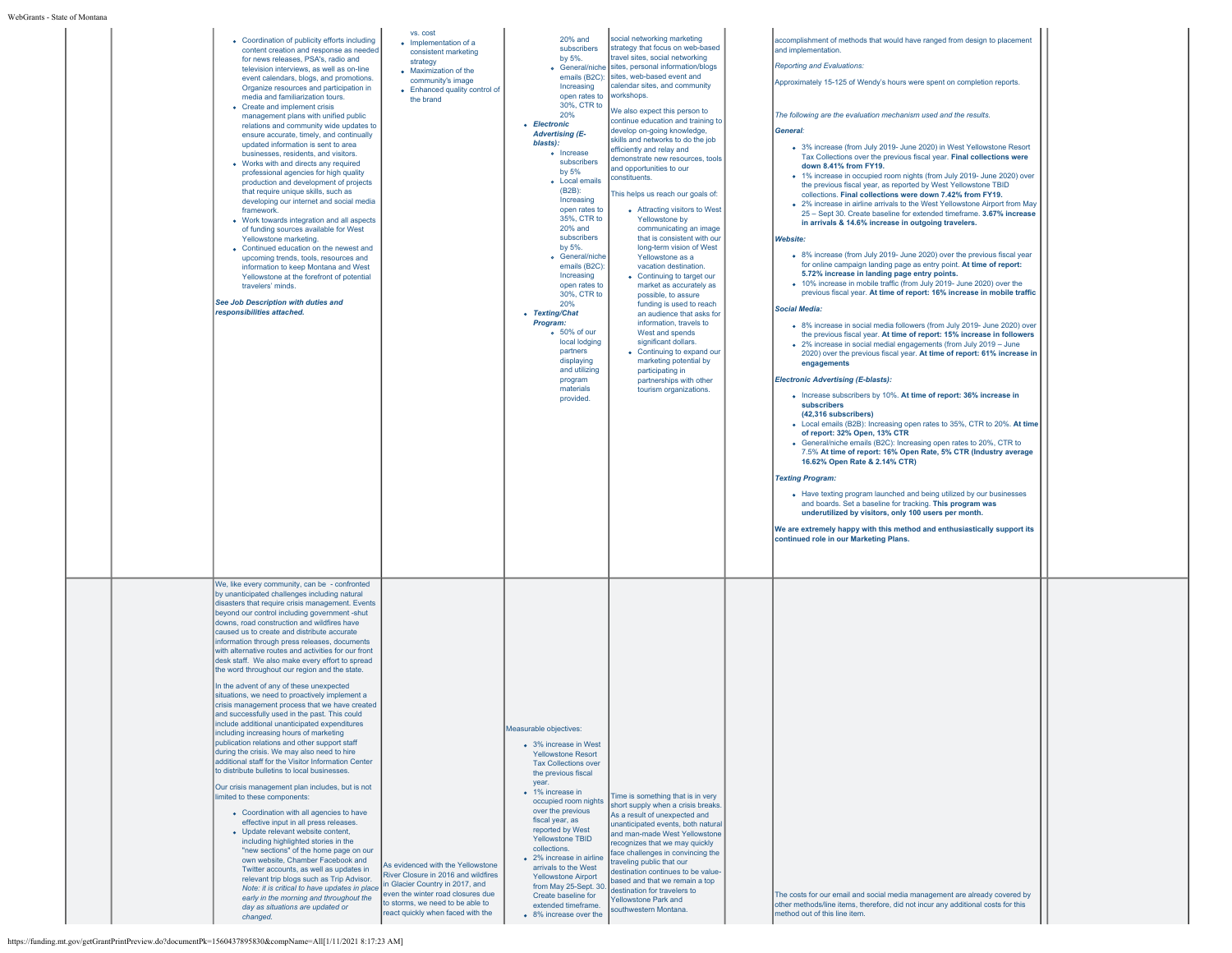| Marketing<br>Support | <b>Crisis Management</b> | Issue news releases if needed.<br>• Website content and news releases<br>could contain the following:<br>o Overview related to visitors<br>• Specific information on the<br>incident (location, size,<br>containment, closures.<br>evacuations, air quality)<br>• Information on major road<br>closures, alternative routes,<br>major roads that are still open<br>· Areas, attractions, and activities<br>that are still available<br>• Phone numbers and websites for<br>additional information<br>• Coordination with Yellowstone Park, the<br>USFS, Yellowstone concessionaires, and<br>other partners to have an effective<br>communication channel for all<br>Yellowstone quests.<br>• Aid with organizing and conducting public<br>meetings.<br>• Create and distribute notices to local and<br>area businesses to better assist with their<br>guests.<br>• Distribute appropriate information to key<br>tourism contacts including MOTBD,<br>Wyoming Travel, Idaho Tourism,<br>Yellowstone Country, other appropriate<br>countries, appropriate Chambers and<br>CVB's including organizations in<br>neighboring states of Idaho and<br>Wyoming, and the Salt Lake Utah area.<br>• Coordination with media including radio<br>and television, news services.<br>Coordination of radio Public Service<br>Announcements if needed (PSA's).<br>• Door-to-door distribution of informational<br>materials to frontline staff at local<br>businesses                                                                                                                                                                                                                                                                                                                                                | unexpected<br>The chance to take advantage of a<br>limited window of opportunity,<br>increasing our possibility of<br>retaining visitors and potential<br>visitors when things happens that<br>are out of our control including<br>natural disasters like wildfires, or<br>government inflicted budget cuts or<br>shut downs.                                                                                                                                                                                                                                                                                                                                                                                                                                                                                                                      | previous fiscal year<br>for online campaign<br>landing page as entry<br>point.<br>• 10% increase in<br>mobile traffic over the<br>previous fiscal year.<br>• 8% increase in social<br>media followers over<br>the previous fiscal<br>vear.<br>• 2% increase in social<br>engagements over<br>the previous fiscal<br>vear.<br>• Increase email<br>subscribers by 10%.<br>• Local emails (B2B):<br>Increasing open rates<br>to 35%, CTR to 20%.<br>• General/niche emails<br>(B2C): Increasing<br>open rates to 20%,<br>CTR to 7.5%.                           | This aligns with our goals of:<br>• Attracting visitors to West<br>Yellowstone by<br>communicating an image<br>that is consistent with our<br>long-term vision of West<br>Yellowstone as a family-<br>friendly vacation<br>destination in all seasons<br>• Expanding our marketing<br>potential by participating<br>in partnerships with<br>private businesses and<br>with other tourism<br>organizations.<br>• Targeting our market as<br>accurately as possible                                                                                                                                                                                                                                                                                                                                                                                                               | \$100.00   | The spring of FY20 was unique to say the least. We utilized our email<br>subscriber list to send out communications to our local businesses and potential<br>visitors about restrictions, requirements and the shutdown. We also shared<br>information through our social media pages.<br>This is a successful method. We will continue to include this line item in our<br>budget, so we are prepared in case of need in the future.                                                                                                                                             |  |
|----------------------|--------------------------|-------------------------------------------------------------------------------------------------------------------------------------------------------------------------------------------------------------------------------------------------------------------------------------------------------------------------------------------------------------------------------------------------------------------------------------------------------------------------------------------------------------------------------------------------------------------------------------------------------------------------------------------------------------------------------------------------------------------------------------------------------------------------------------------------------------------------------------------------------------------------------------------------------------------------------------------------------------------------------------------------------------------------------------------------------------------------------------------------------------------------------------------------------------------------------------------------------------------------------------------------------------------------------------------------------------------------------------------------------------------------------------------------------------------------------------------------------------------------------------------------------------------------------------------------------------------------------------------------------------------------------------------------------------------------------------------------------------------------------------------------------------------------------------------------------|----------------------------------------------------------------------------------------------------------------------------------------------------------------------------------------------------------------------------------------------------------------------------------------------------------------------------------------------------------------------------------------------------------------------------------------------------------------------------------------------------------------------------------------------------------------------------------------------------------------------------------------------------------------------------------------------------------------------------------------------------------------------------------------------------------------------------------------------------|--------------------------------------------------------------------------------------------------------------------------------------------------------------------------------------------------------------------------------------------------------------------------------------------------------------------------------------------------------------------------------------------------------------------------------------------------------------------------------------------------------------------------------------------------------------|---------------------------------------------------------------------------------------------------------------------------------------------------------------------------------------------------------------------------------------------------------------------------------------------------------------------------------------------------------------------------------------------------------------------------------------------------------------------------------------------------------------------------------------------------------------------------------------------------------------------------------------------------------------------------------------------------------------------------------------------------------------------------------------------------------------------------------------------------------------------------------|------------|-----------------------------------------------------------------------------------------------------------------------------------------------------------------------------------------------------------------------------------------------------------------------------------------------------------------------------------------------------------------------------------------------------------------------------------------------------------------------------------------------------------------------------------------------------------------------------------|--|
| Marketing<br>Support | Outreach                 | As a small, rural community who relies on tourism<br>as our number one, and nearly only, industry, it is<br>important to provide our businesses with current<br>and relevant information regarding the travel<br>industry to help them maximize their efforts and<br>success which then strongly contributes to the<br>health and well being of the community as a<br>whole.<br>Previously, MOTBD provided communities with<br>front-line customer service training workshops,<br>which the Chamber previously enhanced. Since a<br>change in the program, the VIC, Chamber and<br>TBID staff have offered a half day Frontline<br>Training seminar in conjunction with the Host<br>Week program West Yellowstone shares with Big<br>Sky. This has been one of the most highly<br>attended workshops in West Yellowstone.<br>Businesses find it necessary for their changing<br>seasonal staff and those new to our community.<br>The Chamber also offers Learning Workshops<br>throughout the winter season including customer<br>service, marketing and other tourism related<br>topics. In 2018, we partnered with a private<br>business and the Yellowstone Historic Center to<br>bring in a nationally recognized business<br>consultant and speaker for our businesses, who<br>also did one-on-one meetings. This was well<br>attended, with full appointments. Many attendees<br>implemented learnings right away, others asked<br>about future workshops.<br>For the 2019 Frontline training, we partnered with<br>Flathead Community College to bring in the<br>Customer Service Training similar to the previous<br>Superhost program.<br>These are just a few examples of what this<br>method may help fund, and other opportunities<br>may arise in which we would-desire to participate. | In past years, over 100 participants<br>have come to the Local Front-line<br>training offered each spring. The<br>Chamber's learning workshops<br>have also had 20-30 participants.<br>Customer service and front-line<br>training are important to our local<br>businesses. Our small business<br>owners cannot afford to travel, and<br>often the time of formal training<br>workshops, therefore rely on the<br>nformation we can provide them<br><b>Currently our Marketing Director</b><br>assures that a weekly email with<br>community information and/or<br>current marketing trends and tips is<br>sent out. These experience an<br>open rate of over 30%. Along with<br>TBID, we have provided a time for<br>local information in conjunction with<br>the Frontline training, which<br>mployers find valuable for their<br>summer staff. | Measurable objectives:<br>• 3% increase in West<br><b>Yellowstone Resort</b><br><b>Tax Collections over</b><br>the previous fiscal<br>year.<br>• 1% increase in<br>occupied room nights<br>over the previous<br>fiscal year, as<br>reported by West<br>Yellowstone TBID<br>collections.<br>• 2% increase in airline<br>arrivals to the -<br><b>Yellowstone Airport</b><br>from May 25-Sept. 30.<br>Create baseline for<br>the new extended<br>timeframe of service<br>to our airport<br>• Local emails (B2B):<br>Increasing open rate<br>to 35%, CTR to 20%. | As with our Visitor Information<br>Center staff, our front-line<br>employees are essentially guides<br>for our visitors when they arrive.<br>The more information these<br>employees can provide to their<br>quests about local services and<br>activities, the more comfortable<br>our quests will feel and the<br>potential for a longer stay<br>emerges. In turn, good customer<br>service leads to good reviews and<br>word-of-mouth marketing, which<br>leads to more potential visitors<br>and return visitors.<br>This helps us meet our goals of:<br>• Attracting visitors to West<br>Yellowstone by<br>communicating an image<br>that is consistent with our<br>long-term vision of West<br>Yellowstone as a<br>vacation destination.<br>• Continuing to expand our<br>marketing potential by<br>participating in<br>partnerships with other<br>tourism organizations. | \$2,000.00 | Traditionally this segment/method covers our Spring Frontline Training, but this<br>was cancelled due the covid-19 shutdown that lasted until June 1, and then<br>restricted the number of group sizes for meetings.<br>The future of these trainings and meetings may be virtual or smaller groups at<br>individual businesses.<br>This is a successful method of enhancing our community education and<br>partnerships. We will continue to use this method as the occasion or<br>opportunities arrive, including Frontline training and other possible mentors or<br>speakers. |  |
|                      |                          |                                                                                                                                                                                                                                                                                                                                                                                                                                                                                                                                                                                                                                                                                                                                                                                                                                                                                                                                                                                                                                                                                                                                                                                                                                                                                                                                                                                                                                                                                                                                                                                                                                                                                                                                                                                                       |                                                                                                                                                                                                                                                                                                                                                                                                                                                                                                                                                                                                                                                                                                                                                                                                                                                    |                                                                                                                                                                                                                                                                                                                                                                                                                                                                                                                                                              |                                                                                                                                                                                                                                                                                                                                                                                                                                                                                                                                                                                                                                                                                                                                                                                                                                                                                 |            | We met or exceeded our overall goals for FY20, with the exception of the<br>lodging collections which were on track to exceed goals until the shutdown due<br>to covid-19 in the spring.<br><b>FY20 Measurable objectives:</b><br>• 3% increase in West Yellowstone Resort Tax Collections over the<br>previous fiscal year.<br>• Final collections were down 8.41% from FY19<br>• 1% increase in occupied room nights over the previous fiscal                                                                                                                                   |  |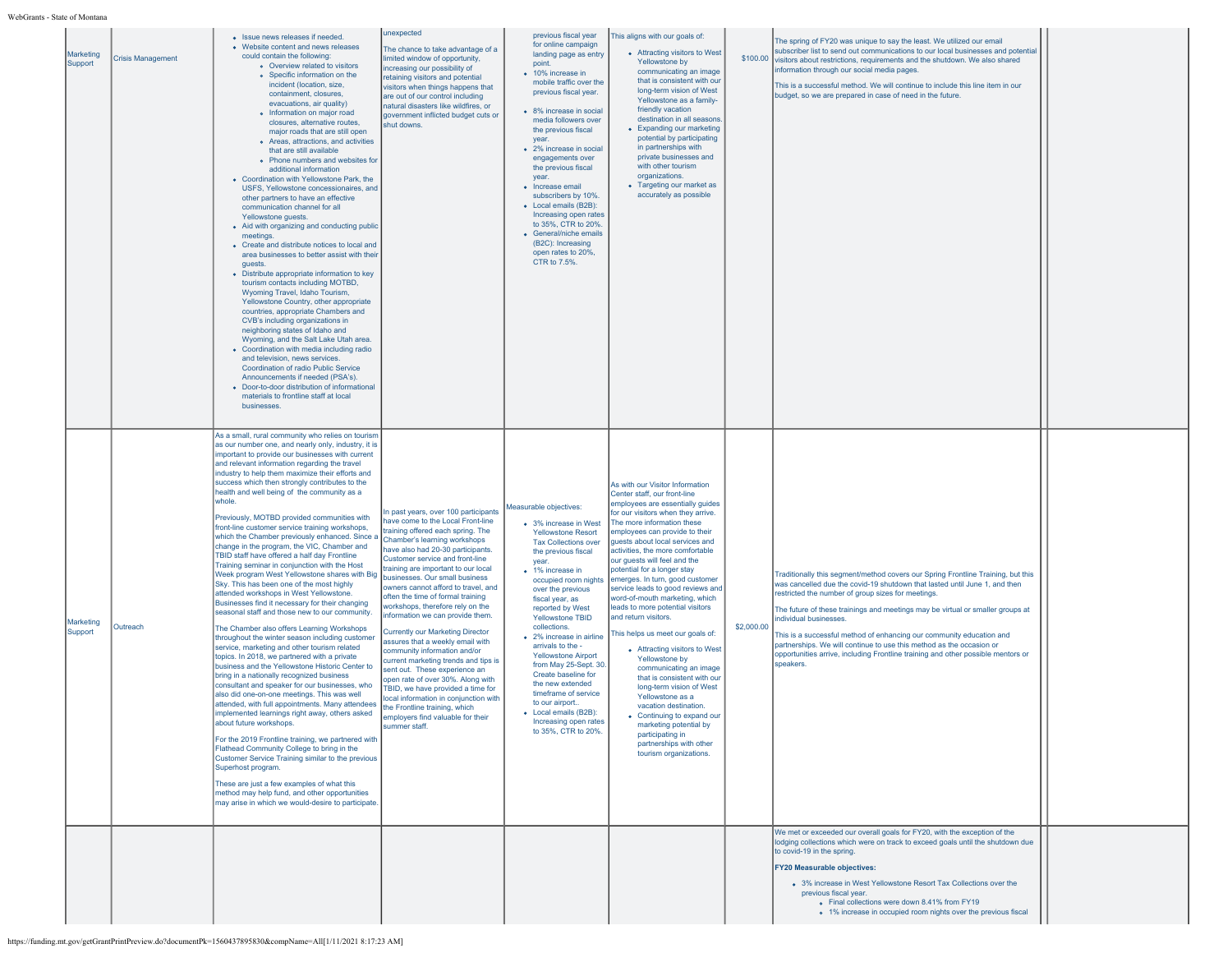| year, as reported by West Yellowstone TBID collections.<br>Final collections were down 7.42% from FY19<br>Public relations are a key role in maintaining<br>■ 2% increase in airline arrivals to the West Yellowstone<br>West Yellowstone's position as a top destination<br>Airport from May 25-Sept. 30. Create baseline for<br>for travelers to Yellowstone Park and<br>extended timeframe.<br>southwestern Montana, Public relations<br>3.67% Increase in Arrivals<br>challenges for FY20 will derive from known<br>In the past we have supported<br>One of our primary marketing<br>■ 14.6% Increase in Outgoing Travelers<br>factors and possibly unanticipated ones as well.<br>Measurable objectives:<br>MOTBD, Yellowstone Country<br>strategies is to promote West<br>■ 8% increase over the previous fiscal vear for<br>We are allocating funds to help aid in our<br>Region and other trips. These<br>Yellowstone as a family-friendly<br>online campaign landing page as entry point.<br>• 3% increase in West<br>communications with these potential visitors and<br>operators and press have provided<br>destination, in every season, to<br>5.72% increase in Landing Page entry<br><b>Yellowstone Resort</b><br>those who already planning their trip to West<br><b>West Yellowstone with</b><br>both traditional families and an<br>points<br><b>Tax Collections over</b><br>Yellowstone should the need arise.<br>opportunities to put our best foot<br>the previous fiscal<br>ever increasing<br>forward and make important<br>• 10% increase in mobile traffic over the previous fiscal year.<br>We will incorporate press promotions/releases<br>intergenerational niche. And,<br>year.<br>networking connections. We know<br>o 16% increase in Mobile Traffic<br>while it is critical to market to our<br>into our overall marketing plan to enhance and<br>• 1% increase in<br>that these trips and tours can be<br>historical niche markets, it is just<br>support traditional methods. This may include<br>occupied room nights<br>• 8% increase in social media followers over the previous fiscal year.<br>very beneficial for West<br>paid press release distribution to increase our<br>as important to develop new<br>over the previous<br>o 15% Increase in Followers<br>Yellowstone and Montana. Digital<br>market reach on a national and international<br>products that appeal to different<br>fiscal year, as<br>and social media has made it easier<br>scale.<br>market segments or enhance<br>reported by West<br>• 2% increase in social engagements over the previous fiscal year.<br>to track ROI. With the growth in<br>existing ones.<br><b>Yellowstone TBID</b><br>o 61% Increase in Engagements<br>international travel and even some<br>We consistently receive requests from tour<br>collections.<br>regions in our area like Northern<br>Aligns with our goals of:<br>companies/operators, media, independent film<br>• 2% increase in airline<br>o Increase subscribers by 10%.<br>Utah, having professional and<br>companies. Yellowstone Country, and MOTBD<br>arrivals to the West<br>36% Increase in subscribers (42.316 Subscribers<br>• Attracting visitors to West<br>reliable representation by operators<br>for support of Press/FAM Trips. Many of these<br><b>Yellowstone Airport</b><br>Yellowstone by<br>and media will be beneficial to our<br>are related to Yellowstone National Park and<br>• Local emails (B2B): Increasing open rates to 35%, CTR to 20%<br>from May 25-Sept. 30.<br>communicating an image<br>town and area. Digital FAM and<br>others are looking for unique and off the beaten<br>o 32% Open Rate - 13% Click Thru Rate<br>Create baseline for<br>that is consistent with our<br>influencer trips have become<br>path ideas for itineraries. We evaluate each<br>extended timeframe.<br>long-term vision of<br>popular and beneficial to DMO's. so<br>• General/niche emails (B2C): Increasing open rates to 20%, CTR to<br>request to -discover if there is a direct benefit for<br>\$7,500.00<br>FAM Report.pdf<br>Publicity<br><b>Fam Trips</b><br>• 8% increase over the<br>West Yellowstone as a<br>we may pursue this avenue in the<br>7.5%<br>West Yellowstone and if the requester meets our<br>previous fiscal year<br>vacation destination.<br>near future.<br>o 16% Open Rate - 5% Click Thru Rate<br>criteria. We would like to allocate some funds for<br>for online campaign<br>• Continuing to target our<br>Industry Avg. 16.62% Open Rate and 2.14% CTR)<br>when appropriate opportunities present<br>landing page as entry<br>Benefits of influencers and bloggers<br>market as precisely as<br>themselves. Part of the partnership with Visit<br>point.<br>include:<br>Due to covid-19 some of our partner FAMs and potential influencer trips were<br>possible, assuring that<br>Utah includes a FAM/press trip component, so we<br>• 10% increase in<br>canceled or postponed. In September, we did host four influencers for a post-<br>our limited funding is<br>would like to have a budget to accommodate that,<br>• These established writers<br>mobile traffic over the<br>TBEX trip. Through the TBEX team, we were able to vet influencers prior to the<br>spent to reach an<br>as it directly benefits West Yellowstone. We are<br>already have opt-in<br>previous fiscal year.<br>conference and meet with them in person. We were happy with the final choices<br>audience that not only<br>also fortunate to be included in post-FAMs for<br>audiences<br>and received great coverage on social media while they were on site. Three of<br>requests travel<br>TBEX.<br>• Their audiences find them<br>• 8% increase in social<br>them produced blog posts and articles after the trip. Some are still repurposing<br>information, but also<br>as trustworthy references<br>media followers over<br>content for other contracts.<br>We created an application potential media and<br>arrives in West<br>and value their reviews, tips<br>the previous fiscal<br>influencers must fill out to meet pre-determined<br>Yellowstone and spends<br>and insights<br>Yellowstone Country also included West Yellowstone in one of their post-TBEX<br>year.<br>criteria. This also gives us insights into the<br>significant dollars during<br>• Allows for niche marketing<br>Fams, which provided added coverage for us with no additional costs to our<br>• 2% increase in social<br>writer's reach and strong platforms. It helps to<br>the visit.<br>• Boosts SEO through<br>CVB.<br>engagements over<br>weed out those with committed assignments from<br>• Continuing to expand our<br>credible back links and<br>the previous fiscal<br>marketing potentially<br>those who just want a free trip to Yellowstone.<br>We hosted an independent blogger, Valerie Rogers, in January of 2020. This<br>increased traffic<br>vear<br>We ask that all media and FAM participants<br>participating in<br>was her first trip to Montana in the winter, so it was fun to see her reaction. She<br>• Generates relevant leads<br>· Increase email<br>utilize our social platforms with hashtags and<br>partnerships with other<br>combined West Yellowstone with Bozeman, so we only had to cover a part of<br>• Aids in content strategy<br>subscribers by 10%.<br>tagging our pages. As articles and blogs are<br>tourism partners<br>her expenses. She planned their own itinerary. Our lodging and activity partners<br>with a flow of fresh content<br>published, they are required to provide samples,<br>provided accommodations and we hosted meals and sent information. She<br>links and stats to help us determine ROI.<br>posted on her social media channels during her time on the ground, and<br>produced a blog post for her site and our DestinationYellowstone.com blog.<br>Funds will also allow us to create accurate and<br>complete press kits for participants.<br>We were very happy with the coverage from social media and published pieces<br>from these trips. We also heard positive feedback and follow up questions from<br>some of the participants.<br>We will continue to host vetted FAMS, journalists and influencers in conjunction<br>with our partnerships with other tourism partners including UT, regional, and<br>MOTBD. We will continue to use and update the application and list of criteria<br>we created to help us vet the many requests we receive to make sure West<br>Yellowstone and Montana is correctly represented and we see ROI.<br>The itineraries, including lists of participants is attached, as well as social and<br>publication links. | \$388,496.60 |  |  |  |  |  |
|----------------------------------------------------------------------------------------------------------------------------------------------------------------------------------------------------------------------------------------------------------------------------------------------------------------------------------------------------------------------------------------------------------------------------------------------------------------------------------------------------------------------------------------------------------------------------------------------------------------------------------------------------------------------------------------------------------------------------------------------------------------------------------------------------------------------------------------------------------------------------------------------------------------------------------------------------------------------------------------------------------------------------------------------------------------------------------------------------------------------------------------------------------------------------------------------------------------------------------------------------------------------------------------------------------------------------------------------------------------------------------------------------------------------------------------------------------------------------------------------------------------------------------------------------------------------------------------------------------------------------------------------------------------------------------------------------------------------------------------------------------------------------------------------------------------------------------------------------------------------------------------------------------------------------------------------------------------------------------------------------------------------------------------------------------------------------------------------------------------------------------------------------------------------------------------------------------------------------------------------------------------------------------------------------------------------------------------------------------------------------------------------------------------------------------------------------------------------------------------------------------------------------------------------------------------------------------------------------------------------------------------------------------------------------------------------------------------------------------------------------------------------------------------------------------------------------------------------------------------------------------------------------------------------------------------------------------------------------------------------------------------------------------------------------------------------------------------------------------------------------------------------------------------------------------------------------------------------------------------------------------------------------------------------------------------------------------------------------------------------------------------------------------------------------------------------------------------------------------------------------------------------------------------------------------------------------------------------------------------------------------------------------------------------------------------------------------------------------------------------------------------------------------------------------------------------------------------------------------------------------------------------------------------------------------------------------------------------------------------------------------------------------------------------------------------------------------------------------------------------------------------------------------------------------------------------------------------------------------------------------------------------------------------------------------------------------------------------------------------------------------------------------------------------------------------------------------------------------------------------------------------------------------------------------------------------------------------------------------------------------------------------------------------------------------------------------------------------------------------------------------------------------------------------------------------------------------------------------------------------------------------------------------------------------------------------------------------------------------------------------------------------------------------------------------------------------------------------------------------------------------------------------------------------------------------------------------------------------------------------------------------------------------------------------------------------------------------------------------------------------------------------------------------------------------------------------------------------------------------------------------------------------------------------------------------------------------------------------------------------------------------------------------------------------------------------------------------------------------------------------------------------------------------------------------------------------------------------------------------------------------------------------------------------------------------------------------------------------------------------------------------------------------------------------------------------------------------------------------------------------------------------------------------------------------------------------------------------------------------------------------------------------------------------------------------------------------------------------------------------------------------------------------------------------------------------------------------------------------------------------------------------------------------------------------------------------------------------------------------------------------------------------------------------------------------------------------------------------------------------------------------------------------------------------------------------------------------------------------------------------------------------------------------------------------------------------------------------------------------------------------------------------------------------------------------------------------------------------------------------------------------------------------------------------------------------------------------------------------------------------------------------------------------------------------------------------------------------------------------------------------------------------------------------------------------------------------------------------------------------------------------------------------------------------------------------------------------------------------------------------------------------------------------------------------------------------------------------------------------------------------------------------------------------------------------------------------------------------------------------------------------------------------------------------------------------------------------------------------------------------------------------------------------------------------------------------------------------------------------------------------------------------------------------------------------------------------------------------------------------------------------------------------------------------------------------------------------------------------------------------------------------------------------------------------------------------------------------------------------------------------------------------------------------------------------------------------------------------------------------------------------------------------------------------------------------------------------------|--------------|--|--|--|--|--|
|                                                                                                                                                                                                                                                                                                                                                                                                                                                                                                                                                                                                                                                                                                                                                                                                                                                                                                                                                                                                                                                                                                                                                                                                                                                                                                                                                                                                                                                                                                                                                                                                                                                                                                                                                                                                                                                                                                                                                                                                                                                                                                                                                                                                                                                                                                                                                                                                                                                                                                                                                                                                                                                                                                                                                                                                                                                                                                                                                                                                                                                                                                                                                                                                                                                                                                                                                                                                                                                                                                                                                                                                                                                                                                                                                                                                                                                                                                                                                                                                                                                                                                                                                                                                                                                                                                                                                                                                                                                                                                                                                                                                                                                                                                                                                                                                                                                                                                                                                                                                                                                                                                                                                                                                                                                                                                                                                                                                                                                                                                                                                                                                                                                                                                                                                                                                                                                                                                                                                                                                                                                                                                                                                                                                                                                                                                                                                                                                                                                                                                                                                                                                                                                                                                                                                                                                                                                                                                                                                                                                                                                                                                                                                                                                                                                                                                                                                                                                                                                                                                                                                                                                                                                                                                                                                                                                                                                                                                                                                                                                                                                                                                                                                                                                                                                                                                                                                                                                                                                                                                                                                                                                                                                                                                                      |              |  |  |  |  |  |

# *Markething Method Evaluation Attachments*

| <b>Attachment 1</b>  | FY20 Pie Charts % of Total Budget.pdf        |
|----------------------|----------------------------------------------|
| <b>Attachment 2</b>  | FY20 Budget to Actual Comparison Report.xlsx |
| <b>Attachment 3</b>  | FY20 BUDGET VS ACTUAL YEAR END.xlsx          |
| <b>Attachment 4</b>  |                                              |
| Attachment 5         |                                              |
| Attachment 6         |                                              |
| <b>Attachment 7</b>  |                                              |
| Attachment 8         |                                              |
| <b>Attachment 9</b>  |                                              |
| <b>Attachment 10</b> |                                              |
|                      |                                              |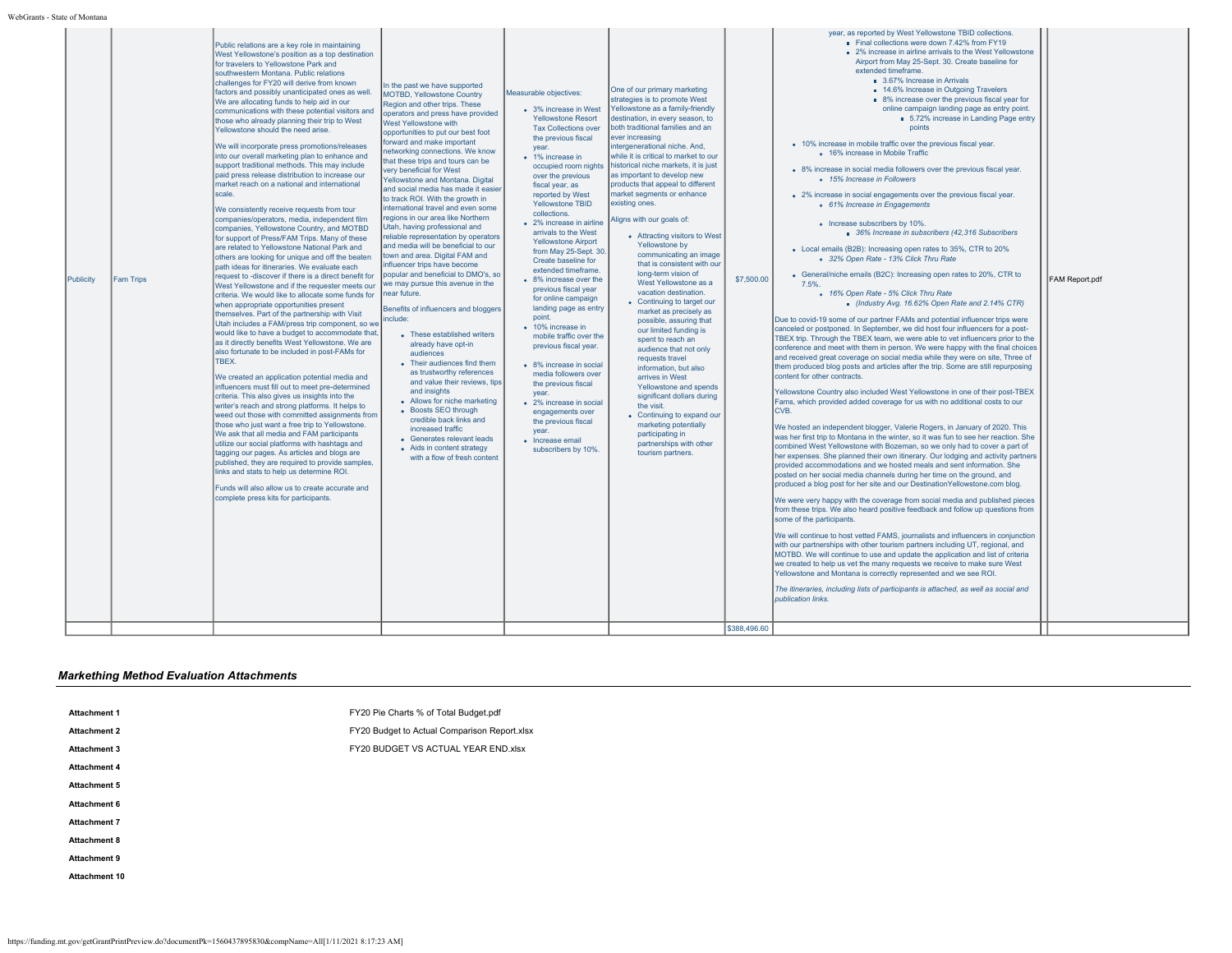# *Marketing Method Budget*

| <b>Marketing Segment</b> | <b>Marketing Method</b>                   | Bed tax funded budget | Non bed tax funded budget (optional) |
|--------------------------|-------------------------------------------|-----------------------|--------------------------------------|
| Consumer                 | <b>Print Advertising</b>                  | \$50,000.00           | \$10,000.00                          |
| Consumer                 | <b>Online/Digital Advertising</b>         | \$60,000.00           | \$10,000.00                          |
| Consumer                 | Social Media                              | \$10,000.00           | \$2,500.00                           |
| Consumer                 | Electronic Adv - Newsletter, E-blast      | \$12,000.00           | \$5,000.00                           |
| Consumer                 | Radio & Television Advertising            | \$2,500.00            | \$1,000.00                           |
| Consumer                 | Photo/Video Library                       | \$15,000.00           | \$10,000.00                          |
| Consumer                 | <b>Joint Ventures</b>                     | \$20,000.00           | \$10,000.00                          |
| Consumer                 | <b>Printed Material</b>                   | \$4,500.00            | \$3,000.00                           |
| Consumer                 | Website/Internet Development/Updates      | \$40,000.00           | \$2,500.00                           |
| Consumer                 | <b>Travel/Trade Shows</b>                 | \$12,500.00           | \$5,000.00                           |
| Consumer                 | <b>Opportunity Marketing</b>              | \$4,462.29            | \$0.00                               |
|                          |                                           | \$230,962.29          | \$59,000.00                          |
| Marketing Support        | Outreach                                  | \$2,000.00            | \$0.00                               |
| Marketing Support        | Administration                            | \$51,577.00           | \$0.00                               |
| Marketing Support        | <b>TAC/Governor's Conference meetings</b> | \$2,500.00            | \$0.00                               |
| Marketing Support        | Marketing/Publicity Personnel             | \$63,262.00           | \$0.00                               |
| <b>Marketing Support</b> | Fulfillment/Telemarketing/Call Center     | \$4,500.00            | \$0.00                               |
| <b>Marketing Support</b> | VIC Funding/Staffing/Signage              | \$25,000.00           | \$40,000.00                          |
| Marketing Support        | <b>Crisis Management</b>                  | \$100.00              | \$0.00                               |
| <b>Marketing Support</b> | Research                                  | \$13,776.17           | \$2,500.00                           |
|                          |                                           | \$162,715.17          | \$42,500.00                          |
| Publicity                | Fam Trips                                 | \$7,500.00            | \$5,000.00                           |
|                          |                                           | \$7,500.00            | \$5,000.00                           |
|                          |                                           | \$401,177.46          | \$106,500.00                         |

# *Miscellaneous Attachments*

| <b>Description</b>                   | <b>File Name</b>                                        | <b>File Size</b> |
|--------------------------------------|---------------------------------------------------------|------------------|
| FY20 Budget Pie Charts               | FY20 Pie Charts.pdf                                     | 458 KB           |
| Marketing Assistant Responsibilities | FY20 Marketing Assistant Roles and Responsibilities.pdf | 362 KB           |

# *Reg/CVB Required Documents*

| <b>Description</b>                                                                                                                             | <b>File Name</b>                | <b>File Size</b> |
|------------------------------------------------------------------------------------------------------------------------------------------------|---------------------------------|------------------|
| FY20 Required Documents<br>and the contract of the contract of the contract of the contract of the contract of the contract of the contract of | RequiredDocumentsFY20Signed.pdf | 888 KB           |